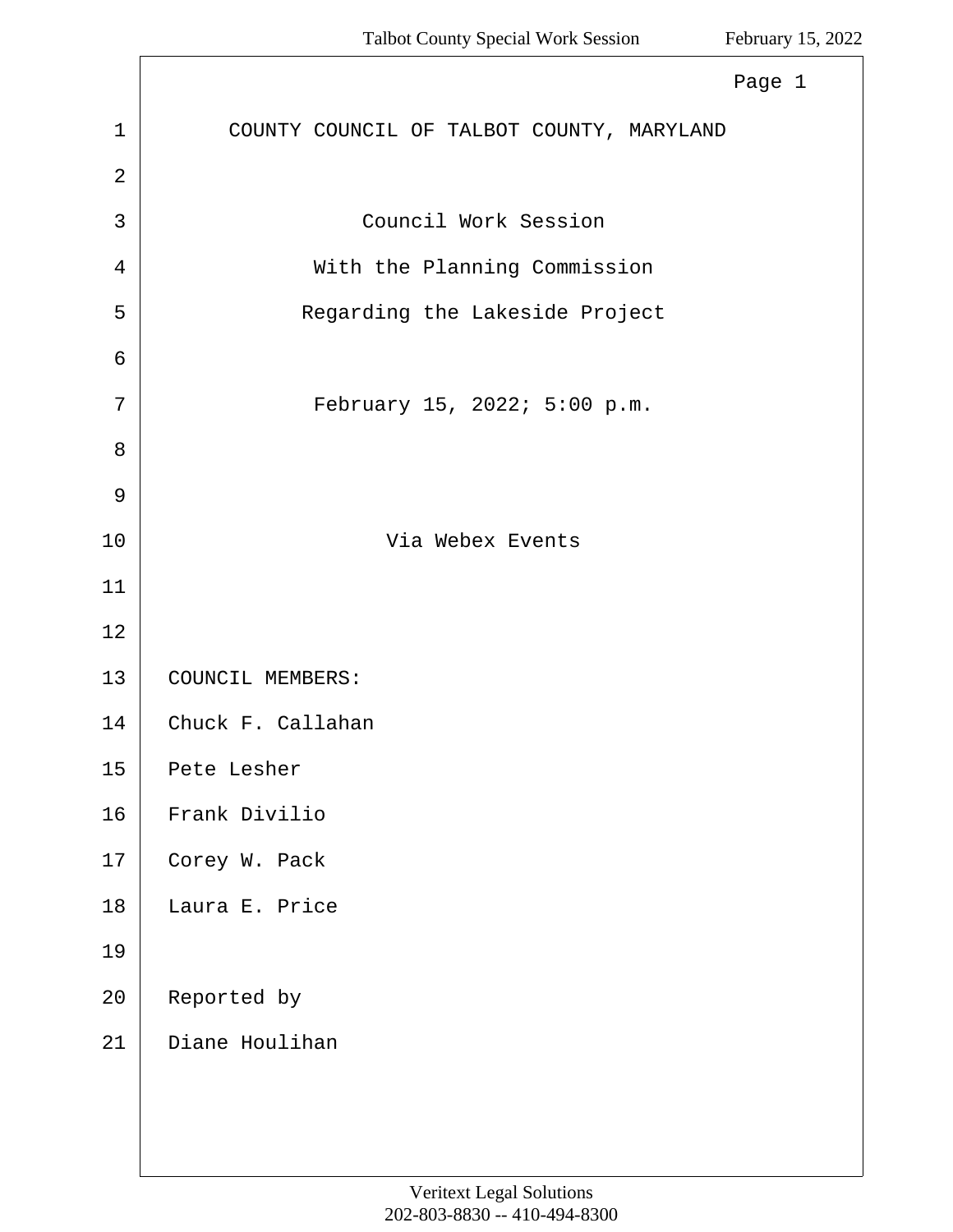<span id="page-1-0"></span>

|                          | Page 2                                             |                | Page 4                                          |
|--------------------------|----------------------------------------------------|----------------|-------------------------------------------------|
| 1                        | TRANSCRIPT OF PROCEEDINGS                          | 1              | respectfully requests that the County Council   |
| 2                        |                                                    | $\overline{c}$ | and the Planning Commission provide a           |
| 3                        | MR. CALLAHAN: Well, let's get started. I           | 3              | definitive position regarding the proposed      |
| $\overline{\mathcal{A}}$ | want to welcome everybody. I'm excited that        | $\overline{4}$ | project, i.e., Lakeside, so MDE can continue    |
| 5                        | we're all together.                                | 5              | its science-based review to ensure compliance   |
| 6                        | Like me and Ms. Ghezzi met, I don't know,          | 6              | with environmental and public health law.       |
| 7                        | a couple of months ago; didn't we, Lisa? We        | 7              | So we're here to discuss that.                  |
| 8                        | were talking that it's long overdue. We            | 8              | MR. CALLAHAN: So that's where we're at.         |
| 9                        | probably should do this more often so we can       | 9              | By the way, Ms. Morris, is Vice President       |
| 10                       | try to see things eye to eye and see where each    | 10             | Lesher here? Is he on?                          |
| 11                       | other is at on some tough subjects for Talbot      | 11             | MS. MORRIS: Yes, Mr. Lesher is on as            |
| 12                       | County, because I think all of us tonight are      | 12             | well.                                           |
| 13                       | trying to get to the finish line here and          | 13             | MR. CALLAHAN: He is. Can you hear us            |
| 14                       | trying to help each other understand the pros      | 14             | okay, Pete? I can't see you.                    |
| 15                       | and the cons and all of that. And we're trying     | 15             | (Cross talk.)                                   |
| 16                       | to all meet at the finish line here.               | 16             | MR. LESHER: (Inaudible.)                        |
| 17                       | So I want to welcome everybody. And I              | 17             | MR. CALLAHAN: Great. I didn't see you.          |
| 18                       | appreciate everybody being here, taking the        | 18             | So I apologize. There you go. Good. I just      |
| 19                       | time, taking the effort, doing the research,       | 19             | wanted to make sure everybody was here.         |
| 20                       | and just really being involved in what we think    | 20             | So I guess what we'll do, I'll probably         |
| 21                       | is a good place in Talbot County.                  | 21             | hand it off to -- Ray, why don't you let us     |
|                          |                                                    |                |                                                 |
|                          | Page 3                                             |                | Page 5                                          |
| 1                        | So what I'd like to do, I'd like to start          | 1              | know about where you stand on some of this      |
| 2                        | it off with Mr. Thomas. Just help us all           | 2              | information that you've gathered here in the    |
| 3                        | understand that MDE, you know, was looking for     | 3              | last few weeks.                                 |
| $\overline{4}$           | us to get together and make some decisions so      | 4              | MR. CLARKE: Sorry about that. I think           |
| 5                        | they can get focused on what they need to do on    | 5              | from our standpoint, as you're well aware, the  |
| 6                        | their end.                                         | 6              | county I think from MDE's standpoint has        |
| 7                        | So Mr. Thomas, can you kind of get us              | 7              | approved Resolution 281. They approved that     |
| 8                        | steered off in the right direction here,           | 8              | back in November 4, 2020.                       |
| 9                        | please.                                            | 9              | At that point, things have moved forward.       |
| 10                       | MR. THOMAS: Yes. So we, the County                 | 10             | They then moved with the tentative I guess      |
| 11                       | Council and the Planning Commission, received a 11 |                | determination on the discharge permit. They     |
| 12                       | letter from MDE dated February 3rd. And the        | 12             | then held a public hearing in November of 2021. |
| 13                       | MDE stated, the letter was from D. Lee Curry,      | 13             | And so MDE as of this point has not made        |
| 14                       | water and science administration director. It      | 14             | any determinations on the discharge permit at   |
| 15                       | states that it was sent in response to the         | 15             | this point.                                     |
| 16                       | Planning Commission's November 3rd decision        | 16             | However, I think as everybody is well           |
| 17                       | regarding Resolution 281 as well as the            | 17             | aware, you had I guess the introduction of      |
| 18                       | Council's pending Resolutions 308 and 313.         | 18             | Resolution 308, which is to rescind Resolution  |
| 19                       | And what MDE requests in the letter,               | 19             | 281. And then ultimately I think the Council    |
| 20                       | states MDE is unable to determine the actual       | 20             | was also looking at they had I guess introduced |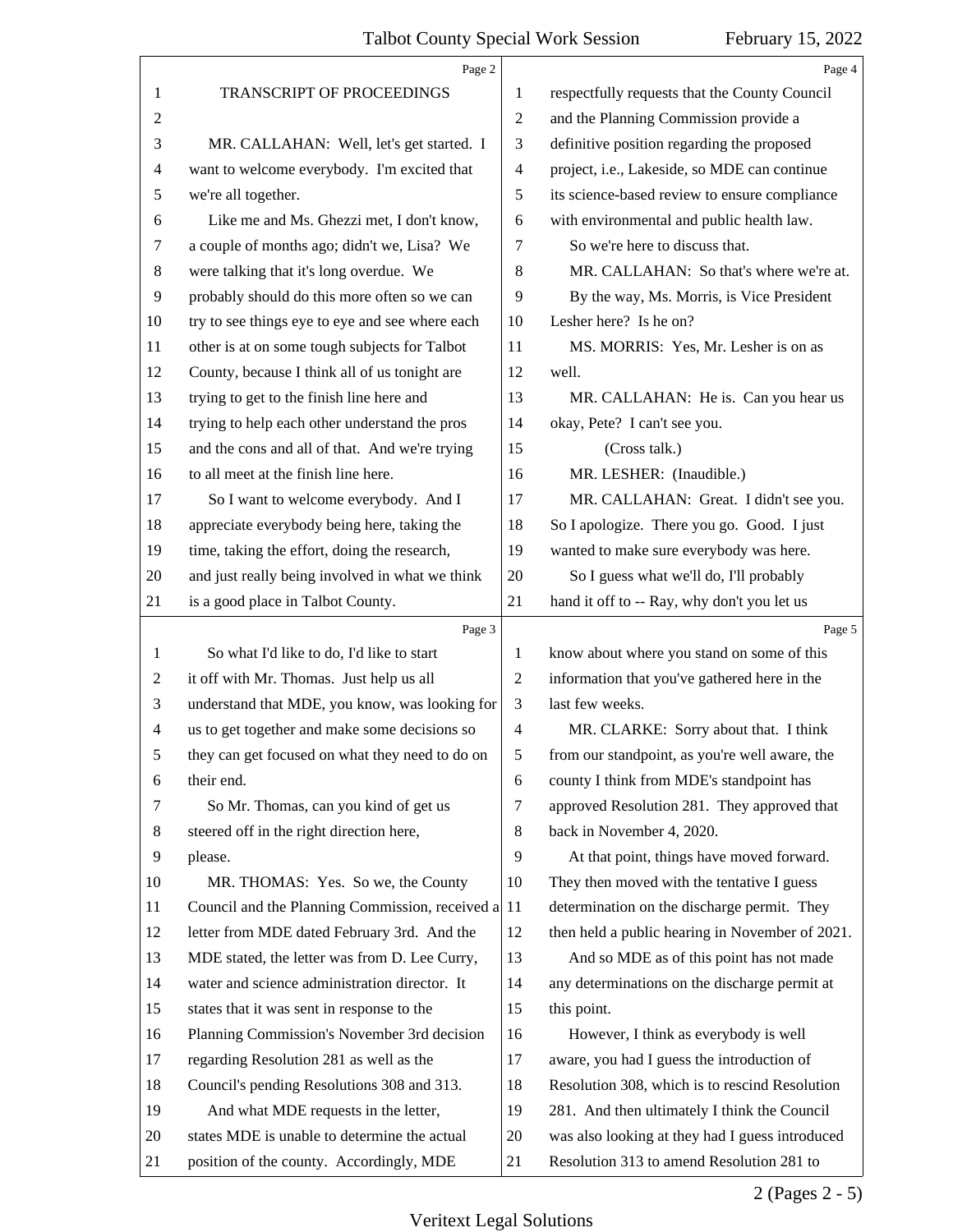<span id="page-2-0"></span>

|                | Page 6                                          |                | Page 8                                          |
|----------------|-------------------------------------------------|----------------|-------------------------------------------------|
| 1              | pretty much I guess require ENR, that the new   | 1              | Planning Commission took action I believe in    |
| 2              | houses that are part of I guess the new         | $\overline{2}$ | November I guess rescinding their finding I     |
| 3              | development for Lakeside would be connected to  | 3              | believe in I guess November of 2021.            |
| 4              | an ENR plant.                                   | $\overline{4}$ | However, I don't know what the bearing is       |
| 5              | That was presented to the Planning              | 5              | on that as it relates to Resolution 281. At     |
| 6              | Commission at their meeting in I believe in I   | 6              | this point in time, I'm under the impression    |
| 7              | think it was January, maybe February. That      | 7              | that Resolution 281 is part of the              |
| 8              | ultimately they found that inconsistent with    | $\,8\,$        | comprehensive water and sewer plan and that any |
| 9              | the Comp Plan. So ultimately that's kind of     | 9              | efforts to I guess modify that would actually   |
| 10             | sitting in limbo I think at this point or not   | 10             | have to happen through the comp water and sewer |
| 11             | moving forward.                                 | 11             | plan.                                           |
| 12             | I think at this point what we have now as       | 12             | MR. CALLAHAN: Appreciate it, Ray. Yup.          |
| 13             | it relates I think with the comp water and      | 13             | Appreciate it.                                  |
| 14             | sewer plan, the maps, I think there were        | 14             | Miguel, you want to say a few words?            |
| 15             | questions about the maps.                       | 15             | MR. SALINAS: Sure. Just to reiterate            |
| 16             | So with the maps, one of the things at our      | 16             | that there was a vote by the Planning           |
| 17             | work session I think was I was going to reach   | 17             | Commission on Resolution 281. And I believe it  |
| 18             | out, and I have not had a chance to do that yet | 18             | was July of 2020 (inaudible) that the           |
| 19             | with MDE, to basically see how we want to       | 19             | resolution was consistent with the              |
| 20             | proceed with dealing with the map situation.    | 20             | Comprehensive Plan.                             |
| 21             | I guess it was presented that one idea          | 21             | There was, there were in I want to say          |
|                |                                                 |                |                                                 |
|                | Page 7                                          |                | Page 9                                          |
| $\mathbf{1}$   | would be to have the maps go back to what was   | 1              | September of last year, September and October   |
| 2              | just in the text. That's something that can     | $\overline{c}$ | of last year, Chip, correct me if I'm wrong on  |
| 3              | happen. But I need to confirm with MDE if that  | 3              | the months, but there was a discussion of       |
| $\overline{4}$ | can be done administratively or do we need to   | $\overline{4}$ | reconsideration of actions related to           |
| 5              | do that through a comp water and sewer plan     | 5              | Resolution 281. That failed two to three.       |
| 6              | process. So I would need to check with MDE on   | 6              | And then in November of last year, the          |
| 7              | that matter.                                    | $\tau$         | Planning Commission made a motion that they     |
| 8              | So at this point, I think if we talk with       | 8              | felt that they stated that the connection of    |
| 9              | Patrick Thomas, at this point I agree that      | 9              | the up to 120 homes was not consistent with the |
| 10             | right now the comprehensive water and sewer     | 10             | Planning Commission.                            |
| 11             | plan has been amended. It's been amended with   | 11             | And then, of course, as you know, there         |
| 12             | Resolution 281 basically adopting the maps and  | 12             | were subsequent hearings on Resolution 308 in   |
| 13             | the text, identifying the project with an ENR   | 13             | front of the Council, County Council, in I      |
| 14             | plant with spray irrigation with the sites      | 14             | believe October and December of last year. And  |
| 15             | being outlined on the sewer maps for the Town   | 15             | here we are today.                              |
| 16             | of Trappe.                                      | 16             | Also, just to remind you that Resolution        |
| 17             | With that, I guess the question now             | 17             | 313 did come to the Planning Commission in      |
| 18             | becomes I think MDE's been under that           | 18             | January. And the commission made a, they made   |
| 19             | impression as well.                             | 19             | a motion and approved a motion that stated that |
| 20             | Now, I do know, and again, I would have to      | 20             | Resolution 313 was not consistent with the      |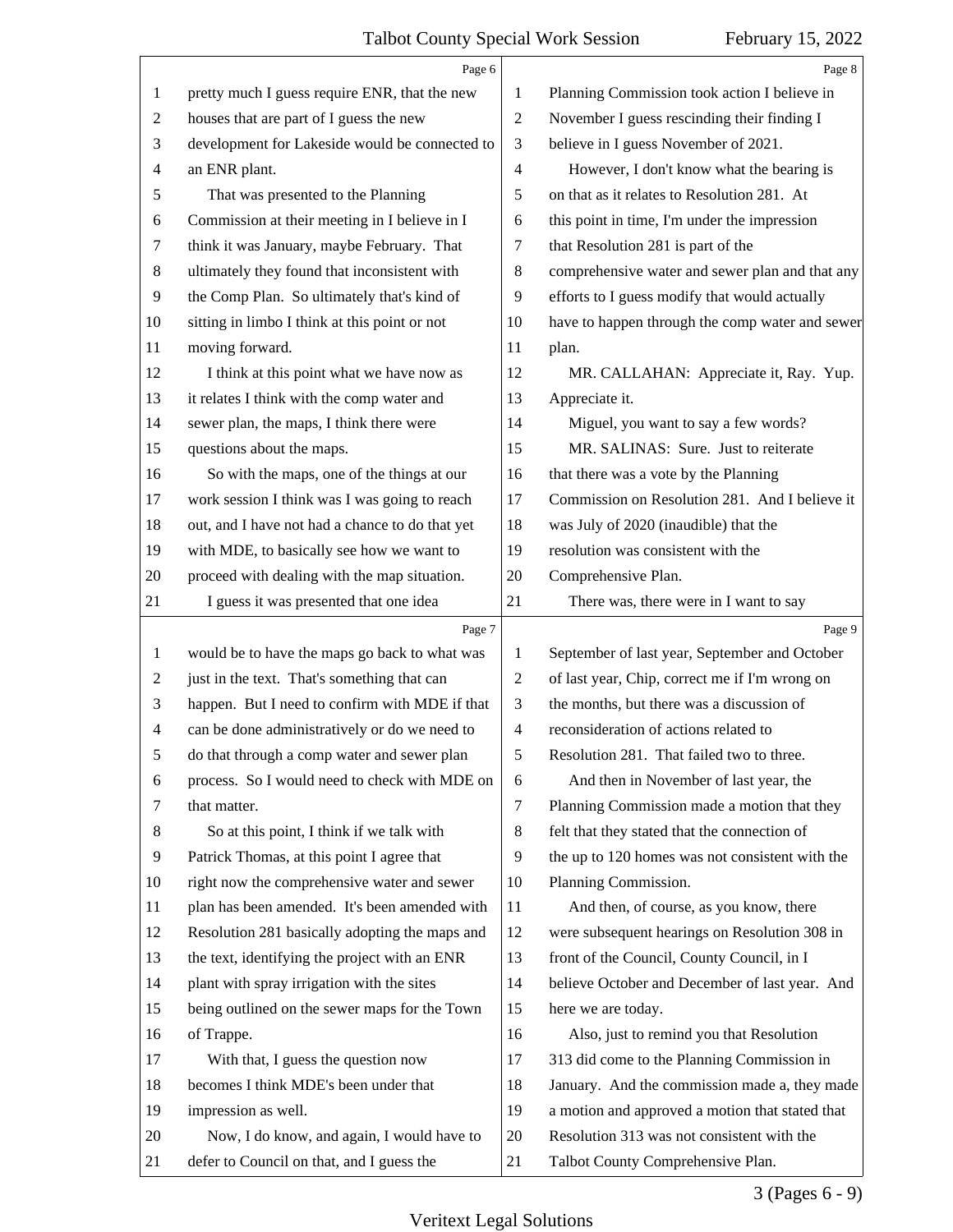5

<span id="page-3-0"></span>

|    | Page 10                                         |                          | Page 12                                         |
|----|-------------------------------------------------|--------------------------|-------------------------------------------------|
| 1  | MR. CALLAHAN: All right. I guess how            | 1                        | ahead and ask. Go ahead.                        |
| 2  | we'll work, Mr. Councell, do you want to maybe  | $\overline{2}$           | MR. COUNCELL: My question would be for          |
| 3  | get us started off on your side.                | 3                        | either Ray or Patrick or probably both. But     |
| 4  | MR. COUNCELL: Sure, sure. So to bring           | $\overline{\mathcal{A}}$ | the changes to the first amendment of the       |
| 5  | the Council up to the speed, as you know, we    | 5                        | development rights and responsibilities         |
| 6  | spent a couple of months going through this.    | 6                        | agreement, and that was signed I think          |
| 7  | The October vote that we had, as Miguel         | 7                        | November 30th and December 1st of 2021. And     |
| 8  | mentioned, failed. We didn't vote to find the   | 8                        | does that change the intent of 281 or is that   |
| 9  | inconsistency with the Comprehensive Plan.      | 9                        | not a substantive change to the spray           |
| 10 | That was based on 281 in its entirety.          | 10                       | irrigation area?                                |
| 11 | We revisited the situation in November,         | 11                       | MR. CLARKE: I don't have a real answer          |
| 12 | and we looked at only the connection to the 120 | 12                       | for you on that.                                |
| 13 | homes. So I don't know if that is viewed        | 13                       | I think at this point, I mean as long as        |
| 14 | legally as a rescission of 281 or just part of  | 14                       | the spray irrigation area is set where it's set |
| 15 | something that needed to be amended in the      | 15                       | to be placed, which, unless it's been changed,  |
| 16 | Comprehensive Plan.                             | 16                       | I don't anticipate that there's any -- we did   |
| 17 | So I think the intent of the Planning           | 17                       | provide that on the maps, where the spray       |
| 18 | Commission was to give the Council some options | 18                       | irrigation location would be.                   |
| 19 | to not box them in.                             | 19                       | MR. COUNCELL: Okay. Have you seen the           |
| 20 | There are some things we found out since        | 20                       | development rights and responsibilities         |
| 21 | that November decision that may or may not have | 21                       | agreement dated that first part of December?    |
|    | Page 11                                         |                          | Page 13                                         |
| 1  | had a bearing. So we obviously we found out     | $\mathbf{1}$             | MR. CLARKE: I have not, no.                     |
| 2  | maybe ten days, two weeks ago that the MDE had  | 2                        | MR. THOMAS: I have not, no.                     |
| 3  | issued a permit, a construction permit, based   | 3                        | MR. COUNCELL: How about the Council, have       |
| 4  | off of 281, the developer had entered into an   | 4                        | they seen it?                                   |
| 5  | agreement with the Town of Trappe based off     | 5                        | Patrick, have you seen it?                      |
| 6  | that, and the connection was actually made.     | 6                        | MR. THOMAS: I have not, no.                     |
| 7  | So I don't know where that lands us. I          | 7                        | MR. COUNCELL: So if you don't mind, and         |
| 8  | guess we argue that could go both sides of the  | 8                        | I'm not -- Chuck, I'm trying to find where we   |
| 9  | coin.                                           | 9                        | land. And I actually just saw this as I was     |
| 10 | But while we're talking about this, as you      | 10                       | going through. It was probably around           |
| 11 | know, we've had mountains of information. And   | 11                       | three o'clock.                                  |
| 12 | as we go through it, things crop up. So I know  | 12                       | MR. CALLAHAN: No problem.                       |
| 13 | Ray just talked.                                | 13                       | MR. COUNCELL: So on page 15, all the            |
| 14 | And I don't know if you want to take            | 14                       | spray irrigation language has been changed to   |
| 15 | questions now as they come up or if you want to | 15                       | land application and the spray irrigation       |
| 16 | wait a few minutes. And I have a question I'd   | 16                       | easement area has been taken out. So I          |
| 17 | like to ask Ray and Patrick at some point. But  | 17                       | don't --                                        |
| 18 | that's where we are now.                        | 18                       | MS. PRICE: (Inaudible.) Is this one of          |
| 19 | MR. CALLAHAN: Okay. So why don't you go         | 19                       | the attachments that we can follow along with   |
|    |                                                 |                          |                                                 |
| 20 | ahead and ask that. That may help the people    | 20                       | you?                                            |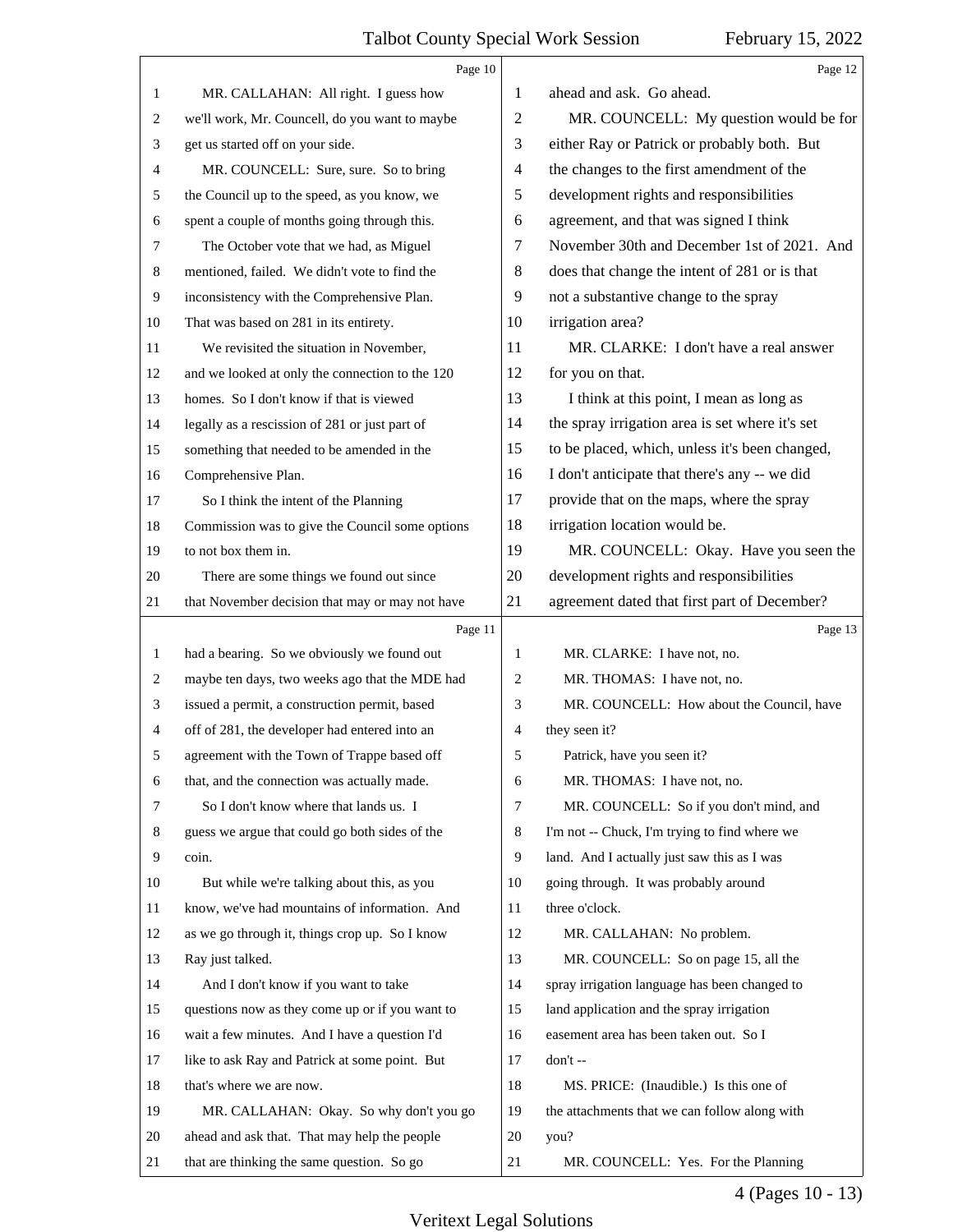<span id="page-4-0"></span>

|                | Page 14                                         |                | Page 16                                         |
|----------------|-------------------------------------------------|----------------|-------------------------------------------------|
| 1              | Commission, it was in Granicus and it's under   | 1              | on that?                                        |
| 2              | the developer rights and responsibilities       | $\overline{2}$ | MR. CLARKE: MDE has not issued the              |
| 3              | agreement and it starts on page 15.             | 3              | permit, the discharge permit. Correct.          |
| 4              | I can't imagine that this is a substantial      | $\overline{4}$ | MR. CALLAHAN: So at that stage, I'm just        |
| 5              | change without us knowing about it, but I don't | 5              | thinking out loud to myself that I don't see    |
| 6              | know --                                         | 6              | how we can get too involved in the weeds with   |
| 7              | MS. PRICE: (Inaudible.)                         | 7              | that until they submit the permit and look at   |
| 8              | MR. COUNCELL: -- I just want to make sure       | 8              | the overall, what they're comfortable with.     |
| 9              | that we know where we are.                      | 9              | I'm just thinking --                            |
| 10             | MR. CALLAHAN: Okay.                             | 10             | MR. COUNCELL: I respectfully disagree.          |
| 11             | MS. PRICE: Do we have a copy of the DRRA        | 11             | In the Planning Commission's hearings and       |
| 12             | in our Granicus?                                | 12             | so forth even at the very beginning, we talked  |
| 13             | SECRETARY: No. I do not recall having           | 13             | about the easement area and where that easement |
| 14             | seen it.                                        | 14             | area would be located. Everything was referred  |
| 15             | MR. SALINAS: Council President Callahan,        | 15             | to as spray irrigation on the easement area.    |
| 16             | I think that might have been included in your   | 16             | In fact, we even tried to get them to           |
| 17             | Granicus, packet in Granicus in your January    | 17             | shift the reserve easement area to move away.   |
| 18             | packet, one of the January meetings where       | 18             | MR. CALLAHAN: Right. I remember that.           |
| 19             | Resolution 313 came back after the              | 19             | MR. COUNCELL: Right. Well, now my               |
| 20             | commission --                                   | 20             | question is as I read this, there is no         |
| 21             | MS. PRICE: Take a peek.                         | 21             | easement area. It just says land application    |
|                |                                                 |                |                                                 |
|                | Page 15                                         |                | Page 17                                         |
| 1              | MR. SALINAS: -- that it was not                 | 1              | area. And I just -- is that a substantial       |
| 2              | consistent -- that there should be -- because   | $\overline{2}$ | change or not?                                  |
| 3              | it one of the attachments of the Planning       | 3              | MR. PACK: We don't have that in front of        |
| $\overline{4}$ | Commission (inaudible).                         | $\overline{4}$ | us. But anytime (inaudible). Any spray          |
| 5              | MS. PRICE: Thank you.                           | 5              | irrigation field has to have 100-foot setback   |
| 6              | MR. SALINAS: Sure.                              | 6              | from any residential property line. MDE knows   |
| 7              | MR. CALLAHAN: So Mr. Councell, I want to        | 7              | this. I'm sure that the builder knows this.     |
| 8              | make sure that I understand what you're asking. | 8              | I'm kind of struggling with what your           |
| 9              | So the responsibilities of the developer        | 9              | question actually is. Is it concerning the      |
| 10             | on spray irrigation would be on the new system, | 10             | shifting of the spray field or do you believe   |
| 11             | correct?                                        | 11             | that the setback isn't properly displayed?      |
| 12             | MR. COUNCELL: Correct. So as I was              | 12             | They have to have 100-foot setback.             |
| 13             | looking back through everything this afternoon  | 13             | MR. COUNCELL: I understand that. But            |
| 14             | just reading it, and I saw this, and I said     | 14             | this says land application area.                |
| 15             | well, I've never seen that before. And I tried  | 15             | So is it still a spray irrigation area and      |
| 16             | to make some calls, but I didn't. It was so     | 16             | is -- as I read this, the easement has been     |
| 17             | late. Literally I saw this, it was probably     | 17             | taken off of that.                              |
| 18             | after three o'clock, around three o'clock.      | 18             | So my question, again, was either to Ray        |
| 19             | MR. CALLAHAN: So I'm just bringing this         | 19             | or Patrick. I don't understand what it means,   |
| 20             | up to you. So at this stage, MDE has not given  | 20             | and that's all I was trying to figure out, what |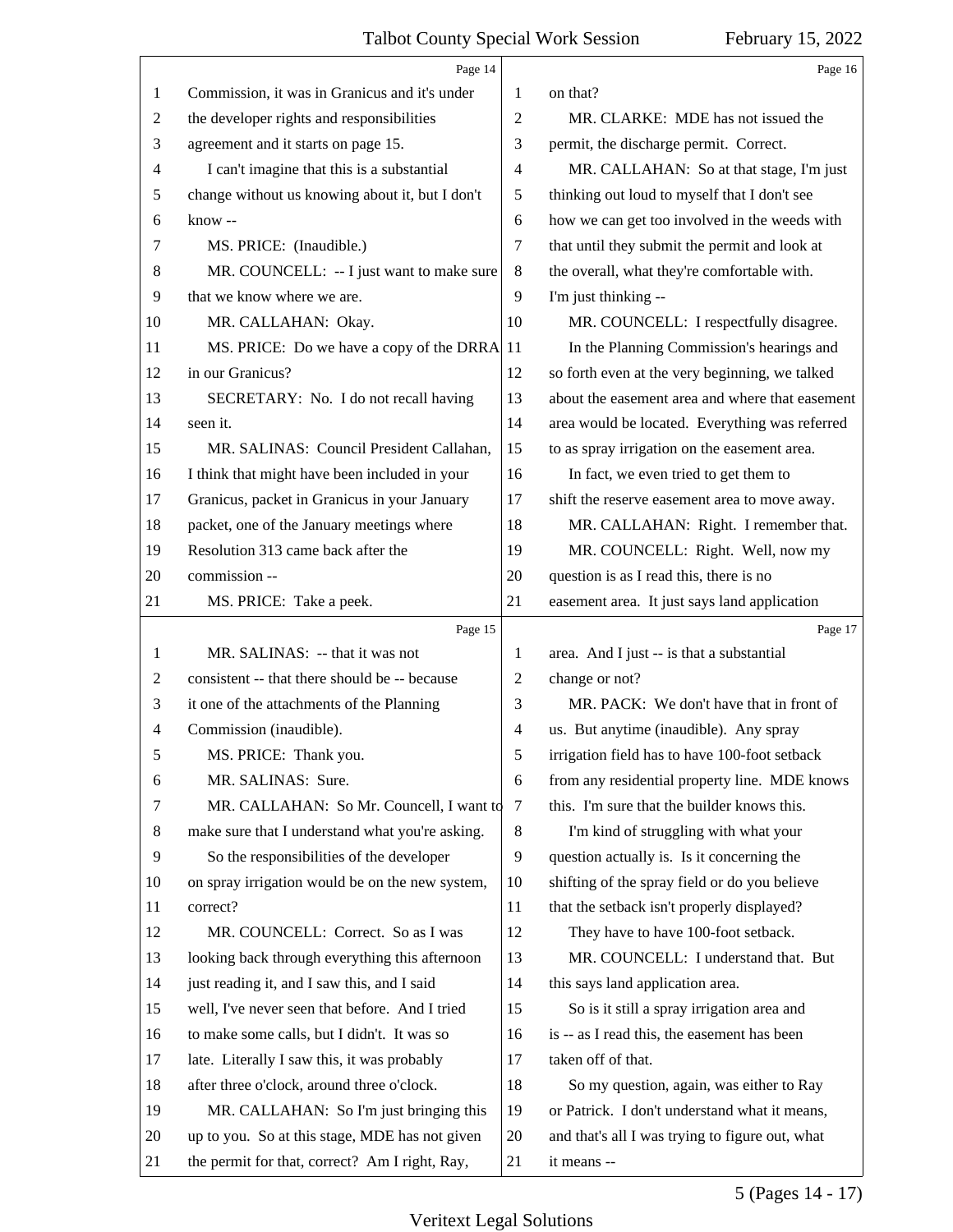<span id="page-5-0"></span>

|                | Page 18                                         |                | Page 20                                         |
|----------------|-------------------------------------------------|----------------|-------------------------------------------------|
| 1              | (Cross talk.)                                   | 1              | more knowledgeable about interpreting that      |
| $\overline{2}$ | MR. COUNCELL: -- easement area mapped           | 2              | section.                                        |
| 3              | out. But evidently, there is no easement area   | 3              | MR. CALLAHAN: Ray, how are you                  |
| $\overline{4}$ | anymore. So I don't know what it means.         | $\overline{4}$ | interpreting this, Ray?                         |
| 5              | MS. MORRIS: Excuse me, Mr. Callahan.            | 5              | MR. CLARKE: Well, I think the key is            |
| 6              | MR. CALLAHAN: Yes.                              | 6              | going back to the comp water and sewer plan,    |
| 7              | MR. PACK: (Inaudible) you cannot have a         | 7              | looking at the spray irrigation map, I mean     |
| 8              | spray irrigation field right up against a       | 8              | there is a buffer, especially I guess on the    |
| 9              | property line. By code, it has to have a set.   | 9              | lower portion of the site. You can't really     |
| 10             | MR. CALLAHAN: Okay. I'm sorry, guys.            | 10             | tell. But I think it's -- and I'm assuming      |
| 11             | Ms. Morris.                                     | 11             | it's Backtown Road. You kind of have the spray  |
| 12             | MS. MORRIS: Yes. I believe I found a            | 12             | irrigation going up to Backtown Road. But then  |
| 13             | copy of the DRRA, the first amendment that      | 13             | you do have a buffer. I don't know if you can   |
| 14             | Mr. Councell is referring to. I can share that  | 14             | see this or not, we do have a buffer --         |
| 15             | on my screen if you would like.                 | 15             | MR. COUNCELL: So I'm not concerned about        |
| 16             | MR. CALLAHAN: That would be great.              | 16             | the buffer. I'm talking about the actual        |
| 17             | Appreciate it.                                  | 17             | easement area for the spray irrigation field.   |
| 18             | MR. STAMP: She's doing that. Chuck, just        | 18             | That's what I don't understand, why that's      |
| 19             | for Council, in Granicus under the 1/25         | 19             | taken out of there.                             |
| 20             | meeting, January 25th, under Resolution 313 and | 20             | MR. CLARKE: Yeah. That would probably --        |
| 21             | attachments, that's where you can find the      | 21             | I mean, again, I guess when we're looking at    |
|                | Page 19                                         |                | Page 21                                         |
| 1              | DRRA.                                           | 1              | the comp water and sewer plan process, we don't |
| $\mathfrak{2}$ | MR. CALLAHAN: Oh, okay.                         | 2              | really -- I mean we didn't ask for the DRRA as  |
| 3              |                                                 |                |                                                 |
|                | MR. SALINAS: Council members --                 | 3              | part of that.                                   |
| $\overline{4}$ | MS. PRICE: Number four.                         | $\overline{4}$ | I mean usually what we're trying to do is       |
| 5              | MR. COUNCELL: Page 15, Jessica.                 | 5              | identify the area for S-1, W-1.                 |
| 6              | MR. SALINAS: Yeah. Page 15 of the PDF.          | 6              | I would have to defer to I guess counsel        |
| 7              | MS. MORRIS: Okay.                               | $\overline{7}$ | on that, legal counsel.                         |
| 8              | MR. SALINAS: As you're going there, I           | 8              | MR. COUNCELL: So why would they take out        |
| 9              | just wanted to note. Chip, I'm sorry.           | $\overline{9}$ | the acreage because I thought that was quite a  |
| 10             | President Callahan, can I just --               | 10             | big part of the discussion, where the spray     |
| 11             | MR. CALLAHAN: Absolutely. Yeah,                 | 11             | irrigation was, so forth and so on. But all     |
| 12             | absolutely. Go ahead, Miguel.                   | 12             | that acreage has been removed.                  |
| 13             | MR. SALINAS: Just wanted -- it says 9.6.        | 13             | MR. CLARKE: Yeah. I know as part of the         |
| 14             | It does say the land discharge site easement    | 14             | permit, it's been identified in the permit. So  |
| 15             | will continue perpetually subject to            | 15             | I'm assuming maybe at the end of that DRRA      |
| 16             | termination upon the following conditional      | 16             | shall be actually permitted by MDE. So I'm      |
| 17             | events.                                         | 17             | assuming really the control is going to be the  |
| 18             | So it seems to me that the land                 | 18             | discharge permit.                               |
| 19             | application area or the land discharge site is  | 19             | MR. COUNCELL: Okay.                             |
| 20             | the same as a spray irrigation area as well,    | 20             | MR. PACK: I'm not following the question,       |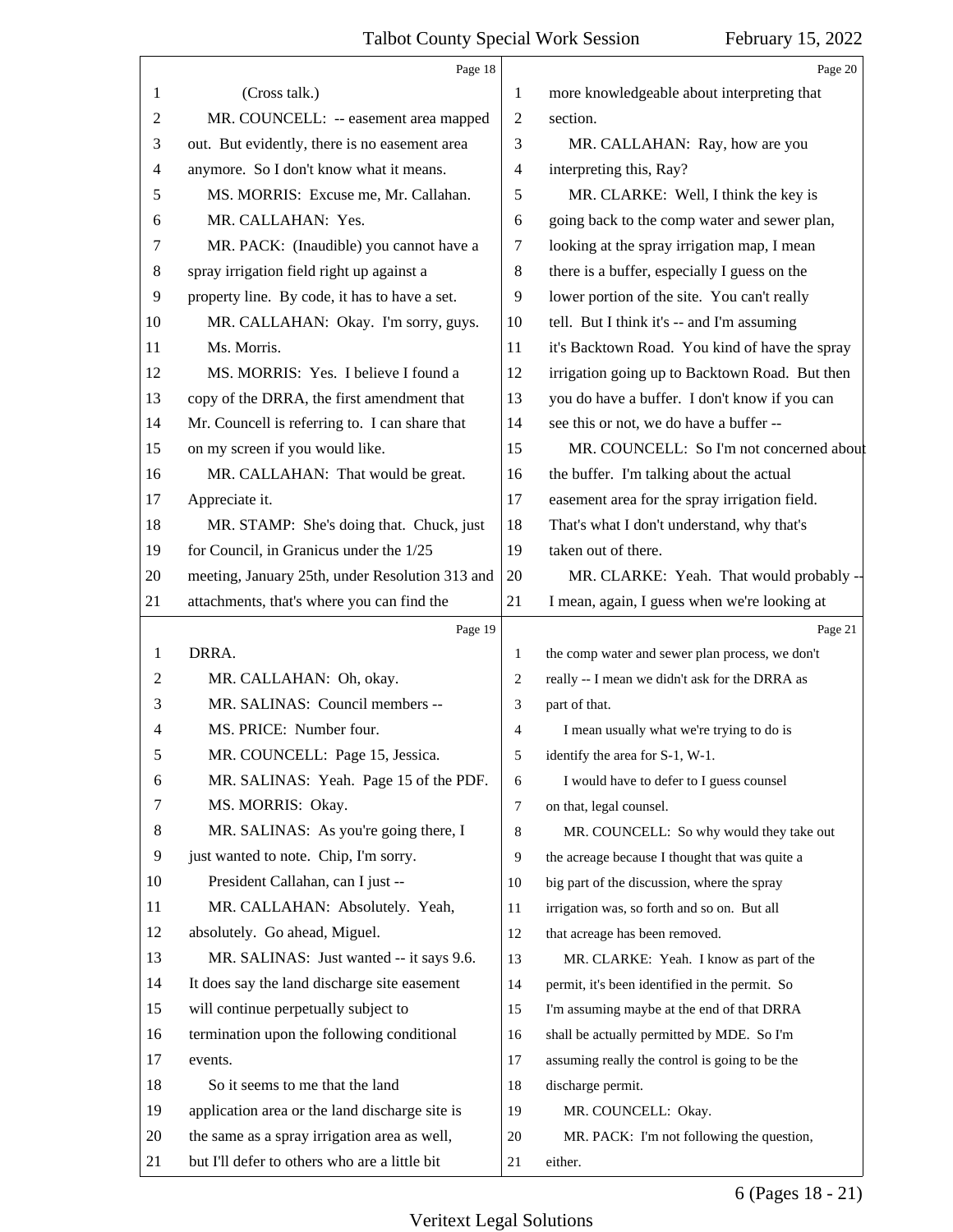<span id="page-6-0"></span>

|              | Page 22                                        |                          | Page 24                                         |
|--------------|------------------------------------------------|--------------------------|-------------------------------------------------|
| 1            | And it looks like reading this language,       | 1                        | have changed. So they were deleting that out    |
| 2            | it says that the land discharge site easement  | $\mathbf{2}$             | as far as the acreages are concerned.           |
| 3            | will continue perpetually subject to           | 3                        | MR. CALLAHAN: I see. Well, maybe what           |
| 4            | termination of the following conditions. And   | 4                        | we'll do, we'll double-check for that for       |
| 5            | then it gives you those conditions. So I --    | 5                        | Mr. Councell.                                   |
| 6            | MS. PRICE: -- have to say that this is         | 6                        | And Mr. Councell, is that headed in the         |
| 7            | not what we should be talking about right now. | 7                        | direction you're thinking?                      |
| 8            | I would like to hear from the Planning         | $\,8\,$                  | MR. COUNCELL: Yeah. In other words, I           |
| 9            | Commission where they are just -- I'm not      | 9                        | can't imagine it would have been substantial.   |
| 10           | saying this language doesn't need to be looked | 10                       | MR. CALLAHAN: Right.                            |
| 11           | at, but we've got an hour set aside, and we    | 11                       | MR. COUNCELL: But I just wanted to              |
| 12           | need to figure out what we're going to do and  | 12                       | make --                                         |
| 13           | what they're going to find consistent with the | 13                       | MR. CALLAHAN: Right.                            |
| 14           | comp water and sewer plan.                     | 14                       | MR. COUNCELL: -- and move on. So I'm            |
| 15           | I mean, you know, that's what we need to       | 15                       | good. Maybe Patrick and Ray could look at it    |
| 16           | be talking about. We've already spent 15       | 16                       | and we'll move --                               |
| 17           | minutes on figuring out this.                  | 17                       | MR. CALLAHAN: That would be great.              |
| 18           | MR. CALLAHAN: Well, Ms. Price, in due          | 18                       | MR. THOMAS: We'll take a look at it.            |
| 19           | respect, I understand that. But I've got the   | 19                       | MR. CALLAHAN: I appreciate that. Okay.          |
| 20           | chair of the Planning Commission. He asked a   | 20                       | Ms. Ghezzi, would you like to                   |
| 21           | question. We're trying to do our best to do    | 21                       | MS. GHEZZI: In terms of I think to be           |
|              | Page 23                                        |                          | Page 25                                         |
| 1            | that. So that's what we're here for.           | 1                        | responsive to Ms. Price's question where do we  |
| $\mathbf{2}$ | You're right. I don't want to dig too far      |                          | stand, I, of course, listened last week to the  |
|              |                                                | $\mathbf{2}$             |                                                 |
| 3            | into it, but I want people to be open to       | 3                        | meeting, the February 7th meeting, which I was  |
| 4            | hearing discussions. That's what I want.       | $\overline{\mathcal{A}}$ | candidly very disappointed in. It felt like to  |
| 5            | And I don't want to hear any arguing or I      | 5                        | me like a very one-sided presentation of the    |
| 6            | will shut it down in a heartbeat.              | 6                        | facts.                                          |
| 7            | MR. CLARKE: Mr. Callahan.                      | 7                        | And I'm glad to have this opportunity this      |
| 8            | MR. CALLAHAN: Yes. Go ahead.                   | $\,8\,$                  | evening to have a joint working session.        |
| 9            | MR. CLARKE: I may have an answer here for      | 9                        | That's what we're all trying to do, and         |
| 10           | you.                                           | 10                       | represent information to the public that is     |
| 11           | MR. CALLAHAN: That's what we're looking        | 11                       | fairly weighted.                                |
| 12           | for.                                           | 12                       | I do feel, though, out of due respect for       |
| 13           | MR. CLARKE: Based upon the map within the      | 13                       | all involved in last week's meeting, it was     |
| 14           | discharge permit, they have the spray          | 14                       | quite one sided. Very specific information was  |
| 15           | irrigation field. They have the primary spray  | 15                       | not addressed that would have told the public a |
| 16           | irrigation field being 71.3 acres. And then    | 16                       | very different story.                           |
| 17           | they have another primary spray field as       | 17                       | I was confused by information presented by      |
| 18           | 9.2 acres.                                     | 18                       | the attorney of the Town of Trappe. Presented   |
| 19           | Looking at the acreage that's in the DRRA,     | 19                       | was information that differed widely from what  |
| 20           | it was 62, 23, and 22. Maybe associated with   | 20                       | had been presented to us last year during our   |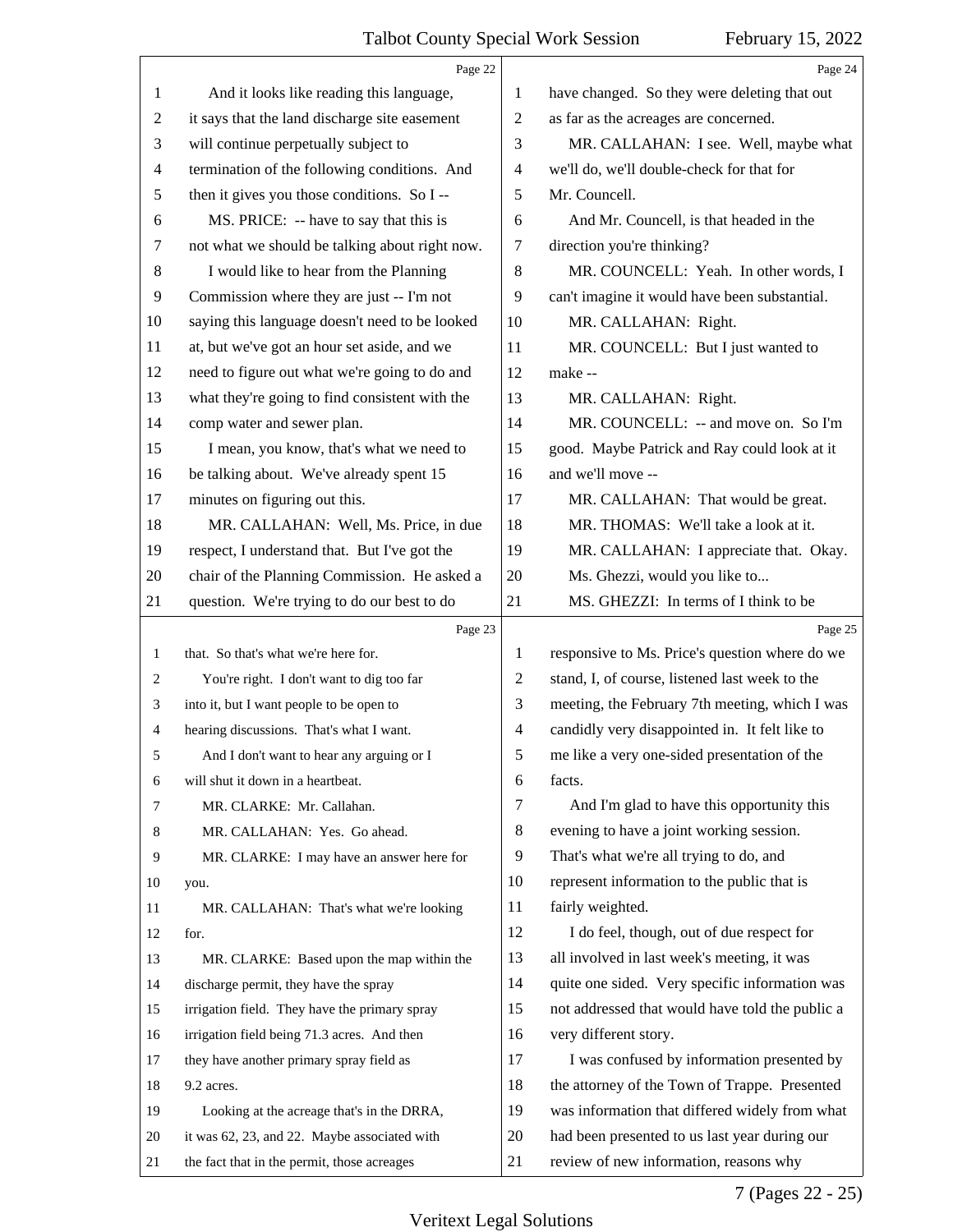<span id="page-7-0"></span>

|    | Page 26                                         |                | Page 28                                         |
|----|-------------------------------------------------|----------------|-------------------------------------------------|
| 1  | violations occurred specifically. INI was the   | 1              | please.                                         |
| 2  | one description that had been the reason for a  | 2              | MR. PACK: Okay. Well, I'm going to drill        |
| 3  | violation, yet that had changed. And detail,    | 3              | down if I could. And Mr. Thomas and Mr. Clarke  |
| 4  | the attorney went into detail about excess      | $\overline{4}$ | during their opening remarks laid out the       |
| 5  | water in the system. That to me is a change in  | 5              | history of how we got to where we are. And      |
| 6  | explanation.                                    | 6              | they did it very succinctly.                    |
| 7  | It's very difficult to understand all           | 7              | Resolution 281 was passed by the Council        |
| 8  | that's going on, and yet when reasons change,   | 8              | in November. It was approved by the Planning    |
| 9  | it's quite confusing.                           | 9              | Commission in July three to two. Those changes  |
| 10 | It also seemed, and I tried to sit back as      | 10             | were incorporated into the County's             |
| 11 | an observer who didn't know anything, and it    | 11             | comprehensive water and sewer plan. I think we  |
| 12 | appeared that the only violation happened in    | 12             | all need to agree on that, right? That's        |
| 13 | February, which made me scratch my head because | 13             | factual knowledge. Okay.                        |
| 14 | there was actually a violation in January, a    | 14             | Those changes have already been                 |
| 15 | violation in February, one in March, and one in | 15             | incorporated into the comprehensive water and   |
| 16 | April. But it appeared, from what was           | 16             | sewer plan, which we have been told by our      |
| 17 | presented in the meeting last week, that only   | 17             | county attorney the authority of that plan is   |
| 18 | one violation occurred.                         | 18             | with MDE, not with the Council. Once those      |
| 19 | And I don't think that was your intent,         | 19             | changes are made, they're incorporated into the |
| 20 | Mr. Callahan, to present a one-sided picture,   | 20             | overall master plan, and MDE is the custodian   |
| 21 | but that's what came across.                    | 21             | of that plan.                                   |
|    | Page 27                                         |                | Page 29                                         |
| 1  | And if you look to why we changed our           | $\mathbf{1}$   | (Inaudible) question the November action        |
| 2  | determination last November, it was because we  | 2              | by the Planning Commission numerous times as to |
| 3  | saw information that was concerning to us that  | 3              | if that vote to rescind 281 was even            |
| 4  | was pointed out to us, that there were          | 4              | appropriate and why that was sent up to the     |
| 5  | significant violations in the hundreds of       | 5              | State, because it wasn't something that the     |
| 6  | percents in excess of the ammonium as nitrate,  | 6              | Council had asked the Planning Commission to    |
| 7  | for instance.                                   | 7              | undertake.                                      |
| 8  | So I think in order to come and put our         | 8              | The Council did not ask the Planning            |
| 9  | heads together and come out with a solution, we | 9              | Commission to revisit 281. As a matter of       |
| 10 | have to be aware of all of the facts and not    | 10             | fact, our county attorney has told us on        |
| 11 | one side.                                       | 11             | numerous occasions that 281 cannot be           |
| 12 | And I hope that tonight's meeting can           | 12             | rescinded. You cannot undo what's already       |
| 13 | share that other side as well. We cannot serve  | 13             | incorporated into the comprehensive water and   |
| 14 | the public in a fair way if we only present one | 14             | sewer plan, right, unless we go through a new   |
| 15 |                                                 |                |                                                 |
| 16 | side.                                           | 15             | comprehensive water and sewer plan revision.    |
| 17 | I can --                                        | 16             | That's the vehicle, that's the avenue to go.    |
|    | MR. CALLAHAN: Thank you, Ms. Ghezzi.            | 17             | So I think the confusion as why we're here      |
| 18 | MS. GHEZZI: -- continue, but this is a          | $18\,$         | today is because the Planning Commission took   |
| 19 | short meeting.                                  | 19             | an improper vote, sent that information up to   |
| 20 | MR. PACK: Chuck, can I                          | 20             | the State, which confused them because the      |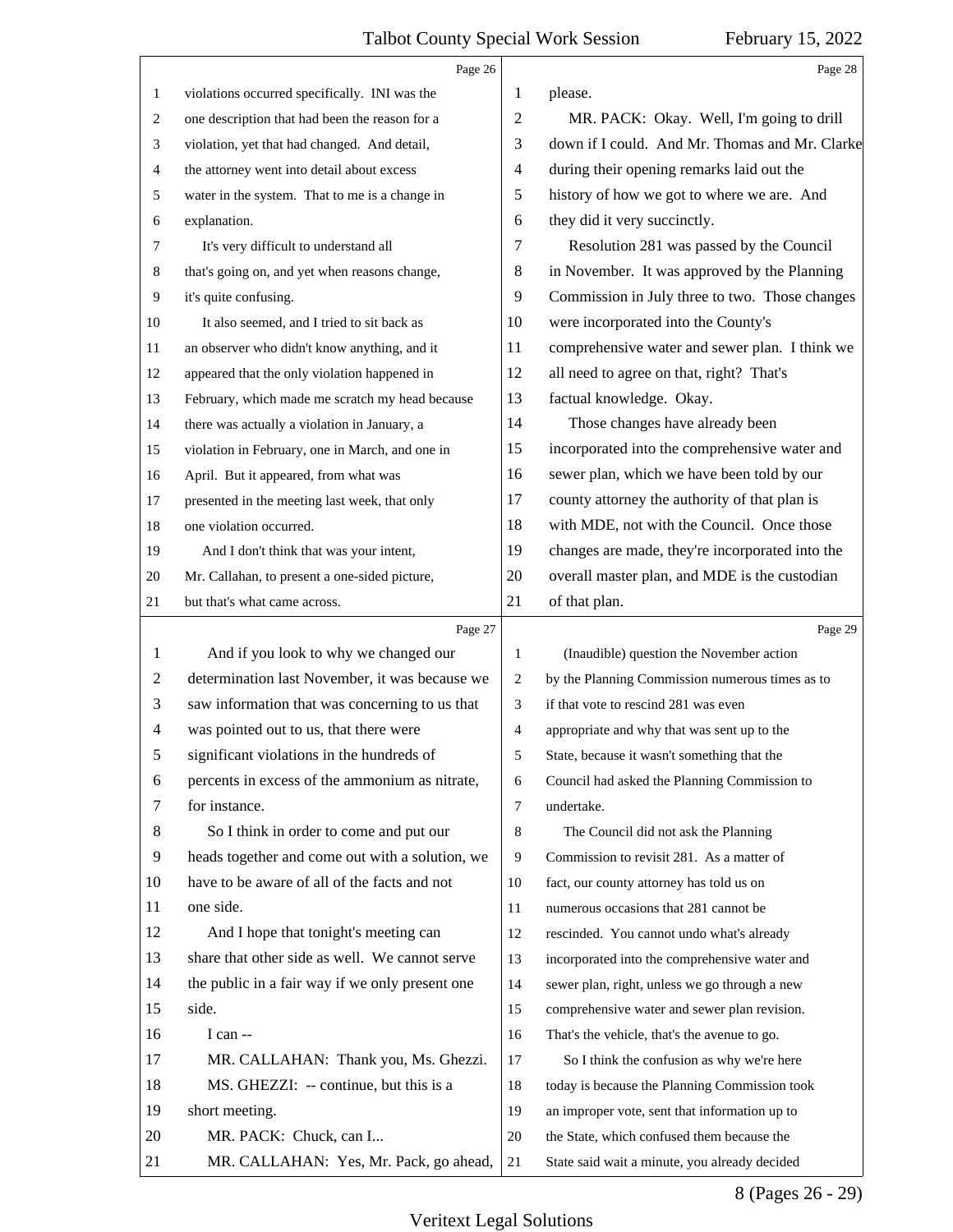<span id="page-8-0"></span>

|    | Page 30                                         |                          | Page 32                                         |
|----|-------------------------------------------------|--------------------------|-------------------------------------------------|
| 1  | on this back two years ago, November of 2020.   | 1                        | MR. COUNCELL: Sure. So Corey, I think I         |
| 2  | Those changes are already being incorporated    | $\mathbf{2}$             | said publicly I don't know if what I'm doing as |
| 3  | into your comprehensive water and sewer plan.   | 3                        | chair of the Planning Commission is right or    |
| 4  | Talbot County, what are you doing, what are you | $\overline{\mathcal{A}}$ | not. But I felt in my heart a responsibility    |
| 5  | doing.                                          | 5                        | to look into the new information.               |
| 6  | So I think the whole thing that we're here      | 6                        | So it's my opinion that procedurally I          |
| 7  | today is because of an improper vote, an        | 7                        | don't know. Maybe that's for somebody a lot     |
| 8  | improper action of the Planning Commission,     | 8                        | smarter than me to decide.                      |
| 9  | sending up something to the State, which they   | 9                        | But I thought as someone who has kids and       |
| 10 | shouldn't have because the Planning Commission  | 10                       | grandkids, that I wanted to know that what we   |
| 11 | does not have the authority to rescind a        | 11                       | did in 2020 was the correct thing.              |
| 12 | legislative action of the Council, period.      | 12                       | I said from the beginning my concern was        |
| 13 | So we're here because of procedural             | 13                       | Trappe Creek. And I stand by that November      |
| 14 | errors, not to go into whether or not the spray | 14                       | decision. And if the State, if MDE wants to     |
| 15 | field was moved, not to go into whether or not  | 15                       | ignore it and tell me sorry, you guys, you      |
| 16 | the permit was issued. MDE would get around to  | 16                       | voted in 2020, we appreciate you looking at it, |
| 17 | doing that in their own time.                   | 17                       | but it doesn't mean anything, then so be it.    |
| 18 | We're here to understand procedurally who       | 18                       | But I can look in the mirror and know that      |
| 19 | has the right to do what between the Council    | 19                       | as a Planning Commission member and chair, I    |
| 20 | and the Planning Commission. That's what we're  | 20                       | did what I thought was in the best interest of  |
| 21 | here for. Let's cut through all the other       | 21                       | Talbot County for myself and future             |
|    |                                                 |                          |                                                 |
|    | Page 31                                         |                          | Page 33                                         |
| 1  | stuff and understand what they wrote in this    | 1                        | generations. And that's where I stand.          |
| 2  | letter in paragraph three.                      | 2                        | Procedurally, let somebody tell me I was -- and |
| 3  | So if that action was appropriate or not        | 3                        | I'm okay with that.                             |
| 4  | should be the question. We should ask our       | $\overline{4}$           | That's the only --                              |
| 5  | county attorney if that action was appropriate. | 5                        | MR. PACK: -- Chip                               |
| 6  | Is it a binding action, which I certainly agree | 6                        | MR. COUNCELL: -- answer it. I think the         |
| 7  | that it is not a binding action. The Planning   | 7                        | Planning Commission acted in its authority.     |
| 8  | Commission cannot tell the Council to rescind   | 8                        | MR. PACK: I respect that, that you're           |
| 9  | their action on a previous approved resolution. | 9                        | concerned. And there's many ways that you can   |
| 10 | They can't, they can't.                         | 10                       | voice your concerns.                            |
| 11 | So we're here because we have a Planning        | 11                       | You are not just a Planning Commission          |
| 12 | Commission that sent up something to the State, | 12                       | member. You're a land owner here, you're a      |
| 13 | which they shouldn't have, which they shouldn't | 13                       | business owner here. You, Chip Councell, can    |
| 14 | have.                                           | 14                       | always write a letter to the State as an        |
| 15 | And now the State is wondering what Talbot      | 15                       | independent resident of this county. You could  |
| 16 | County is doing, who is actually operating the  | 16                       | write a letter to MDE and say hey, I'm a        |
| 17 | boat here.                                      | 17                       | lifetime resident here.                         |
| 18 | MR. COUNCELL: Chuck, can I respond?             | 18                       | But the Planning Commission itself as a         |
| 19 | MS. GHEZZI: With all due --                     | 19                       | body is not an independent body of county       |
| 20 | MR. CALLAHAN: Yes. All right. Just one          | 20                       | government. You're not an independent body of   |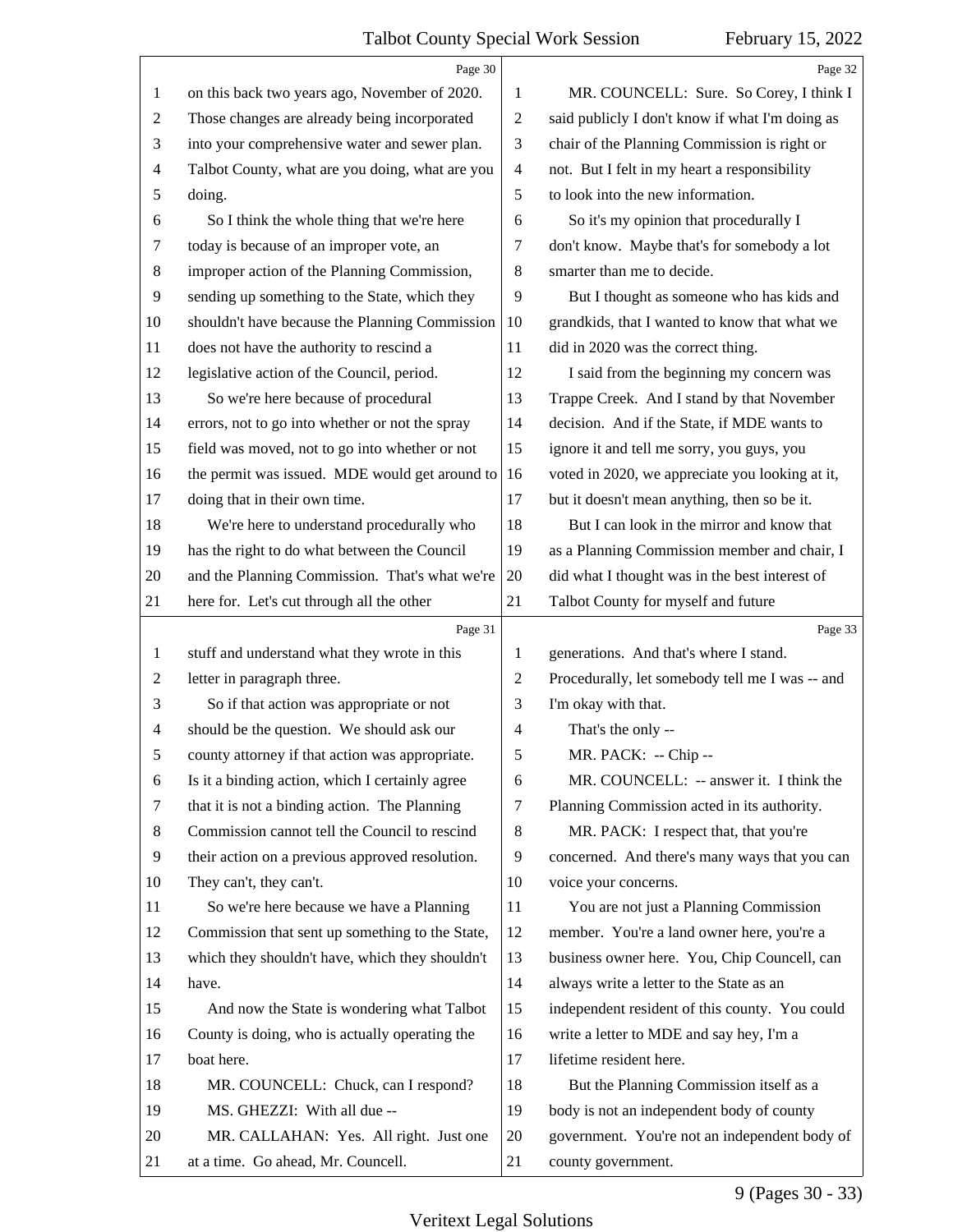$\overline{\phantom{a}}$ 

<span id="page-9-0"></span>

|                | Page 34                                         |                | Page 36                                        |
|----------------|-------------------------------------------------|----------------|------------------------------------------------|
| 1              | You were tasked to look at whether or not       | 1              | Mr. Councell and I were having a discussion on |
| $\overline{c}$ | a particular project is consistent with the     | 2              | that particular question.                      |
| 3              | comprehensive water and sewer plan. You have    | 3              | MS. PRICE: (Inaudible.) Everybody gets         |
| 4              | seven points, which you addressed last week.    | 4              | an opportunity.                                |
| 5              | You have seven points of consistency. That's    | 5              | So I've asked three times. Mr. Lesher is       |
| 6              | what you have to look for.                      | 6              | trying to speak. Ms. Ghezzi is trying to       |
| 7              | So to go out and now say hey, that              | 7              | speak.                                         |
| 8              | resolution that we approved two years ago, we   | 8              | So Corey needs to just let everybody else      |
| 9              | want to revisit that, once it's gone, Chip,     | 9              | have a turn.                                   |
| 10             | it's gone. You can't go back and pull it back   | 10             | MR. PACK: Well, I'm trying to get an           |
| 11             | again because you're concerned about it.        | 11             | answer to a question that I started. And       |
| 12             | You can always address the Council and          | 12             | Mr. Councell and I were having a discussion on |
| 13             | write a letter to the Council.                  | 13             | that question.                                 |
| 14             | MR. COUNCELL: I'm going to respectfully         | 14             | If, in fact, the November vote was even a      |
| 15             | disagree. I think we had the right to do what   | 15             | valid vote.                                    |
| 16             | we did. And I don't know that keep going back   | 16             | MR. CALLAHAN: Okay. Let's --                   |
| 17             | and forth it's going to change much. And        | 17             | MR. PACK: (Inaudible.)                         |
| 18             | whoever needs to decide that.                   | 18             | MR. CALLAHAN: Let's let Mr. Thomas answer      |
| 19             | And quite honestly, if the Council wants        | 19             | that.                                          |
| 20             | to move forward with an action and ignore our   | 20             | Mr. Thomas, can you answer that question?      |
| 21             | November decision, you know, if your attorney   | 21             | And then I'm done with that question.          |
|                | Page 35                                         |                | Page 37                                        |
|                |                                                 |                |                                                |
| 1              | is telling us our November decision didn't mean | 1              | MR. THOMAS: Yes. I don't believe it was        |
| 2              | anything, then my opinion is you guys move      | 2              | for the reasons I outlined at the hearing last |
| 3              | forward.                                        | 3              | week regarding the process.                    |
| 4              | We gave you our opinion. It goes where it       | $\overline{4}$ | I think the Planning Commission's role is      |
| 5              | goes.                                           | 5              | certifying that a proposed amendment is        |
| 6              | MR. CALLAHAN: Ray --                            | 6              | consistent with the Comprehensive Plan, which  |
| 7              | MR. PACK: Let's --                              | $\tau$         | it did with respect to 281. Then it goes on to |
| 8              | MS. PRICE: (Inaudible).                         | 8              | Council. If they make that finding, the        |
| 9              | MR. PACK: -- County Council. Let's bring        | 9              | Council approves it, can approve it, doesn't   |
| 10             | in the county attorney to address that          | 10             | have to. If the Council approves it, it goes   |
| 11             | question, because that's the lynchpin here of   | 11             | on to MDE and MDE is the final approving       |
| 12             | this whole reason why we're here.               | 12             | authority.                                     |
| 13             | MR. CALLAHAN: Okay --                           | 13             | MR. CALLAHAN: That --                          |
| 14             | MR. LESHER: Mr. Callahan.                       | 14             | MR. THOMAS: Once they approve it, it           |
| 15             | MR. PACK: If that --                            | 15             | becomes part of the plan.                      |
| 16             | MR. CALLAHAN: Let's hold up. Let's hold         | 16             | MR. CALLAHAN: Exactly. So that                 |
| 17             | up one second. One second, let's hold up,       | 17             | answers --                                     |
| 18             | Mr. Pack.                                       | 18             | MR. PACK: That answers the question.           |
| 19             | Let's allow Vice President Lesher to            | 19             | Thanks very much, Patrick.                     |
| 20             | speak.                                          | 20             | MR. CALLAHAN: That answered the question.      |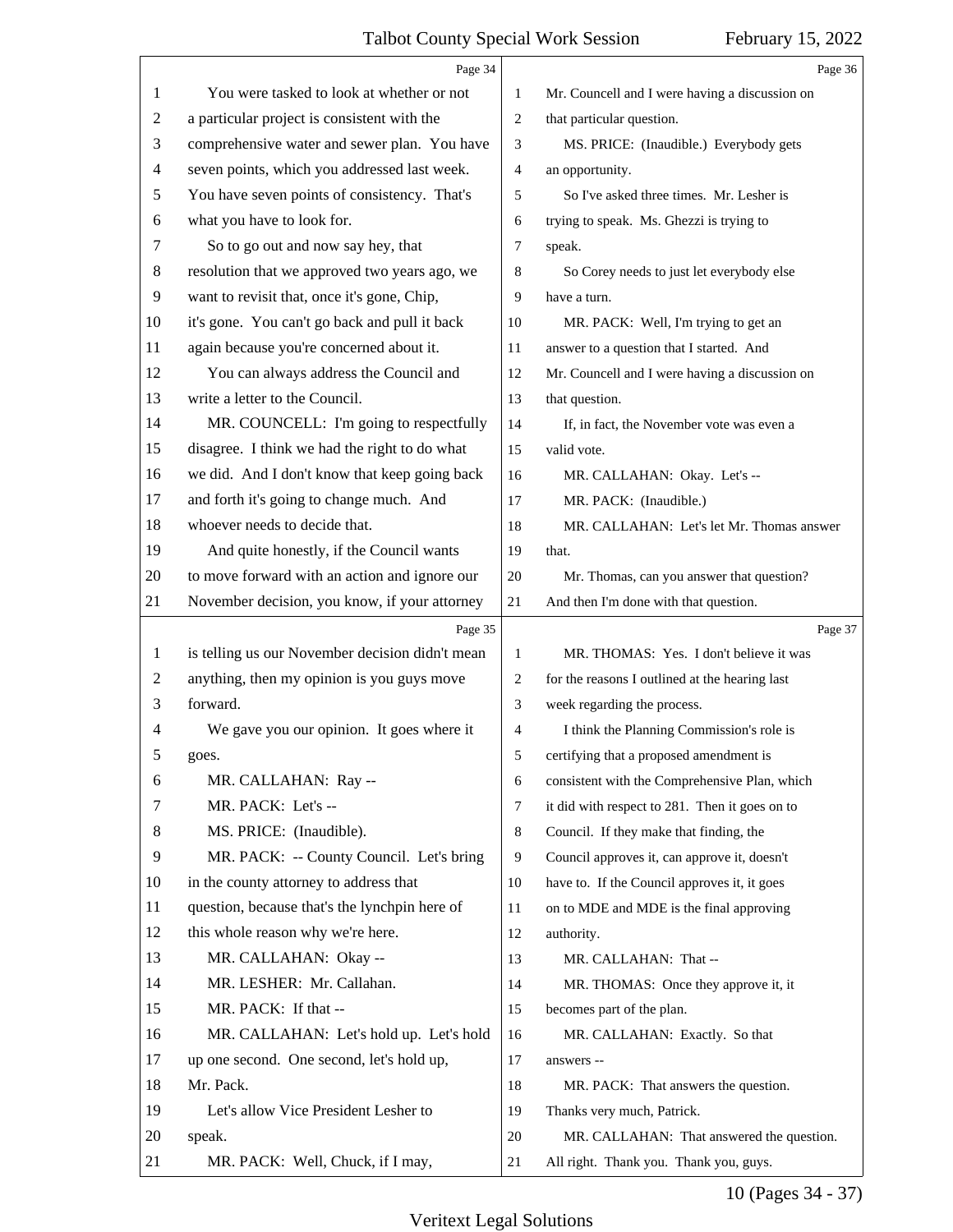#### Talbot County Special Work Session February 15, 2022  $\overline{\phantom{a}}$

<span id="page-10-0"></span>

|                | Page 38                                         |                | Page 40                                         |
|----------------|-------------------------------------------------|----------------|-------------------------------------------------|
| 1              | Mr. Lesher.                                     | 1              | look at the original submittal for the          |
| $\mathbf{2}$   | MR. LESHER: Thank you. I think our              | $\overline{2}$ | resolution that became 281 back in              |
| 3              | purpose tonight here is to seek some resolution | 3              | December 2019, it read that "no wastewater      |
| $\overline{4}$ | and what is an appropriate response at this     | 4              | capacity of the existing Trappe district        |
| 5              | juncture to MDE.                                | 5              | wastewater treatment plant will be allocated to |
| 6              | Our purpose is not to scold the Planning        | 6              | serve the Trappe East sewer district". And      |
| 7              | Commission on procedure.                        | 7              | then amendment one, again, which came in late   |
| 8              | MDE has, if you look back at MDE's              | 8              | in this process removed that language. This is  |
| 9              | hearing, I believe it was last October 28th,    | 9              | the root of the issue and what MDE is           |
| 10             | MDE at that point was explicitly looking at a   | 10             | apparently now paying attention to.             |
| 11             | discharge permit. They were explicitly          | 11             | And did we have full information to             |
| 12             | discouraging commentary on perhaps existing     | 12             | consider the merits of that late change, did    |
| 13             | plant, on anything having to do with discharge  | 13             | the Planning Commission have that information   |
| 14             | into La Trappe Creek, on any usage of Trappe's  | 14             | to consider back in the summer of 2020. This    |
| 15             | existing plant.                                 | 15             | is, of course, the focus of this present        |
| 16             | They were focused exclusively, they stated      | 16             | concern. And it is this specific issue which    |
| 17             | at that time, on the discharge permit for the   | 17             | the Planning Commission has now raised as an    |
| 18             | proposed new plant and the spray irrigation     | 18             | inconsistency with the Comprehensive Plan.      |
| 19             | methodology and its impact on Miles Creek and   | 19             | So there's -- it is clear that while            |
| 20             | all the rest.                                   | 20             | there's a shift at MDE in what they are looking |
| 21             | It is clear, however, that by asking this       | 21             | at in the light of this and what they're        |
|                | Page 39                                         |                | Page 41                                         |
| $\mathbf{1}$   | question, by MDE asking this question and       | 1              | seeking clarification on from us, and it all    |
| $\sqrt{2}$     | asking this clarification, because this is,     | $\overline{2}$ | revolves around that late change in Exhibit F   |
| 3              |                                                 |                |                                                 |
|                | this matter, this divergence of statements      | 3              | to 281 that allowed this hookup to the existing |
| $\overline{4}$ | between the Planning Commission and the         | 4              | Trappe plant.                                   |
| 5              | Council's currently adopted policy at this      | 5              | MR. PACK: With all due respect,                 |
| 6              | point, it is not concerning that.               | 6              | Mr. Lesher, that has nothing to do with why MDE |
| 7              | It is concerning this connection to the         | 7              | submitted this letter to us. That information   |
| 8              | Trappe existing wastewater treatment plant,     | 8              | has nothing to do with why we are meeting here  |
| 9              | that connection that apparently is now built    | 9              | this evening.                                   |
| 10             | but presumably not yet in use and the discharge | 10             | MDE has written us this letter because of       |
| 11             | into La Trappe Creek.                           | 11             | the actions taken -- and I'm not scolding the   |
| 12             | The fact that MDE is now paying attention       | 12             | Planning Commission. I'm addressing what MDE    |
| 13             | to this is saying this may be relevant after    | 13             | wrote in this letter to us.                     |
| 14             | all. And MDE is now paying attention to a       | 14             | They are confused by receiving a vote           |
| 15             | broader issue than the way the public hearing   | 15             | taken in November, which your county attorney   |
| 16             | had been framed. And of course, this has been   | 16             | that we hired just told us was an invalid vote. |
| 17             | the focus of -- well, this is the focus that    | 17             | That led to this letter. That lead to the       |
| 18             | goes back to the Resolution 281 and             | 18             | confusion.                                      |
| 19             | specifically Exhibit F in Resolution 281.       | 19             | So whether or not the discharge, there was      |
| 20             | Exhibit F, which was changed very late in       | 20             | changes made, MDE is not asking us to address   |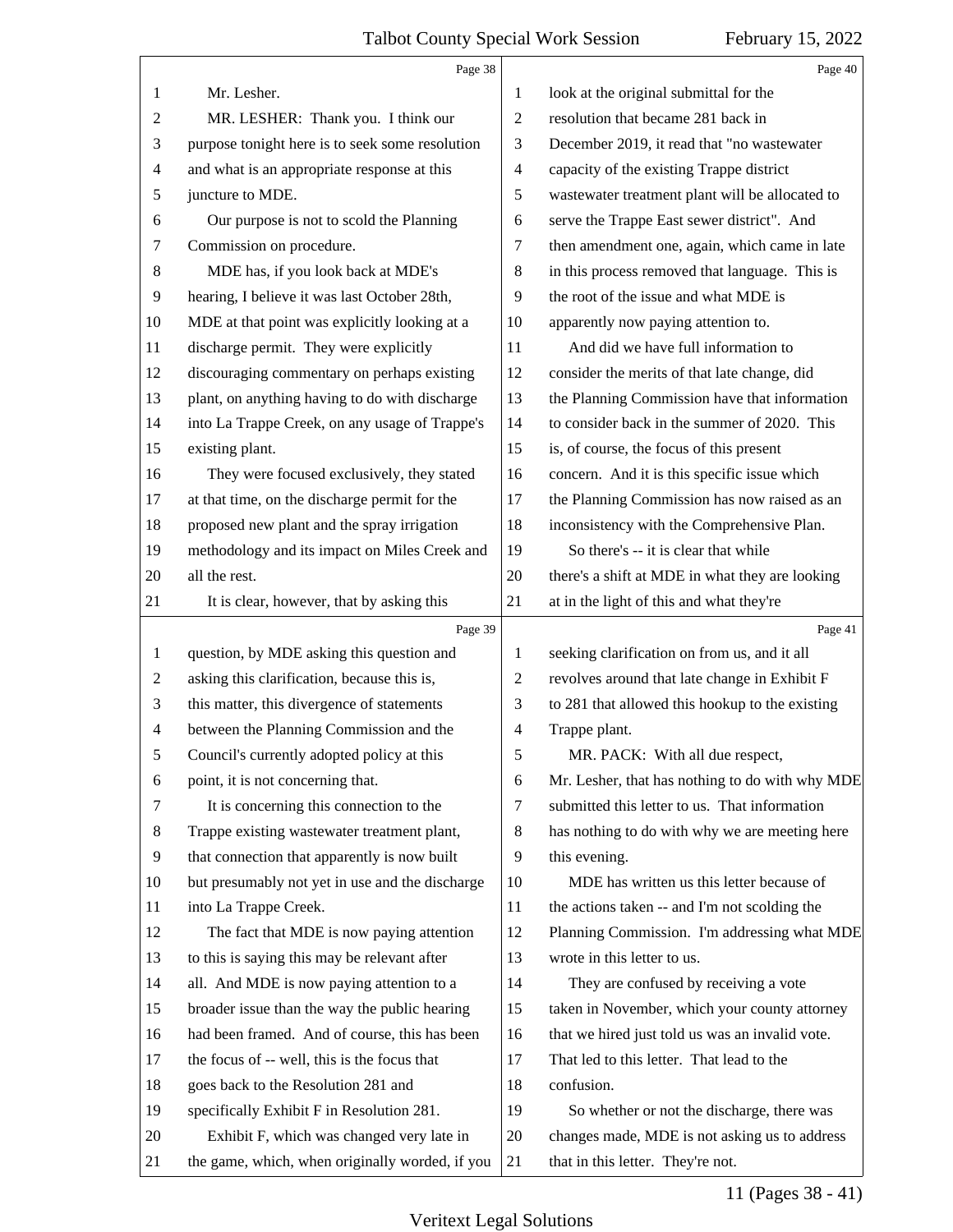<span id="page-11-0"></span>

|        | Page 42                                         |                          | Page 44                                         |
|--------|-------------------------------------------------|--------------------------|-------------------------------------------------|
| 1      | They're saying --                               | 1                        | the line, I don't know how that is not a        |
| 2      | MR. CALLAHAN: Mr. Pack, let's move on.          | 2                        | property right being vested.                    |
| 3      | MR. PACK: (Inaudible.) That's what              | 3                        | When November came around and this vote of      |
| 4      | they're asking.                                 | $\overline{4}$           | finding of non-consistency after well more than |
| 5      | MR. CALLAHAN: Let's move on.                    | 5                        | a year of finding it consistent, started out as |
| 6      | MR. PACK: -- from your Planning                 | 6                        | a conversation about sending a letter to MDE    |
| 7      | Commission.                                     | 7                        | from the Planning Commission that we were very  |
| 8      | So let's not bring in a whole bunch of          | 8                        | concerned about the situation with the existing |
| 9      | stuff that's not relevant to what we're here    | 9                        | Trappe plant and hooking the new houses up to   |
| 10     | for tonight.                                    | 10                       | it and we would hope that MDE would find a way  |
| 11     | MR. CALLAHAN: We're going to move on.           | 11                       | in looking at this to take that into            |
| 12     | Mike, you've been very patient.                 | 12                       | consideration and do what they could do to      |
| 13     | MS. PRICE: Go ahead. I --                       | 13                       | clean up La Trappe Creek.                       |
| 14     | MR. STRANNAHAN: Yes. Thank you. I would         | 14                       | During the course of that meeting, that         |
| 15     | like to speak just for a moment.                | 15                       | moved from a letter to MDE to a vote of finding |
| 16     | MR. CALLAHAN: Sure. Go ahead.                   | 16                       | 281 inconsistent.                               |
| 17     | MR. STRANNAHAN: A couple of --                  | 17                       | That's just sort of where I stand. That's       |
| 18     | MR. CALLAHAN: -- Ms. Price. Ms. Price,          | 18                       | why I voted against that because for no other   |
| 19     | you're next.                                    | 19                       | reason I didn't feel we had the authority to do |
| 20     | MR. STRANNAHAN: Just of couple of these         | 20                       | it at that time.                                |
| 21     | issues.                                         | 21                       | MR. CALLAHAN: Thank you for your                |
|        |                                                 |                          |                                                 |
|        | Page 43                                         |                          | Page 45                                         |
| 1      | I have gone through this whole process          | 1                        | comments.                                       |
| 2      | with advice from Mr. Thomas and Mr. Meehan and  | $\overline{c}$           | Ms. Price.                                      |
| 3      | other people that in agreement with them and    | 3                        | MS. PRICE: Thank you. Mr. Strannahan, I         |
| 4      | with Ray that from what I've been able to read  | $\overline{\mathcal{A}}$ | appreciate that explanation and putting that in |
|        | and advice, that we did not have the right to   | 5                        | context.                                        |
| 6      | rescind our finding of consistency for no other | 6                        | And what concerns me is that we're getting      |
| 7      | reason than some of the new information, which  | 7                        | stuck on procedure. And I've noticed that       |
| 8      | is certainly concerning, came along after, well | 8                        | happening quite a bit in the last year or so.   |
| 9      | after that vote and the failure of the plant or | 9                        | What we need to do is the right thing. We       |
| 10     | the violations was well after that vote.        | 10                       | have new information. The Planning Commission   |
| 11     | But also, there's what has been shown as        | 11                       | saw that information after the County Council   |
| 12     | the legal precedent in the case, which we've    | 12                       | had ignored the information for, gosh, five or  |
| 13     | gotten from county attorneys as well as         | 13                       | six months. And maybe they were just concerned  |
| 14     | attorneys who are opposed to our vote of        | 14                       | that we had ignored it and we hadn't put it on  |
| 15     | consistency, was that we could do it with new   | 15                       | our agenda.                                     |
| 16     | information.                                    | 16                       | I'm not so concerned with procedure and         |
| 17     | But (inaudible) been left out in the next       | 17                       | technical things. We see information that we    |
| 18     | line or the next paragraph. I'm paraphrasing.   | 18                       | did not have in 2020. Some of it's correct,     |
| 19     | I don't have it in front of me. Unless          | 19                       | some of it's not correct. But it is clear, at   |
| $20\,$ | property rights have been vested. And once      | 20                       | least in my opinion, that there is some         |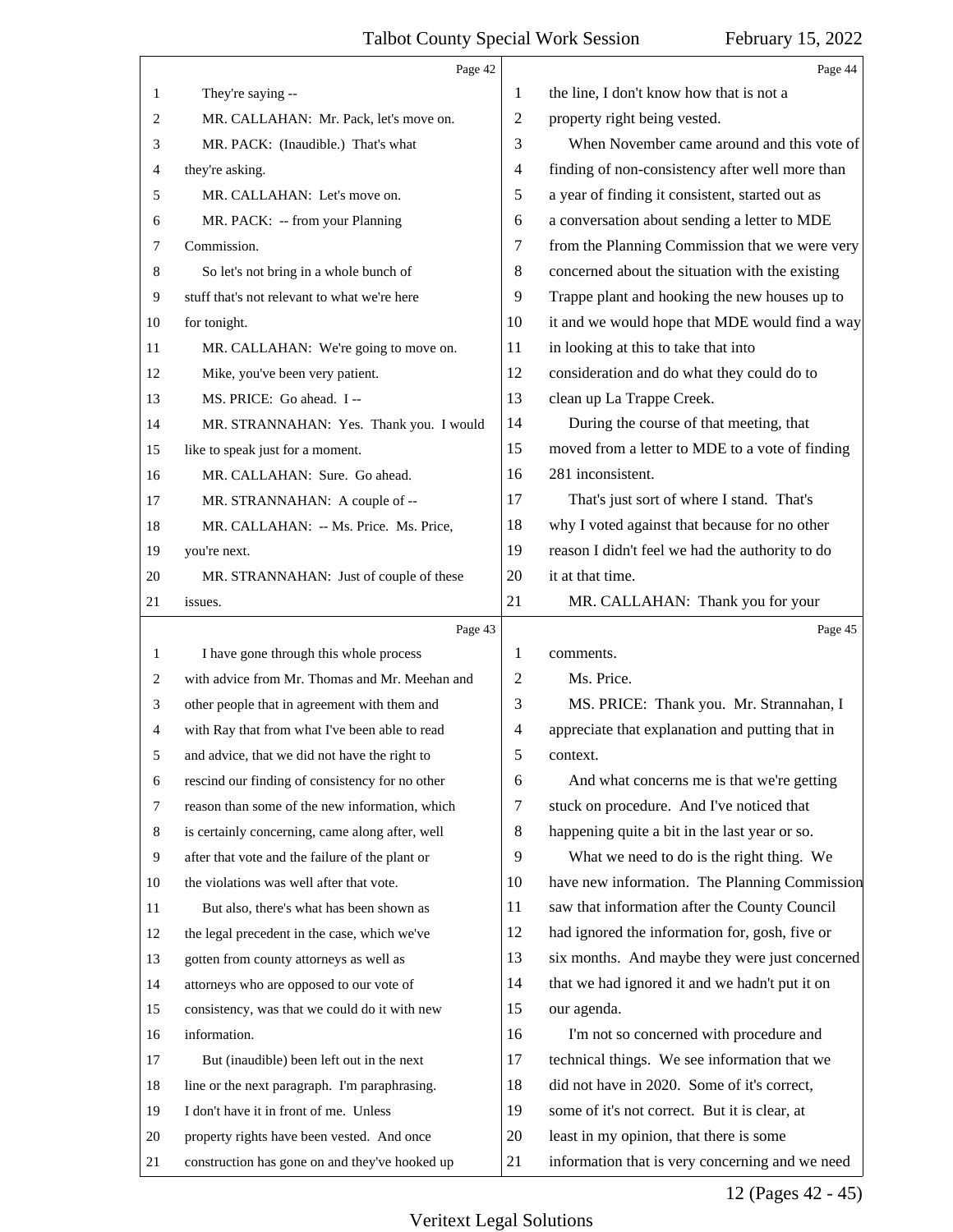<span id="page-12-0"></span>

|                | Page 46                                         |                | Page 48                                         |
|----------------|-------------------------------------------------|----------------|-------------------------------------------------|
| 1              | to think twice about hooking up.                | 1              | instead of arguing about procedure.             |
| 2              | So now, okay, fine. Maybe just rescinding       | 2              | The Planning Commission shouldn't have          |
| 3              | 281 by itself doesn't do anything.              | 3              | taken that vote. The amendment hasn't -- we     |
| 4              | And that is why I introduced a resolution,      | 4              | got to pass the amendment before we can send it |
| 5              | 313, to at least get to some type of a          | 5              | to the Planning Commission.                     |
| 6              | compromise position so that we had some         | 6              | I would love to know here tonight if            |
| $\tau$         | protection so that we wouldn't end up with, you | 7              | whether we amend 313 or a new resolution to the |
| 8              | know, hundreds and hundreds of homes connected  | $\,8\,$        | comp water and sewer plan gets introduced in    |
| 9              | for an infinite amount of time.                 | 9              | March, the four times a year, whether or not    |
| 10             | I was certainly hopeful that the Planning       | 10             | this Planning Commission body would find that   |
| 11             | Commission could at least find that consistent  | 11             | consistent with the Comprehensive Plan and we   |
| 12             | so that it would at least give us some          | 12             | do the right thing. The technology is there.    |
| 13             | protection. So that didn't happen.              | 13             | Why are we arguing about procedure? Why         |
| 14             | Based on what they wrote in November about      | 14             | are we fighting with each other instead of      |
| 15             | wanting to connect to ENR, I tried to put an    | 15             | trying to do the best we can to protect Talbot  |
| 16             | amendment on there. And we kind of got stuck    | 16             | County with new information?                    |
| 17             | in procedure again.                             | 17             | Some of it is true and people are taking        |
| 18             | And what really bothers me right now as an      | 18             | sides. I don't believe any of it, I don't       |
| 19             | elected official is Council members jumping in  | 19             | believe any of it because of who brought it to  |
| 20             | on procedure, making motions saying you got to  | 20             | me. We don't know what happened 15 years ago    |
| 21             | vote on this, you can't send it to the Planning | 21             | in that department. But we have information     |
|                | Page 47                                         |                | Page 49                                         |
| 1              | Commission until we take a vote.                | 1              | today that wasn't available in 2020. And I      |
| $\overline{c}$ | Well, I would love to have seen this            | $\overline{c}$ | think that we need to look at all the           |
| 3              | amendment about not allowing the connection of  |                |                                                 |
|                |                                                 | 3              | information we have and just do the right thing |
| $\overline{4}$ | the homes until we have some type of ENR in     | $\overline{4}$ | and figure out how do we get to a point where   |
| 5              | place, which, from what I understand, you could | 5              | we can allow the development to move forward    |
| 6              | bring in something temporary and modular to     | 6              | and require them, because we have the right to  |
| 7              | have them connect. The technology exists.       | 7              | require them to hook to ENR technology. It      |
| 8              | Clearly, fine, you got BIOLAC, you got BNR, you | 8              | exists.                                         |
| 9              | have ENR. There is the best technology          | 9              | So what I would like to know from the           |
| 10             | available.                                      | 10             | Planning Commission is would that be considered |
| 11             | We are talking about a creek that is            | 11             | consistent, if 313 was amended to require an    |
| 12             | impaired. And if we have the ability to         | 12             | ENR connection, would you now find that         |
| 13             | connect these homes, nobody is trying to stop   | 13             | consistent with the Comprehensive Plan?         |
| 14             | the development -- well, some people are. But   | 14             | MR. CALLAHAN: Ms. Price, in all due             |
| 15             | nobody here is trying to stop this development  | 15             | respect, I want to make sure, in all due        |
| 16             | no matter how you feel about it.                | 16             | respect, I want to make sure that question, I'd |
| 17             | There's technology available that is            | 17             | like to make sure that, Mr. Thomas, that that's |
| 18             | certainly better than connecting it to the      | 18             | legislation. So should we be talking about      |
| 19             | current wastewater treatment plant, whether we  | 19             | that?                                           |
| 20             | connect five homes, 50 homes, or 500 homes.     | 20             | (Cross talk.)                                   |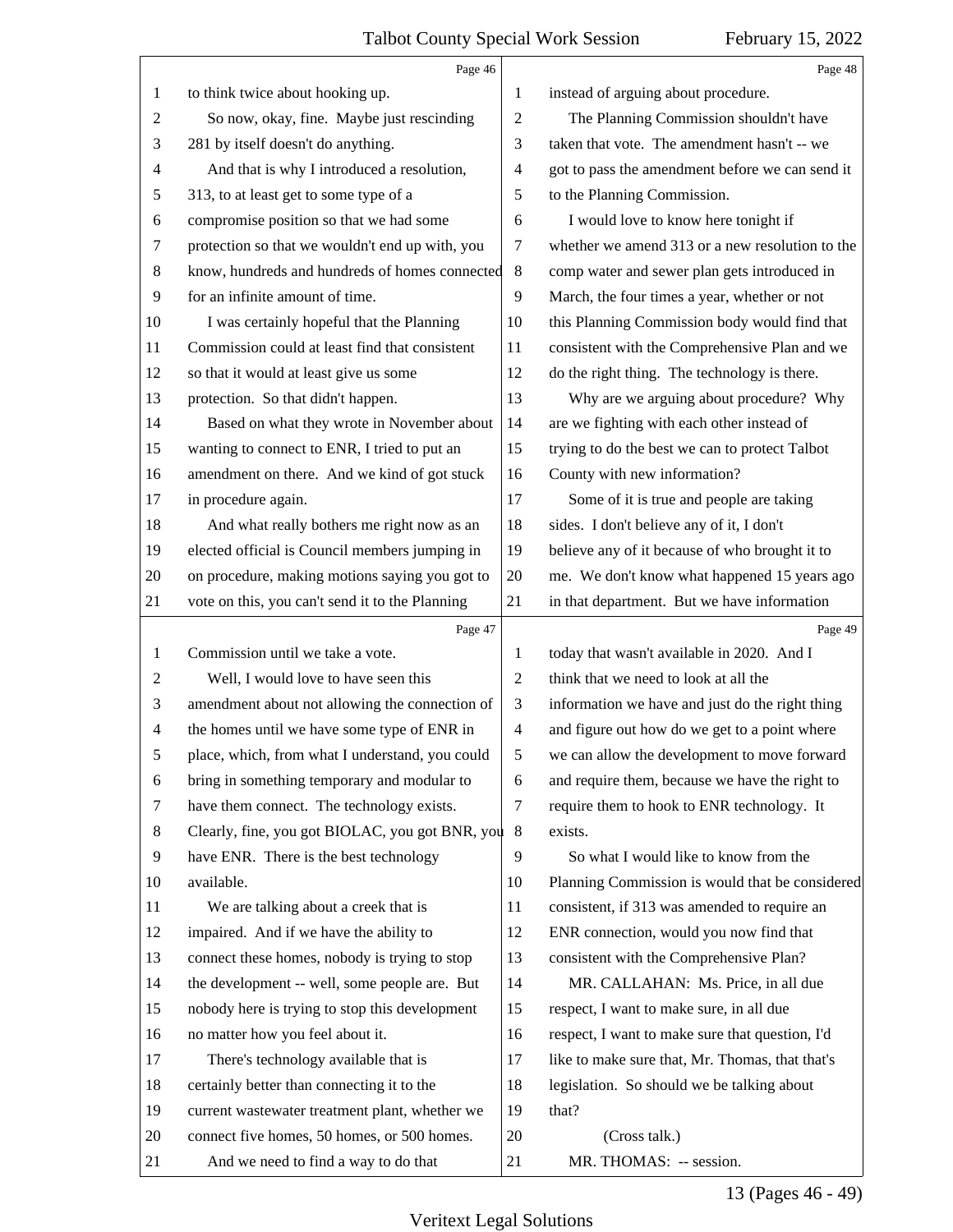<span id="page-13-0"></span>

|                | Page 50                                         |                | Page 52                                         |
|----------------|-------------------------------------------------|----------------|-------------------------------------------------|
| 1              | MR. CALLAHAN: I'm sorry?                        | 1              | compelling, and I commend this to you and       |
| 2              | MR. THOMAS: Well, we're not talking about       | $\overline{2}$ | you've seen it before, is the testimony by      |
| 3              | adopting any legislation here. It's just a      | 3              | Mr. Smullen, who is an international expert on  |
| 4              | discussion. We're in open session.              | $\overline{4}$ | this and he happens to live down the road here  |
| 5              | MR. CALLAHAN: I just want to make sure.         | 5              | in Trappe.                                      |
| 6              | That's all.                                     | 6              | I reread that this afternoon. And it's          |
| 7              | MR. THOMAS: -- taking any action.               | 7              | very clear about, A, that Trappe is exceeding   |
| 8              | MR. CALLAHAN: Mr. Boicourt.                     | 8              | their discharge permit. They're putting too     |
| 9              | MR. BOICOURT: I guess I want to weigh in        | 9              | many nutrients in La Trappe Creek. And the      |
| 10             | and back Chip up on some of the (inaudible).    | 10             | reason is that there's too much INI. And        |
| 11             | MR. PACK: Bill, can't hear you.                 | 11             | that's not just because of large events that    |
| 12             | MR. CALLAHAN: Can't hear you, Bill.             | 12             | occurred early last year. It's anytime a        |
| 13             | You're going in and out.                        | 13             | normal rain event. So that's got to be fixed.   |
| 14             | MR. BOICOURT: Let me see if I can crank         | 14             | And we all recognize it's got to be fixed.      |
| 15             | it up here. Is that better?                     | 15             | But if you look for specific reasons, that      |
| 16             | MR. CALLAHAN: Yeah. It's a lot better.          | 16             | particular -- not only the 38-page report,      |
| 17             | Yes, yup.                                       | 17             | which he did out of his own interest, and he's  |
| 18             | MR. BOICOURT: Anyway, I want to go back         | 18             | a very expensive engineer, he didn't charge     |
| 19             | and talk about how we felt in November.         | 19             | anybody for that, but that's an incredibly      |
| 20             | I mean the issues are brought up here in        | 20             | valuable document, in my opinion, for the       |
| 21             | terms of the validity of our vote. We went      | 21             | county as a whole.                              |
|                |                                                 |                |                                                 |
|                | Page 51                                         |                | Page 53                                         |
| 1              | through that thought with regard to the letter  | 1              | The only other point is that the other          |
| 2              | we got from about our ability to do that.       | 2              | thing to look at is the shortened version of    |
| 3              | We made that decision recognizing, and I        | 3              | that all is his testimony in front of us and    |
| $\overline{4}$ | think we fully recognize that now, that those   | $\overline{4}$ | his testimony in front of the hearing, which is |
| 5              | are issues that are not in our bailiwick in     | 5              | broader. It's not just about Trappe Creek.      |
| 6              | terms of we interpreted what advice we got and  | 6              | It's about the spray irrigation, too.           |
| 7              | we made our decision.                           | $\tau$         | But our decision in November was based          |
| 8              | We wanted to make -- we felt strong enough      | 8              | primarily on the Trappe wastewater treatment    |
| 9              | in the presence of all that to make the vote.   | 9              | plant and the impaired waters and the effect of |
| 10             | And the specific issues we've talked about      | 10             | that continuing. And we said that's clearly     |
| 11             | tonight about the failing plant and the         | 11             | not consistent with the Comprehensive Plan.     |
| 12             | wastewater treatment plant and the impaired     | 12             | MR. CALLAHAN: Okay. Bill, I appreciate          |
| 13             | Trappe Creek. And it made no sense to us that   | 13             | that. I appreciate that.                        |
| 14             | we put any more discharge, well, first of all,  | 14             | So let's see. Frank, would you like to          |
| 15             | inflow to the failing plant and out into a      | 15             | say something?                                  |
| 16             | water body that's listed not just by EPA as an  | 16             | MR. DIVILIO: Not really, but I guess I          |
| 17             | impaired water body, but it was listed that way | 17             | will.                                           |
| 18             | in our last Comprehensive Plan.                 | 18             | So I want to take issue with a lot of           |
| 19             | So that was the issue. And if you're            | 19             | things that have been said. First off,          |
| 20             | looking for reasons why -- again, we had a      | 20             | Ms. Ghezzi saying that we had a one-sided       |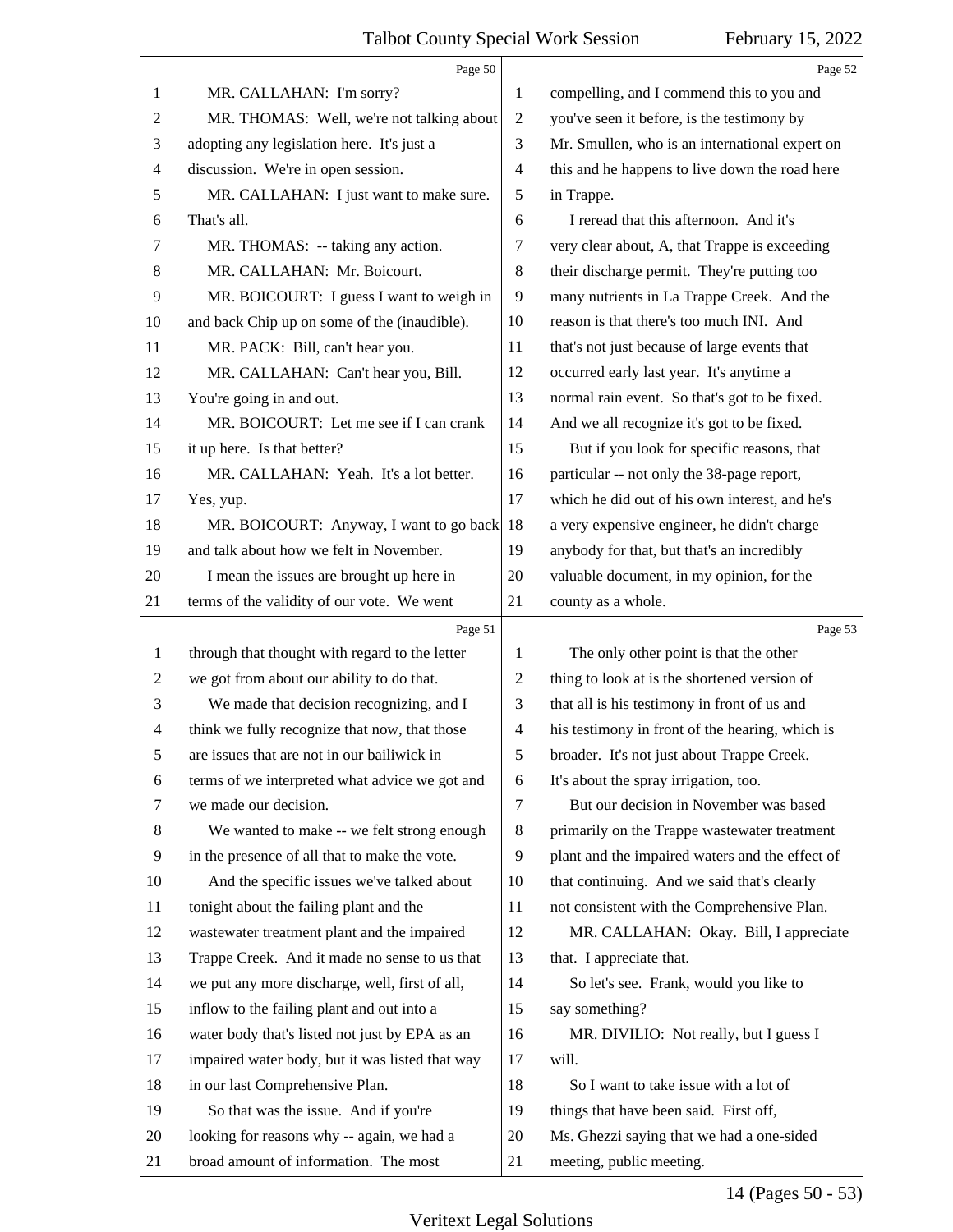<span id="page-14-0"></span>

|    | Page 54                                         |                          | Page 56                                         |
|----|-------------------------------------------------|--------------------------|-------------------------------------------------|
| 1  | We walked through the application with the      | 1                        | number of these for a number of houses or are   |
| 2  | individuals who checked the boxes on the        | $\overline{2}$           | we going to go with the best technology that    |
| 3  | application.                                    | 3                        | MDE is going to approve? I'm lost on that.      |
| 4  | I'm sorry that we didn't invite Dan Watson      | $\overline{\mathcal{A}}$ | It seemed to me when you guys approved          |
| 5  | in there to give us his opinion. He's not part  | 5                        | 281, we were moving forward. And since that     |
| 6  | of it. So there's no --                         | 6                        | time, Trappe has made improvements without      |
| 7  | And then, Ray Clarke, jump in here if I'm       | 7                        | Mr. Boicourt, without Mr. Smullen, without Dan  |
| 8  | wrong. But I would not think that Ray           | 8                        | Watson, without Shore Rivers. Without anybody   |
| 9  | Clarke -- because I know the county doesn't     | 9                        | helping them, they have decided to upgrade      |
| 10 | have a boat. I did check about that. I did      | 10                       | their plant.                                    |
| 11 | ask if we have a boat. The county does not      | 11                       | When now they're going to end up with two       |
| 12 | have a boat to go out and take water samples    | 12                       | ENR plants in that little municipality having   |
| 13 | from the rivers and then we use those numbers   | 13                       | the best wastewater treatment facilities in the |
| 14 | to decide how well a plant is operating.        | 14                       | county, when we have other ones that are        |
| 15 | But that's exactly what Mr. Boicourt's          | 15                       | failing that should be addressed, but we're not |
| 16 | referring to with Smullen. The expert witness   | 16                       | addressing any of those because we're wasting   |
| 17 | that he has did not go inside the facility and  | 17                       | time addressing one that the town already       |
| 18 | take samples. He took samples from the river    | 18                       | decided without us, without anything from us,   |
| 19 | water.                                          | 19                       | they've decided to upgrade.                     |
| 20 | And I'm not a scientist. Took one class         | 20                       | So I'm completely baffled where we are in       |
| 21 | in college on it, but I do know that there's    | 21                       | this process. To me it seems like the Planning  |
|    |                                                 |                          |                                                 |
|    | Page 55                                         |                          | Page 57                                         |
| 1  | variables in an equation. And I don't think     | 1                        | Commission had concerns. And I get that.        |
| 2  | that anybody would take a sample from the river | $\overline{c}$           | I've got concerns all the time. There's a       |
| 3  | and turn around and point to just one thing and | 3                        | lot of this stuff that's very scary and         |
| 4  | say that is the glaring problem. So I           | $\overline{4}$           | worrisome.                                      |
|    | completely discredit that individual because    | 5                        | Shore Rivers has never failed Trappe            |
| 6  | it's very apparent what his political objective | 6                        | Creek. Okay. I know that the Trappe plant is    |
| 7  | is.                                             | 7                        | not perfect, but I know it's doing better than  |
| 8  | The same that I see with Ms. Ghezzi. I'm        | 8                        | some other plants. And I know that the          |
| 9  | not getting any information out of her on this  | 9                        | development is coming. I can't find anyone who  |
| 10 | project on how to move forward with this. And   | 10                       | can stop it.                                    |
| 11 | that is the intention of the Council and the    | 11                       | So to me, we need to come up with a             |
| 12 | direction that's been given, as well as all the | 12                       | solution for them, and I figured that's what we |
| 13 | steps that we've taken.                         | 13                       | were here for now, is for the Planning          |
| 14 | I just continue to get -- I don't even          | 14                       | Commission to say yes, we do have concerns but  |
| 15 | know what I get. Nothing helpful or             | 15                       | there's nothing that we can do. We've accepted  |
| 16 | resourceful.                                    | 16                       | 281 and now improvements are continuing to be   |
| 17 | So when I'm looking at this, I don't know       | 17                       | made to this.                                   |
| 18 | how many treatment plants we need in a          | 18                       | We should all be happy and thankful. But        |
| 19 | municipality. Would the Planning Commission be  | 19                       | we're not. We're sitting here trying to -- I    |
| 20 | more comfortable if we had three in Trappe? Is  | 20                       | don't even know. Trying to appease people who   |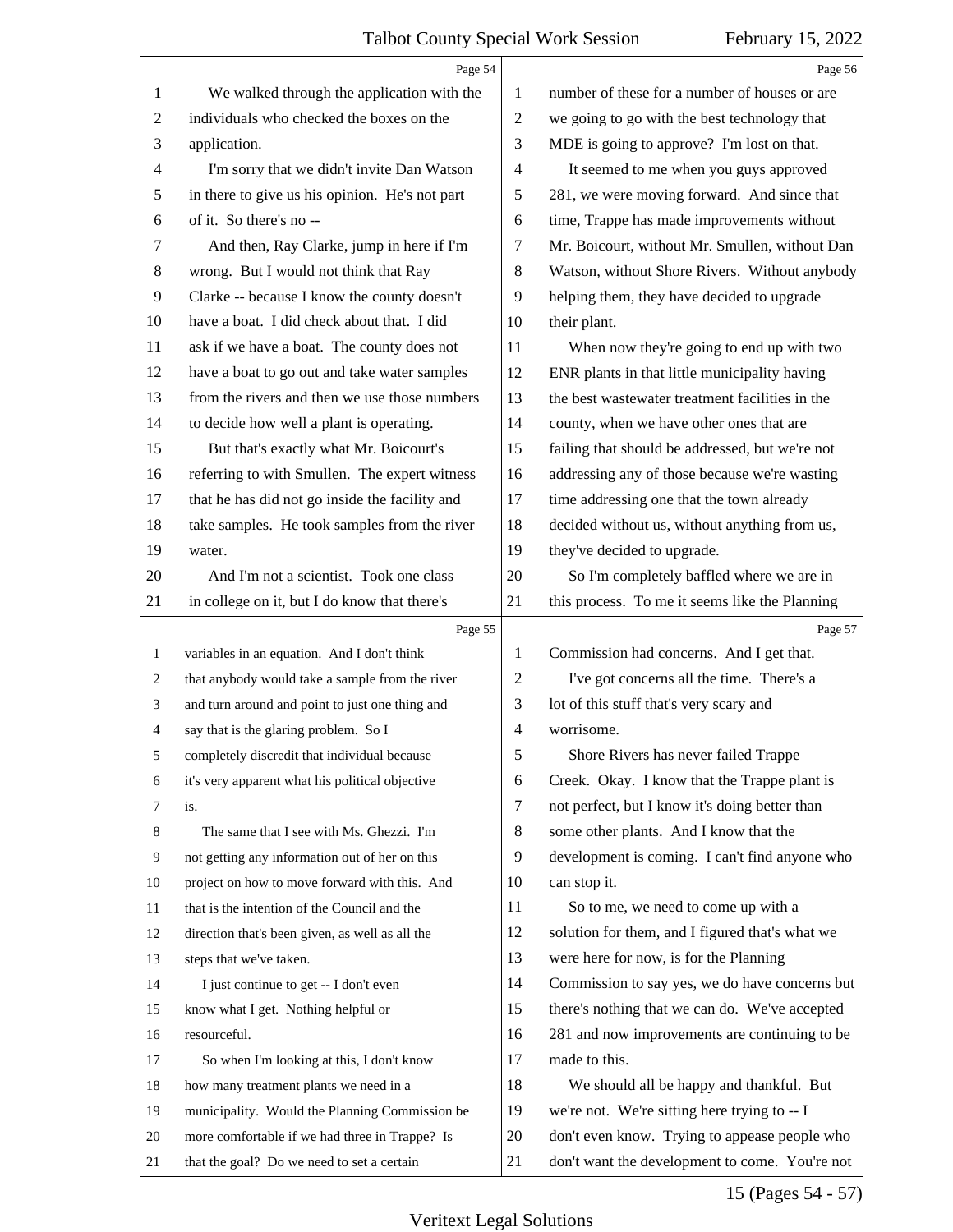<span id="page-15-0"></span>

|                | Page 58                                         |                | Page 60                                        |
|----------------|-------------------------------------------------|----------------|------------------------------------------------|
| 1              | going to appease them and you can't help them.  | 1              | MR. CALLAHAN: No. Without the                  |
| 2              | That ship sailed.                               | 2              | amendments. Do you agree with -- just like     |
| 3              | MS. PRICE: (Inaudible.)                         | 3              | we've all talked about, what's your thoughts   |
| 4              | MR. CALLAHAN: Hold --                           | $\overline{4}$ | about rescinding and not rescinding? Can we do |
| 5              | MS. PRICE: (Inaudible.) I have another          | 5              | that? What's your thoughts about that?         |
| 6              | meeting in one minute. I have -- just real      | 6              | MR. MEEHAN: You mean 281?                      |
| 7              | quick.                                          | 7              | MR. CALLAHAN: I'm sorry. Yeah, 281. But        |
| 8              | I just want to say we have a very simple        | 8              | it's amendment 308.                            |
| 9              | solution in front of us. We could require it    | 9              | MR. MEEHAN: Okay. Well, I mean that's          |
| 10             | to be hooked to ENR technology, which exists,   | 10             | not -- here is where I am.                     |
| 11             | which could be brought in pretty quick, and we  | 11             | This is sort of where Patrick and I wear       |
| 12             | could do that as a solution because there is -- | 12             | different hats. I represent the Planning       |
| 13             | there are some concerns. There is some          | 13             | Commission. He represents the Council.         |
| 14             | problems with the creek. Maybe it's not all     | 14             | The Planning Commission did what it did,       |
| 15             | from them, but it's definitely impaired. And    | 15             | and I feel like I need to remain loyal to the  |
| 16             | we have a solution that we could do.            | 16             | Planning Commission and defend its decision.   |
| 17             | So I do intend to, whether it's an              | 17             | So that's where I am.                          |
| 18             | amendment or whether it's a new resolution next | 18             | MR. CALLAHAN: What you're telling me, you      |
| 19             | month, to get the Planning Commission to give   | 19             | and Patrick disagree?                          |
| 20             | us their feedback on if we require these new    | 20             | MR. MEEHAN: No. I see Patrick's point,         |
| 21             | connections to be to ENR.                       | 21             | but my concern is is I represent the Planning  |
|                | Page 59                                         |                | Page 61                                        |
|                |                                                 |                |                                                |
| 1              | It is definitely better. I appreciate the       | 1              | Commission. And the majority made a decision.  |
| 2              | fact that Trappe is trying, but it's not good   | $\mathbf{2}$   | And as its counsel, I believe I need to        |
| 3              | enough. And there's something else out there    | 3              | defend it. And so                              |
| $\overline{4}$ | for this new investment.                        | 4              | MR. CALLAHAN: Sir, are you defending           |
| 5              | So I appreciate it. I am so sorry. I do         | 5              | something that you don't agree with?           |
| 6              | have another responsibility. Thank you,         | 6              | MR. MEEHAN: No, I'm not.                       |
| 7              | everybody, for being here. And somebody give    | 7              | Look, I think there were probably some         |
| 8              | me the rest of the notes afterwards. Thanks so  | 8              | procedural issues. There's probably some       |
| 9              | much.                                           | 9              | procedural problems with it. It is             |
| 10             | MR. CALLAHAN: Thank you, Ms. Price.             | 10             | questionable whether it is valid.              |
| 11             | Andy, up top there, I'd like to hear what       | 11             | But the Planning Commission did what it        |
| 12             | you have to say.                                | 12             | did, and here we are.                          |
| 13             | You're muted.                                   | 13             | MR. CALLAHAN: Okay. So let's see here          |
| 14             | MR. MEEHAN: I am.                               | 14             | now. Go ahead, Ms. Ghezzi, go ahead.           |
| 15             | MR. CALLAHAN: There you go. There you           | 15             | MS. GHEZZI: Thank you, Mr. Callahan. You       |
| 16             | go. Thank you, thank you.                       | 16             | know, I would like to briefly respond to       |
| 17             | MR. MEEHAN: Hear from me on what issue? 17      |                | Mr. Divilio's comments.                        |
| 18             | MR. CALLAHAN: What's your thoughts on           | 18             | I'm really sorry that you discredit in         |
| 19             | 308?                                            | 19             | your mind Mr. Smullen's efforts.               |
| 20             | MR. MEEHAN: 308 with the proposed               | 20             | I find his report to be one of the most        |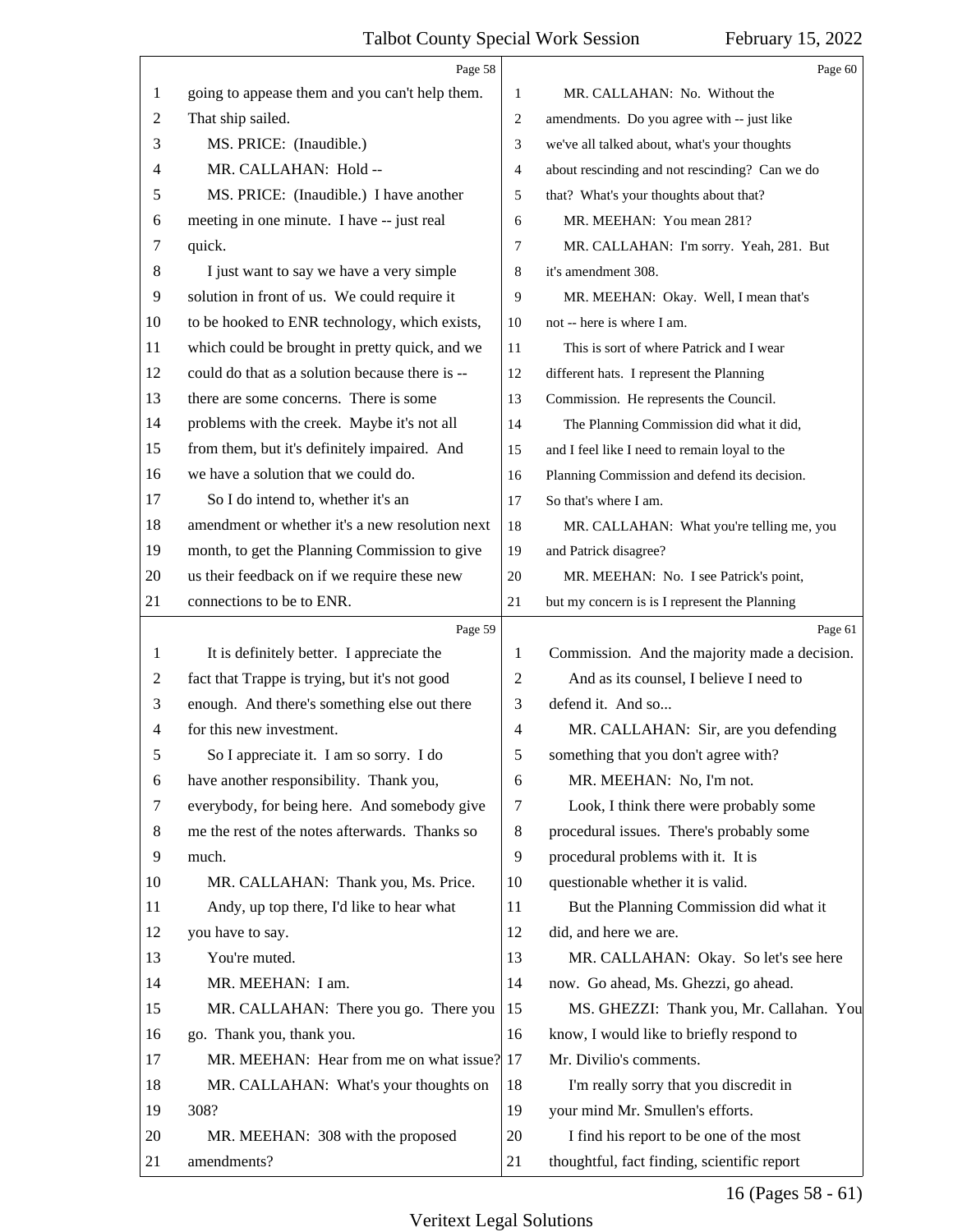<span id="page-16-0"></span>

|                | Page 62                                         |                | Page 64                                         |
|----------------|-------------------------------------------------|----------------|-------------------------------------------------|
| 1              | that I've ever read. And I had studied some     | 1              | going to address the report, its findings one   |
| 2              | science in college.                             | $\overline{2}$ | way or the other.                               |
| 3              | And the way he's gone about that report is      | 3              | Ms. Price may not care about procedure,         |
| 4              | very professional and ticked and tied to the    | $\overline{4}$ | but I do. As an elected official, I do care     |
| 5              | nth degree.                                     | 5              | about procedures. And procedures are for a      |
| 6              | And it's clear that you haven't read the        | 6              | reason. And without government having those     |
| 7              | report, Mr. Divilio, because if you were to     | 7              | procedures, we are chaos.                       |
| 8              | look to his introduction of summary of opinion, | 8              | So she may not care about whether or not        |
| $\overline{9}$ | he actually goes and talks about his approach   | 9              | we follow procedures when things are introduced |
| 10             | to collecting data. And in the ten instances    | 10             | appropriately and correctly and that things are |
| 11             | that he notes here, he has not actually         | 11             | amended appropriately and correctly, but I do.  |
| 12             | collected any sampling.                         | 12             | And while I'm on this Council, I'm going to     |
| 13             | He does rely in one of the ten instances        | 13             | make sure that those procedures are followed.   |
| 14             | on samples collected by the Choptank River      | 14             | Secondly, even if Dr. Smullen's report was      |
| 15             | Keeper. However, he has relied on discharge     | 15             | spot on, and again, I have not read it, I have  |
| 16             | permit applications, he's relied on the DMRs    | 16             | not read it, it still goes back to the action   |
| 17             | provided by Trappe. Those are the discharge     | 17             | taken by the Planning Commission based on that  |
| 18             | monitoring reports that Trappe collects their   | 18             | report and whether or not that action in and of |
| 19             | own data. He has relied on the letter of the    | 19             | itself was a legitimate action.                 |
| 20             | town attorney, Ms. Ryan. He has relied on a     | 20             | You can get information. You can receive        |
| 21             | letter from MDE.                                | 21             | it, digest it. You can use it to formalize an   |
|                |                                                 |                |                                                 |
|                | Page 63                                         |                | Page 65                                         |
| 1              | So it's important that documents be read,       | 1              | opinion. But the Planning Commission does not   |
| $\overline{c}$ | not that assumptions be made without reading    | $\mathbf{2}$   | act independently on its own and send up        |
| 3              | documents.                                      | 3              | letters and votes to a State agency outside of  |
| 4              | And I have spent hundreds of hours pouring      | $\overline{4}$ | what its purview is of the Council. It          |
| 5              | through all of the documents. And I am not an   | 5              | doesn't.                                        |
| 6              | expert here. But to discredit a citizen of our  | 6              | And when you have commissions that start        |
| 7              | county who has put he said I believe 100 or 200 | 7              | doing this, sending letters here and letters    |
| 8              | hours himself into this is not working toward a | 8              | there, that's where the confusion comes in.     |
| 9              | solution.                                       | 9              | Who is actually driving the boat.               |
| 10             | MR. CALLAHAN: Thank you, Ms. Ghezzi.            | 10             | So you guys can get information from other      |
| 11             | MS. GHEZZI: We are focused --                   | 11             | sources. And I applaud you for doing that.      |
| 12             | (Cross talk.)                                   | 12             | And you guys are volunteers. You're not         |
| 13             | MR. DIVILIO: -- information. We had a           | 13             | getting paid for this. So to get all the        |
| 14             | nice conversation actually. So yeah. I          | 14             | information that you can to formalize an        |
| 15             | appreciate you bringing that to my attention.   | 15             | opinion, that's great.                          |
| 16             | And again, I'm still going to stand by my       | 16             | But it's what you do with that once you         |
| 17             | stance on it.                                   | 17             | get that I have a problem with.                 |
| 18             | MR. CALLAHAN: Mr. Pack.                         | 18             | And when you start drafting letters and         |
| 19             | MR. PACK: And I will confess I have not         | 19             | sending them up outside of your purview, that's |
| 20             | read Dr. Smullen's report. I'm sure he spent    | 20             | where it gets problematic and that's where a    |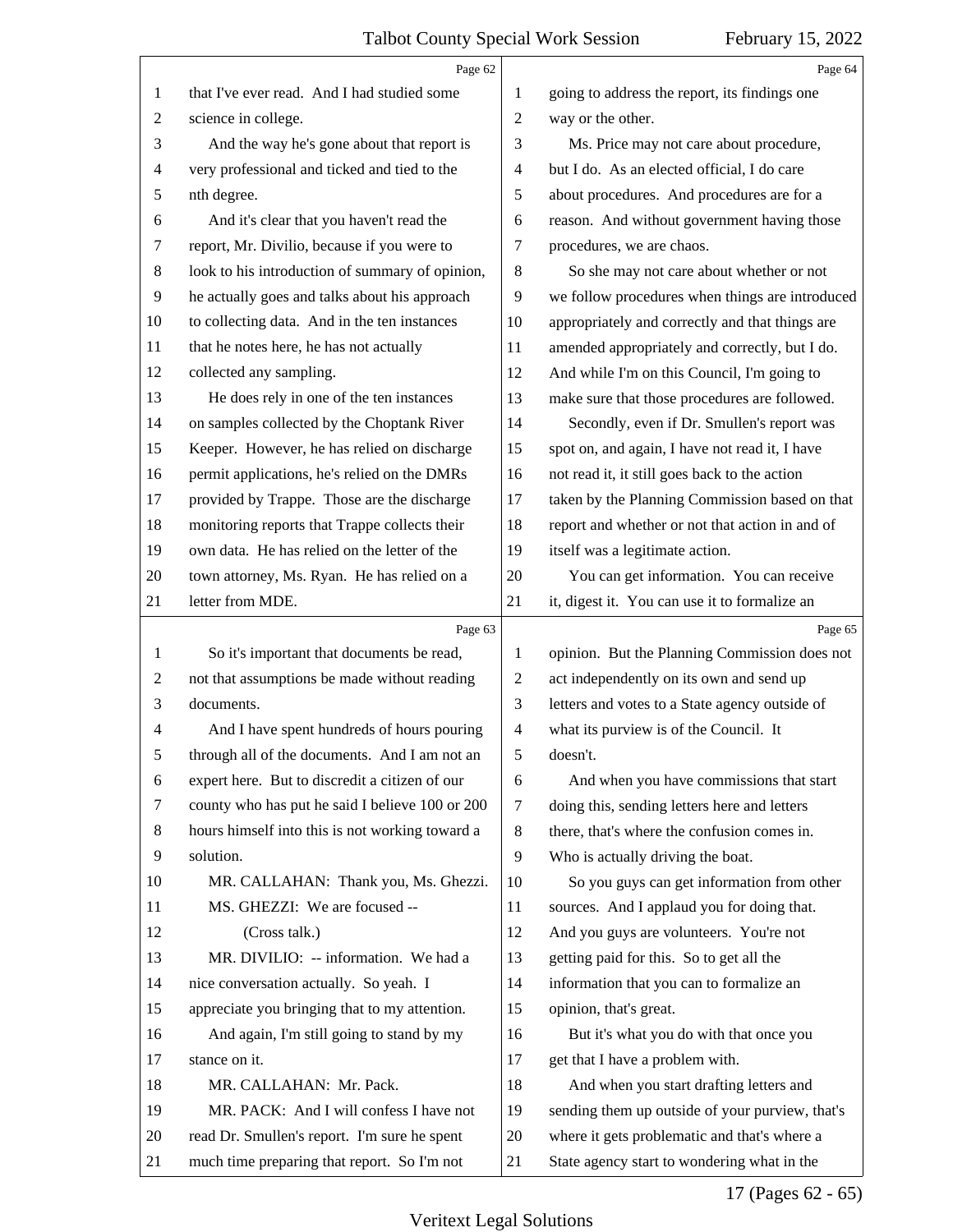<span id="page-17-0"></span>

|              | Page 66                                         |                          | Page 68                                        |
|--------------|-------------------------------------------------|--------------------------|------------------------------------------------|
| 1            | heck are they doing in Talbot County.           | 1                        | something for the water quality of La Trappe   |
| 2            | MR. CALLAHAN: Thank you, Mr. Pack.              | 2                        | Creek through another resolution, then I       |
| 3            | MR. PACK: I do care about procedures. I         | 3                        | personally would support that.                 |
| 4            | do care about how they're done. They're         | 4                        | If the ship has sailed, then the ship has      |
| 5            | written for a reason, for a reason.             | 5                        | sailed.                                        |
| 6            | MS. GHEZZI: What are you referring to,          | 6                        | And fundamentally that's how I feel.           |
| 7            | Mr. Pack?                                       | 7                        | Again, I can't speak for the entire            |
| 8            | I'm not familiar with what letter you're        | 8                        | Planning Commission.                           |
| 9            | referring to. We have not sent any letters to   | 9                        | But as it stands right now, I stand by our     |
| 10           | MDE.                                            | 10                       | November decision. I realize we were late to   |
| 11           | MR. PACK: I'm not saying that you drafted       | 11                       | the party given the facts.                     |
| 12           | a letter, that the commission drafted a letter. | 12                       | Others don't agree with me, but that's my      |
| 13           | I'm referring to the vote.                      | 13                       | opinion.                                       |
| 14           | There has been other commissions, not the       | 14                       | The Planning Commission will act on            |
| 15           | Planning Commission.                            | 15                       | whatever you guys decide to send to us, if     |
| 16           | I'm sorry, Ms. Ghezzi. I was not                | 16                       | anything. If you feel you need to move         |
| 17           | referring to you all.                           | 17                       | forward, then move forward and there we go.    |
| 18           | There have been other boards who were           | 18                       | MR. CALLAHAN: Yes, sir, yes, sir. Well,        |
| 19           | drafting letters to send up to State agencies   | 19                       | I appreciate everything that you're doing. And |
| 20           | outside their purview.                          | 20                       | I know it's tough being the chair on things.   |
| 21           | So I do apologize. That was not referring       | 21                       | I'm in that chair, too. So I can't commend you |
|              |                                                 |                          |                                                |
|              | Page 67                                         |                          | Page 69                                        |
| $\mathbf{1}$ | to the Planning Commission. You're right.       | 1                        | enough.                                        |
| 2            | MR. CALLAHAN: Thank you, Mr. Pack. Okay.        | 2                        | And I know it's your opinion, and we value     |
| 3            | So we're about wrapping things up.              | 3                        | your opinion. And that's what we all have to   |
| 4            | Mr. Councell, you want to do a few closing      | $\overline{\mathcal{A}}$ | understand here tonight.                       |
|              | comments and try to figure out 281?             | 5                        | We're here to move things forward. We're       |
| 6            | I think 281 and 308, I think we need to,        | 6                        | here to listen to each other.                  |
| 7            | next week we need to sort of get that in a      | 7                        | And so does anybody else have any final        |
| 8            | direction first. And then we need to deal with  | 8                        | comments? Mr. Lesher, Vice President.          |
| 9            | 313.                                            | 9                        | MR. LESHER: Just a couple. I don't think       |
| 10           | MR. COUNCELL: Okay. So I'm going to give        | 10                       | that we've come to the resolution that perhaps |
| 11           | you my opinion, not the opinion of the Planning | 11                       | we set out to do, to create yet in this        |
| 12           | Commission because we haven't talked about      | 12                       | workshop.                                      |
| 13           | this.                                           | 13                       | I think that we ought to give the Planning     |
| 14           | MR. CALLAHAN: Yes, sir. Yes, sir.               | 14                       | Commission an opportunity to render an opinion |
| 15           | MR. COUNCELL: My opinion is 281 gave the        | 15                       | on 308 and on the amendment to 313 that has    |
| 16           | opportunity to hook up to ENR technology or to  | 16                       | been introduced.                               |
| 17           | hook into the existing plant. There are         | 17                       | MR. PACK: (Inaudible.)                         |
| 18           | alternatives.                                   | 18                       | MR. LESHER: Allow them to speak on those       |
| 19           | Again, I'm concerned about Trappe Creek.        | 19                       | matters, allow them to speak on those matters  |
| 20           | So it is my personal opinion that 281 stands.   | 20                       | and pass that up to Council. And perhaps that  |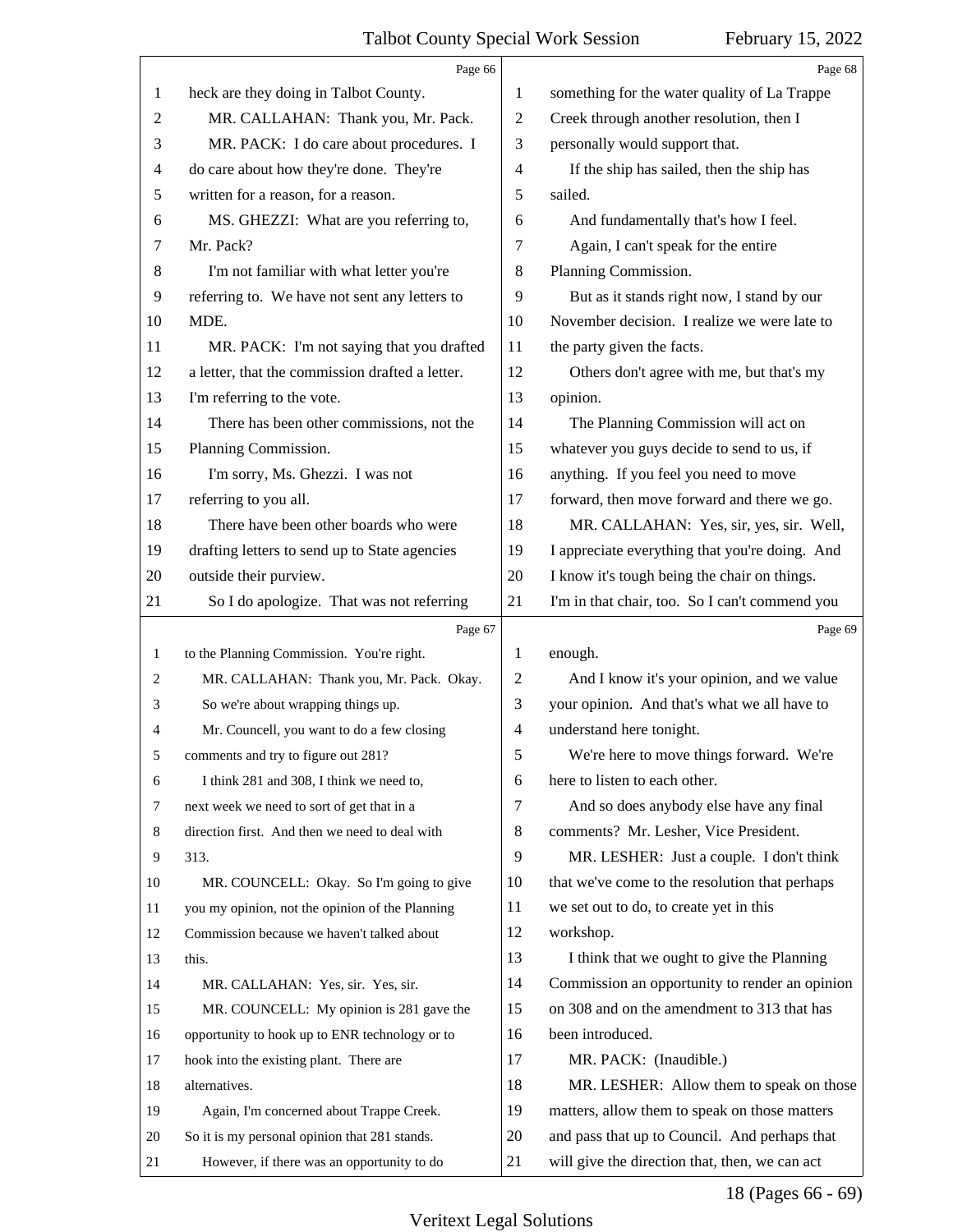<span id="page-18-0"></span>

|                | Page 70                                         |                | Page 72                                         |
|----------------|-------------------------------------------------|----------------|-------------------------------------------------|
| 1              | on as a Council in responding to MDE.           | 1              | amendment to 313. Okay?                         |
| $\overline{c}$ | The Council does certainly have the right       | $\mathbf{2}$   | MR. LESHER: I certainly refer you to the        |
| 3              | and the authority to act on these matters based | 3              | record of our last January meeting.             |
| 4              | on the advice of the Planning Commission,       | $\overline{4}$ | MR. PACK: There is no amendment.                |
| 5              | though we are not bound, we are not bound to    | 5              | Ms. Price pulled her second. It did not go to   |
| 6              | follow a recommendation.                        | 6              | a vote.                                         |
| 7              | Now, obviously if something is found not        | 7              | MR. CALLAHAN: Thank you, Mr. Pack.              |
| 8              | to be -- there are certain restrictions there.  | 8              | MR. LESHER: -- before we get an opinion         |
| $\overline{9}$ | In terms of I mean clearly we want to make      | 9              | from the Planning Commission. If we get the     |
| 10             | sure that this happens as quickly as possible.  | 10             | Planning Commission to give an opinion, and     |
| 11             | The counsel for Trappe East,                    | 11             | then we act --                                  |
| 12             | Mr. Showalter, has made the statement on the    | 12             | (Cross talk.)                                   |
| 13             | record that though construction is proceeding,  | 13             | MR. LESHER: And then we act on it.              |
| 14             | that the developer understands that they are    | 14             | MR. PACK: You have been saying this for         |
| 15             | proceeding at their own risk.                   | 15             | over two weeks.                                 |
| 16             | This, until MDE acts on this and until          | 16             | You do not amend something without a vote.      |
| 17             | MDE, presumably MDE is awaiting our word on     | 17             | You know better than that. You should know      |
| 18             | this, our word, then MDE acts, and only then is | 18             | better than that.                               |
| 19             | that, can that permit be issued that they're    | 19             | And if you go back and look at that             |
| 20             | proceeding on regardless at this point at their | 20             | record, go back and look at that meeting when   |
| 21             | own risk.                                       | 21             | we were amending our rules of procedure, it was |
|                | Page 71                                         |                | Page 73                                         |
| 1              | We do need to resolve this. And I think         | 1              | you who said to Ms. Price shouldn't we take a   |
| $\overline{c}$ | that there's a procedure for doing so, starting | $\overline{c}$ | vote on this amendment before we proceed. So    |
| 3              | with getting a written opinion from the         | 3              | you know the procedure, Mr. Lesher. You very    |
|                |                                                 |                |                                                 |
| 4              | Planning Commission on those matters.           | 4              | well know the procedure.                        |
| 5              | MR. CALLAHAN: Thank you.                        | 5              | MR. CALLAHAN: Okay, Mr. Pack.                   |
| 6              | MR. PACK: A point of order, Mr. Callahan.       | 6              | Mr. Pack --                                     |
| 7              | A point of order.                               | 7              | MR. PACK: -- at this point in time, I           |
| 8              | MR. CALLAHAN: Yes, sir, Mr. Pack.               | 8              | don't know why.                                 |
| 9              | MR. PACK: Again, I want to clear                | 9              | MR. CALLAHAN: Okay. Let's move on.              |
| 10             | Mr. Lesher up. There is not amendment to 313.   | 10             | Ms. Ghezzi, I think you had some final          |
| 11             | The Planning Commission and the Public          | 11             | words. Ms. Ghezzi, did you have some final      |
| 12             | Works Advisory Board has already rendered an    | 12             | words you wanted to say?                        |
| 13             | opinion on 313 as drafted as being              | 13             | MS. GHEZZI: I was just going to say would       |
| 14             | inconsistent. There was no amendment that       | 14             | you like us to -- yeah, I did. Can you not      |
| 15             | Council motioned on and included to 313.        | 15             | hear me?                                        |
| 16             | So let's be very, very clear on that            | 16             | MR. CALLAHAN: I can now. Yeah. Go               |
| 17             | procedurally. There is no amendment to 313 for  | 17             | ahead, go ahead.                                |
| 18             | them to consider.                               | 18             | MS. GHEZZI: -- me now.                          |
| 19             | 308, yes, yes.                                  | 19             | MR. CALLAHAN: Go ahead. Yeah. Go ahead.         |
| 20             | MR. CALLAHAN: That's what we need.              | 20             | MS. GHEZZI: I just wanted to -- okay.           |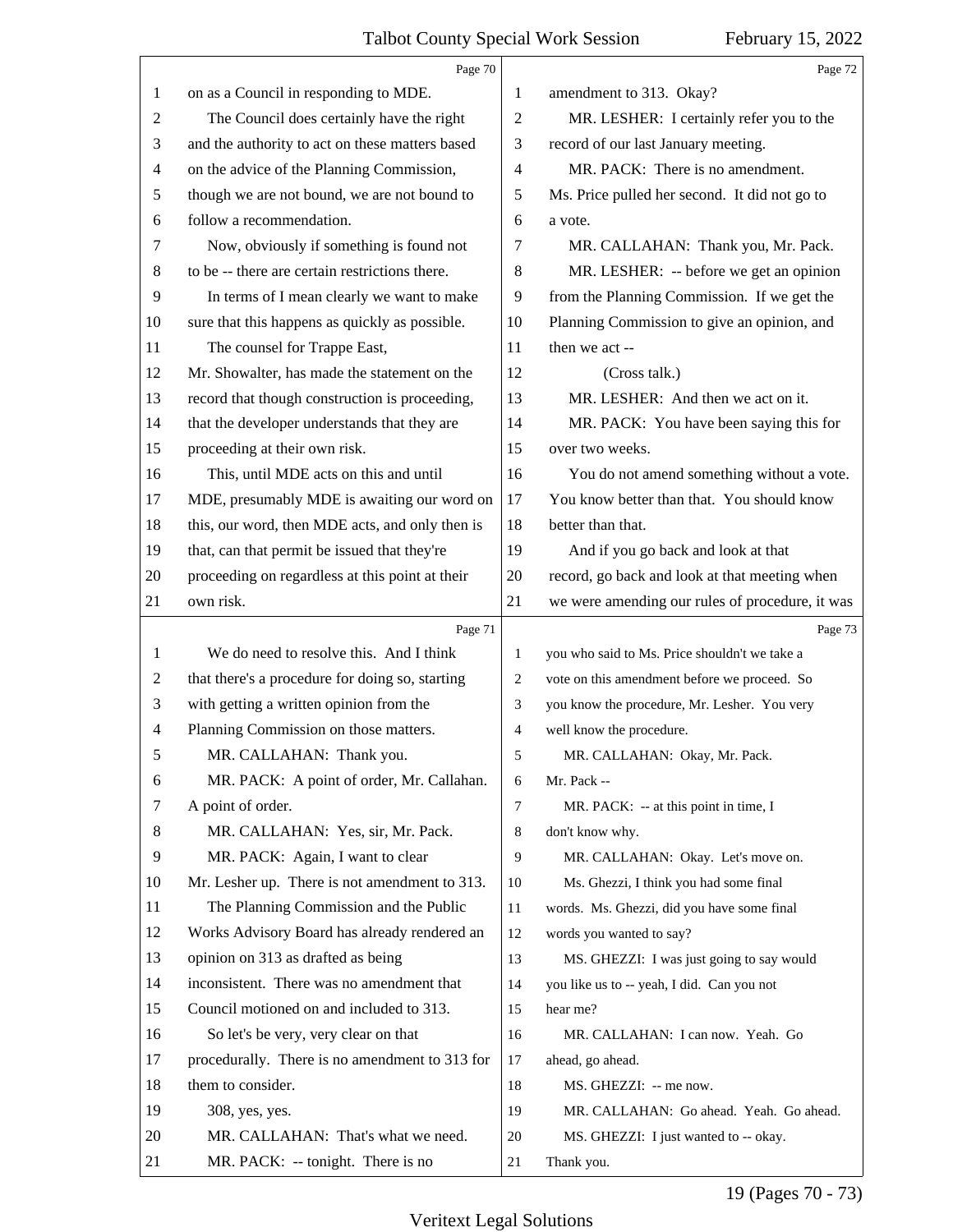<span id="page-19-0"></span>

|    | Page 74                                         |                | Page 76                                         |
|----|-------------------------------------------------|----------------|-------------------------------------------------|
| 1  | I do, I believe I agree with Mr. Pack if I      | 1              | But let's focus and keep in mind on             |
| 2  | followed that meeting correctly that a formal   | $\overline{c}$ | focusing on 281 and 308. We need to get past    |
| 3  | opinion isn't required of us.                   | 3              | that. Okay. We need to get past that. Then      |
| 4  | But I agree with Mr. Lesher, let the            | $\overline{4}$ | we can move on to 313.                          |
| 5  | record stand.                                   | 5              | So I'm going to end it there.                   |
| 6  | But I guess in the tenor of trying to work      | 6              | Mr. Councell, did you need a few more minutes?  |
| 7  | things out, would you like our comment on the   | 7              | You good? Okay. Thank you.                      |
| 8  | amendment one to Resolution 313? I think you    | 8              | I'm going to pass it to Mr. Thomas --           |
| 9  | might --                                        | 9              | MR. DIVILIO: Mr. Callahan, I'm sorry. I         |
| 10 | MR. PACK: There is no --                        | 10             | really -- there's so few times that we ever get |
| 11 | MS. GHEZZI: No?                                 | 11             | together with the Planning Commission.          |
| 12 | MR. PACK: This is no amendment for you to       | 12             | MR. CALLAHAN: Yes.                              |
| 13 | consider. With all due respect, Ms. Ghezzi,     | 13             | MR. DIVILIO: I am completely lost now.          |
| 14 | and I'm going to keep on --                     | 14             | Mr. Lesher, can you help me get to an end       |
| 15 | MS. GHEZZI: Mr. Pack, we received it in         | 15             | game here?                                      |
| 16 | our packet tonight and that's what I was        | 16             | So we're looking at two different               |
| 17 | reading. Our packet tonight had --              | 17             | wastewater treatment facilities. We're looking  |
| 18 | MR. PACK: I would take that up with             | 18             | at a spray irrigation on the Lakeside property  |
| 19 | staff-                                          | 19             | and the Trappe upgraded plant.                  |
| 20 | MS. GHEZZI: Amendment one to 313.               | 20             | And there's only three types of facilities      |
| 21 | MR. PACK: I would take that up with staff       | 21             | that can be used; direct discharge, spray       |
|    |                                                 |                |                                                 |
|    | Page 75                                         |                | Page 77                                         |
| 1  | because procedurally, and even if you talk to   | 1              | irrigation, or where you drill into the ground  |
| 2  | the county attorney and talk to your own        | $\overline{2}$ | and nobody has figured out -- that is for       |
| 3  | attorney, an amendment must -- there must be a  | 3              | commercial something else.                      |
| 4  | motion. That motion must carry for a            | $\overline{4}$ | Mr. Lesher, what are we -- what is the end      |
| 5  | resolution to be amended.                       | 5              | goal here?                                      |
| 6  | Why staff put that in your packet for you       | 6              | So Trappe has -- the houses are coming.         |
| 7  | to consider is beyond me.                       | $\tau$         | It's been approved. It's in their plan. And     |
| 8  | MR. CALLAHAN: Let's --                          | $\,8\,$        | it's got -- the waste has to go somewhere.      |
| 9  | MR. PACK: -- idea does not make it an           | 9              | So Mr. Lesher, what would we be doing           |
| 10 | amendment.                                      | 10             | here?                                           |
| 11 | It does not become an amendment until it        | 11             | So if you want the 313, 281, you want 367.      |
| 12 | has a second and until it's carried.            | 12             | We should be sending over to the Planning       |
| 13 | There is no amendment to 313 for you to         | 13             | Commission and asking them to certify that the  |
| 14 | consider.                                       | 14             | wastewater treatment plan fits within our       |
| 15 | MR. CALLAHAN: Okay --                           | 15             | Comprehensive Plan.                             |
| 16 | MS. GHEZZI: I --                                | 16             | I asked way back when for a meeting with        |
| 17 | MR. CALLAHAN: I've heard enough of 313.         | 17             | all of these groups so that we could make sure  |
| 18 | And I apologize for being strong, but I'm tired | 18             | and, again, remind the public that we checked   |
| 19 | of hearing about it. We're all going to hear    | 19             | all the boxes and did everything procedurally   |
| 20 | about it next meeting. Okay. And we'll go at    | 20             | because procedure is there to make sure the     |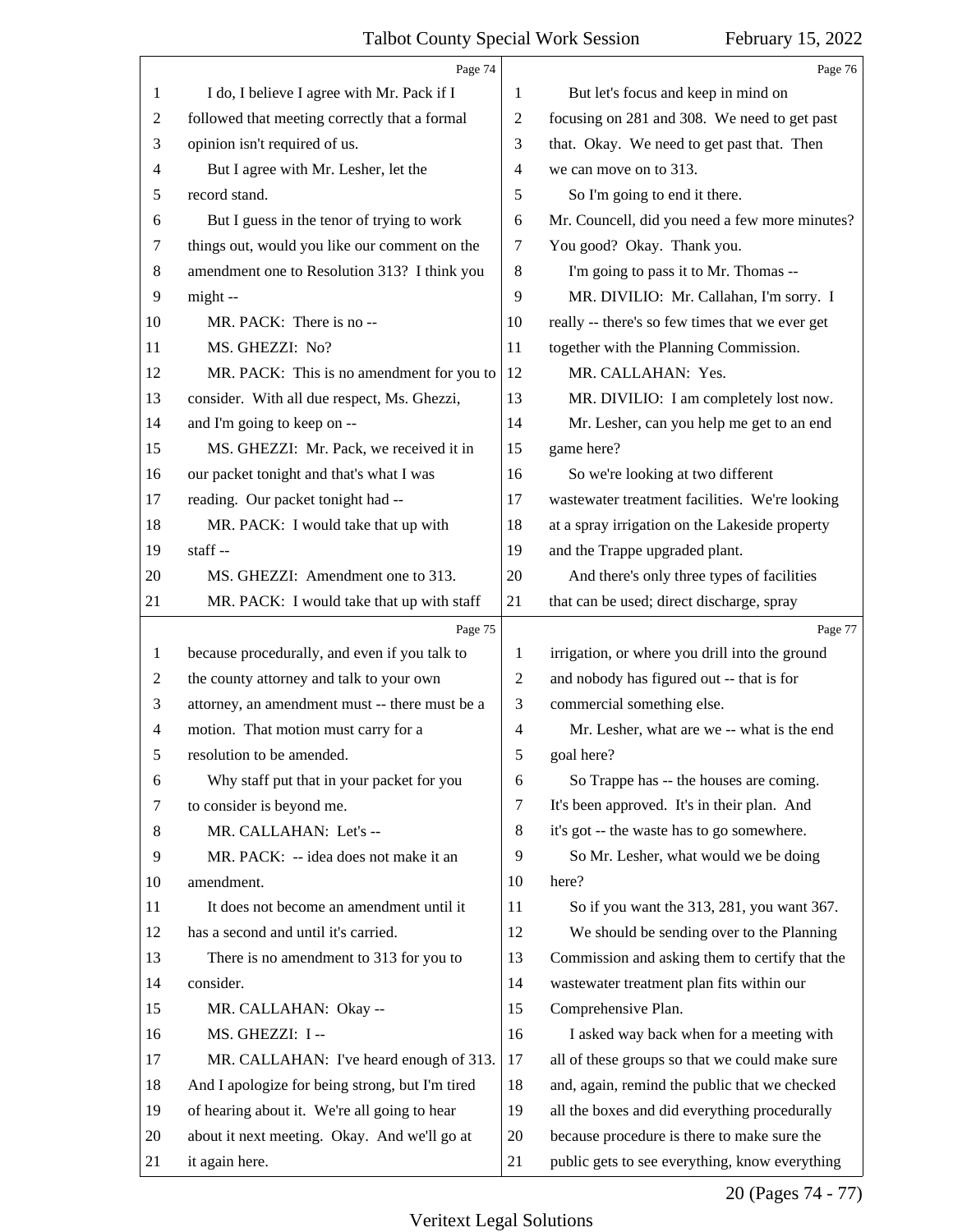<span id="page-20-0"></span>

|                | Page 78                                         |                | Page 80                                         |
|----------------|-------------------------------------------------|----------------|-------------------------------------------------|
| $\mathbf{1}$   | is done, and we all know that everything is     | 1              | based on their, on the Planning Commission's    |
| 2              | done correctly.                                 | 2              | opinions.                                       |
| 3              | We are so far out of procedure now that         | 3              | (Cross talk.)                                   |
| $\overline{4}$ | we're wasting -- Miguel, I am so sorry. I know  | 4              | MR. PACK: Point of order, I'm going to          |
| 5              | that you're not getting any permits out on time | 5              | ask -- hold on.                                 |
| 6              | anymore.                                        | 6              | MR. DIVILIO: Wait a second, Corey. I'm          |
| 7              | What is the end game here?                      | 7              | sorry, Corey. Please wait, please wait.         |
| 8              | There's only three options. Only two that       | 8              | Mr. Lesher, did you craft 313 that way or       |
| 9              | are feasible.                                   | 9              | is there an additional thing that you've        |
| 10             | Mr. Lesher, what would you want to send         | 10             | drafted?                                        |
| 11             | over to them to have them verify?               | 11             | MR. LESHER: I introduced an amendment to        |
| 12             | MR. LESHER: What I think we are looking         | 12             | 313 at that second Council meeting in January.  |
| 13             | for, the ultimate end game, is a high level     | 13             | MR. DIVILIO: Okay.                              |
| 14             | technological treatment, ENR level treatment    | 14             | MR. LESHER: That's what I'm asking for          |
| 15             | for all the waste in Trappe.                    | 15             | the opinion on.                                 |
| 16             | To add to, as the current plan is, to add       | 16             | MR. DIVILIO: Okay. So you want the              |
| 17             | to the load on the existing plant with the      | 17             | $313 -$                                         |
| 18             | first phase of the Trappe East development is   | 18             | MR. CALLAHAN: Corey.                            |
| 19             | inappropriate.                                  | 19             | MR. DIVILIO: Okay. That's --                    |
| 20             | There are ways, as Mr. Price has pointed        | 20             | MR. PACK: I'm waiting.                          |
| 21             | out, technologically to achieve this            | 21             | MR. DIVILIO: -- was to force the                |
|                | Page 79                                         |                | Page 81                                         |
| $\mathbf{1}$   | development without resorting to such a         | $\mathbf{1}$   | developer to either use the package system, to  |
| 2              | connection, unless and until -- and that's      | $\overline{c}$ | not connect to Trappe's current plant until it  |
| 3              | ultimately what the amendment to, that I        | 3              | was brought up to ENR standard. Is that right?  |
| 4              | introduced, to 313 is about.                    | 4              | MR. LESHER: Essentially that's probably a       |
| 5              | There are multiple options that the             | 5              | fair summary.                                   |
| 6              | developer could take in order to address that.  | 6              | MR. DIVILIO: Okay. And so I will get            |
| 7              | This would simply lay out a scripture that      | $\tau$         | with you and the developer, unless -- okay.     |
| 8              | would allow them to make choices about which    | $\,8\,$        | All right. I know what work we need to do.      |
| 9              | route they take.                                | 9              | This is so simple. I wish we had done           |
| 10             | We have a preliminary indication from the       | 10             | this months ago.                                |
| 11             | opinion of the Planning Commission back in      | 11             | MR. CALLAHAN: Keep in mind, there's one         |
| 12             | November about the appropriateness of this, and | 12             | thing $-$                                       |
| 13             | I crafted the amendment to Resolution 313 in    | 13             | (Cross talk.)                                   |
| 14             | accordance with that.                           | 14             | MR. CALLAHAN: Before we do anything,            |
| 15             | We don't actually have their opinion on         | 15             | Corey, before we do anything. I'll give you a   |
| 16             | that amendment at this point. And I think it    | 16             | chance to talk. I'll give you a chance to       |
| 17             | would be appropriate for us to act on that.     | 17             | talk.                                           |
| 18             | In the end, this Council is the final           | 18             | Before we do anything, keep in mind the         |
| 19             | word. We should get their opinions, they        | 19             | developers and the town have a contract to hook |
| 20             |                                                 |                |                                                 |
|                | should be passed up to the Council, and we      | 20             | into that plant. We all need to understand      |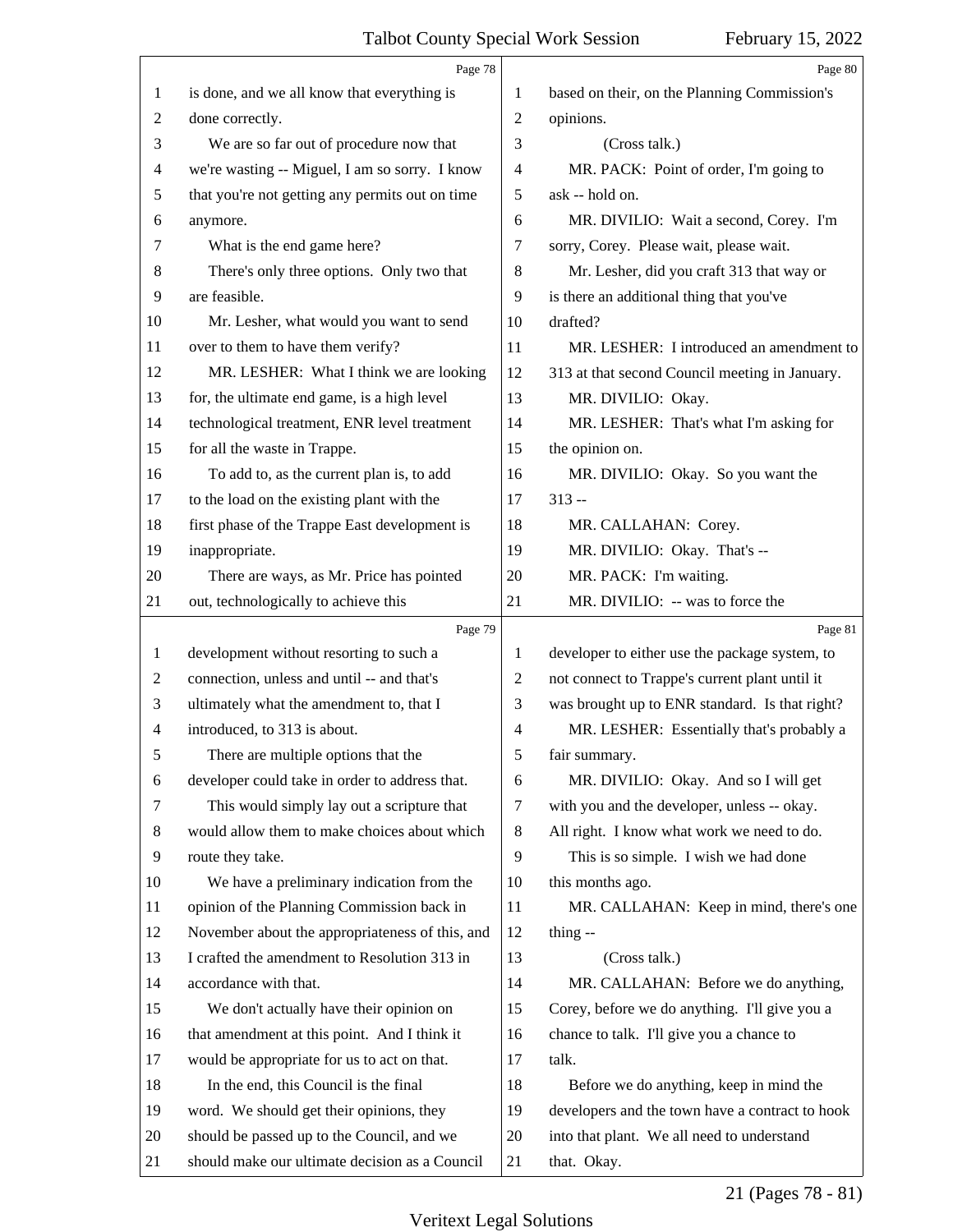<span id="page-21-0"></span>

|              | Page 82                                         |                | Page 84                                         |
|--------------|-------------------------------------------------|----------------|-------------------------------------------------|
| $\mathbf{1}$ | That plant is going to be up and running        | 1              | MR. MEEHAN: Meehan.                             |
| 2            | in 18 months to two years at ENR standards.     | $\overline{2}$ | MR. CALLAHAN: Yup.                              |
| 3            | So go ahead, Corey.                             | 3              | MR. PACK: Thank you, Mr. Meehan.                |
| 4            | MR. PACK: Thank you, Mr. Callahan.              | 4              | And these are both qualified attorneys who      |
| 5            | A point of order, and I'm going to ask          | 5              | passed the Maryland Bar.                        |
| 6            | Mr. Meehan and Mr. Thomas to weigh in.          | 6              | So Mr. Lesher, there is no amendment. You       |
| 7            | Because, again, Chuck, if we do not have        | 7              | have an idea. And until you introduce that      |
| 8            | procedures and we're not following procedures,  | 8              | amendment appropriately with a second by a      |
| 9            | then it's the wild, wild west and anything      | 9              | standing member of this Council, there is       |
| 10           | goes.                                           | 10             | nothing for the Planning Commission to          |
| 11           | So I'm going to ask Mr. Thomas, since he's      | 11             | consider.                                       |
| 12           | an attorney and I'm not, and Mr. Meehan, since  | 12             | So why the Council put that in their            |
| 13           | he's an attorney, to weigh in on the proper     | 13             | packet, why the staff put that in their packet, |
| 14           | procedure for an amendment, for an amendment of | 14             | I don't know why.                               |
| 15           | a resolution to take place.                     | 15             | You have a good idea. But until you get         |
| 16           | You have 313 as drafted. Mr. Lesher has         | 16             | someone to introduce it and it's second and     |
| 17           | an idea that he floated, an idea to amend 313,  | 17             | it's carried, you have no amendment to 313.     |
| 18           | which did not have a second, which was not      | 18             | You know this. If you go back and look at       |
| 19           | carried by the Council. So you have no          | 19             | the tape, you yourself said when we were        |
| 20           | amendment.                                      | 20             | amending our rules of procedure, you said to    |
| 21           | So I'm going to ask Mr. Thomas and              | 21             | Mr. Callahan, to Ms. Price shouldn't we get a   |
|              |                                                 |                |                                                 |
|              | Page 83                                         |                | Page 85                                         |
| 1            | Mr. Meehan if they would please, one of them    | 1              | vote on this amendment before we move on. So    |
| 2            | would please educate this Council on the proper | $\overline{2}$ | you know the procedure, Mr. Lesher.             |
| 3            | way to introduce an amendment and when an       | 3              | MR. CALLAHAN: Thank you, Mr. Pack. All          |
| 4            | amendment becomes a part of an existing         | 4              | right.                                          |
| 5            | resolution or bill.                             | 5              | Mr. Stamp, how you making out over there?       |
| 6            | MR. THOMAS: I believe procedurally, much        | 6              | How you making out, Mr. Stamp?                  |
| 7            | like legislation, like a bill or a resolution,  | 7              | MR. STAMP: I'm listening.                       |
| 8            | an amendment would be introduced. And then it   | 8              | MR. CALLAHAN: Are you? I got you. You           |
| 9            | has to be voted on.                             | 9              | don't want to weigh in on this, huh?            |
| 10           | Just introducing it doesn't make it             | 10             | MR. STAMP: I think there's a procedural         |
| 11           | effective.                                      | 11             | question that if --                             |
| 12           | You have to then, the Council would then        | 12             | MR. CALLAHAN: Yup.                              |
| 13           | have to vote on it. And if it passes, then, in  | 13             | MR. STAMP: -- guidance from Patrick. And        |
| 14           | this case, 313 is amended. If it fails, then    | 14             | I think we --                                   |
| 15           | 313 stands as introduced.                       | 15             | MR. CALLAHAN: Exactly.                          |
| 16           | And any member can introduce an amendment. 16   |                | MR. STAMP: -- sidebar on that. It surely        |
| 17           | But they all have to be voted on. And it's not  | 17             | can be resolved.                                |
| 18           | amended until the amendment passes.             | 18             | MR. CALLAHAN: Right. And I want to say          |
| 19           | MR. MEEHAN: I agree with that.                  | 19             | too, Mr. Pack, that if there was something done |
| 20           | MR. PACK: Who was that?                         | 20             | with staff, it wasn't intentional. And we'll    |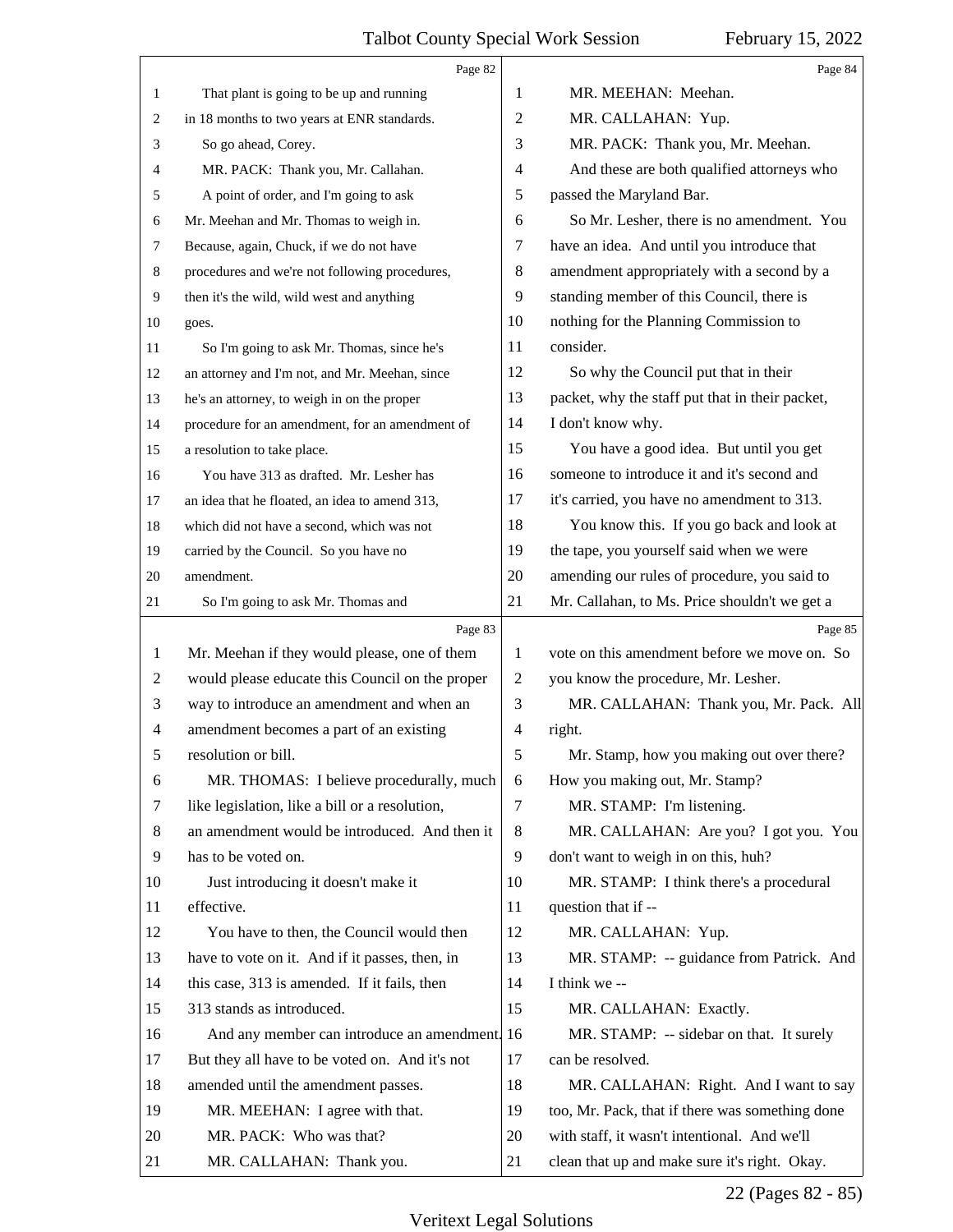<span id="page-22-0"></span>

|                | Page 86                                         |                | Page 88                                        |
|----------------|-------------------------------------------------|----------------|------------------------------------------------|
| 1              | So I don't necessarily want the tone of         | 1              | second year to go out for bid. And then it     |
| $\overline{c}$ | we've done somebody wrong. It was staff.        | 2              | would take two years of construction.          |
| 3              | Because staff is doing the best they can and    | 3              | So I was under the impression that it          |
| 4              | getting direction from Council or me. And if    | 4              | would take four years for an actual ENR plant  |
| 5              | we've done something that probably shouldn't    | 5              | to be upgraded. And again, I may be totally    |
| 6              | have been done the right way, we'll correct it. | 6              | wrong.                                         |
| 7              | MR. PACK: (Inaudible), Mr. Callahan.            | 7              | MR. CALLAHAN: No. I think whatever it          |
| 8              | (Inaudible) man of your word.                   | 8              | takes. Okay. We all sitting here saying that   |
| 9              | MR. CALLAHAN: No problem, no problem.           | 9              | it's going to be upgraded. That's what we      |
| 10             | Ms. Ghezzi, I'm going to let you have the       | 10             | should be happy about. If it takes two years   |
| 11             | last word. And no arguing.                      | 11             | or four years. I mean I'm looking at it it's a |
| 12             | MS. GHEZZI: Okay.                               | 12             | home run for us because other than months ago, |
| 13             | MR. CALLAHAN: Okay?                             | 13             | that wasn't even talked about.                 |
| 14             | MS. GHEZZI: Okay. Just two points of            | 14             | So now my opinion is we have two ENR           |
| 15             | clarification.                                  | 15             | plants. We're going to have one, the town is   |
| 16             | Tonight's meeting is not a meeting where        | 16             | going to have one and the development is going |
| 17             | we make a decision. And there was information.  | 17             | to have one.                                   |
| 18             | MR. CALLAHAN: Correct.                          | 18             | It's going to take a little bit of time,       |
| 19             | MS. GHEZZI: There were 17 items included        | 19             | but I think our end goal is great.             |
| 20             | in our packet.                                  | 20             | MR. PACK: Mr. Callahan, and I know we're       |
| 21             | So I don't think that staff intended on us      | 21             | over our --                                    |
|                |                                                 |                |                                                |
|                | Page 87                                         |                | Page 89                                        |
| $\mathbf{1}$   | to vote on this. So I apologize for any         | 1              | MR. CALLAHAN: Yup. No. Go ahead.               |
| $\overline{c}$ | confusion on that. It was just a piece of       | 2              | MR. PACK: To address this letter from          |
| 3              | information that was in our packet for our      | 3              | Mr. Curry from MDE to resolve this conflict,   |
| 4              | joint working session. So that's my first       | $\overline{4}$ | are we writing MDE back and addressing the     |
| 5              | point.                                          | 5              | November vote as an invalid vote by the        |
| 6              | My second point is, Mr. Callahan, you just      | 6              | Planning Commission and things are as status   |
| 7              | said that the ENR plant in Trappe might be up   | 7              | quo with 281?                                  |
| 8              | and running. I did attend the Trappe, one of    | 8              | So I think they are waiting for us to          |
| 9              | the Trappe meetings.                            | 9              | figure out who is wagging what. Is the tail    |
| 10             | MR. CALLAHAN: Yes.                              | 10             | wagging the dog or the dog wagging the tail    |
| 11             | MS. GHEZZI: When they were discussing it.       | 11             | here?                                          |
| 12             | And I did hear Ms. Ryan talk about the timing   | 12             | So how are we responding back to them to       |
| 13             | sequence.                                       | 13             | resolve this conflicting action by the Talbot  |
| 14             | I may be totally wrong, but it was my           | 14             | County Council and the Talbot County Planning  |
| 15             | understanding that it would take one year to    | 15             | Commission?                                    |
| 16             | get                                             | 16             | You heard from your attorney saying that       |
| 17             | MR. CALLAHAN: The permitting straight,          | 17             | the vote was an invalid vote. Mr. Meehan has   |
| 18             | the permitting and paperwork straight.          | 18             | given you his impressions.                     |
| 19             | MS. GHEZZI: -- straight --                      | 19             | So how are we going to resolve this            |
| 20             | MR. CALLAHAN: I heard that.                     | 20             | conflict?                                      |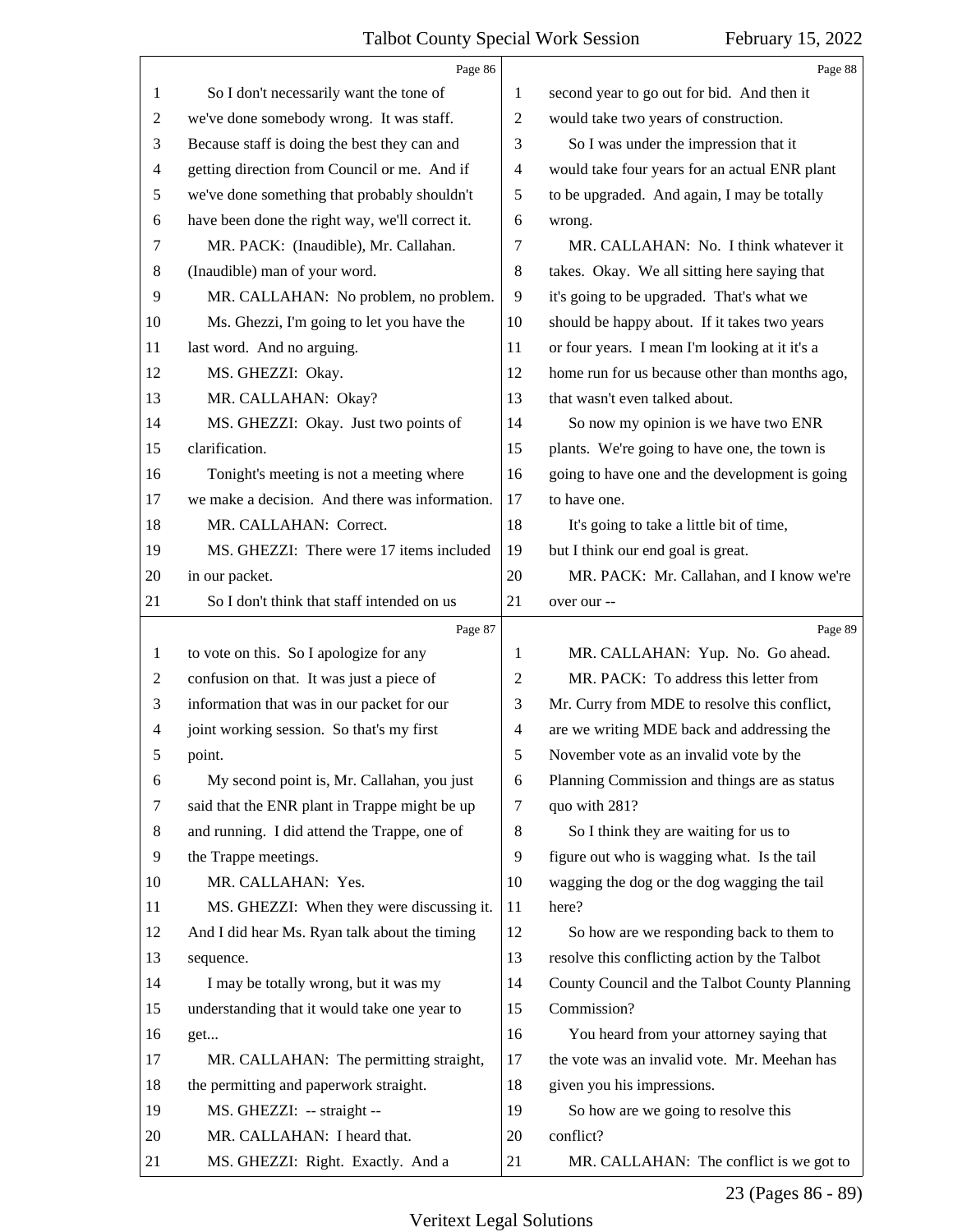<span id="page-23-0"></span>

|    | Page 90                                           |                | Page 92                                        |
|----|---------------------------------------------------|----------------|------------------------------------------------|
| 1  | handle that next Tuesday with 308. That's the     | 1              | things.                                        |
| 2  | first to me. And then after that, we write a      | $\overline{2}$ | And the Planning Commission, I can tell        |
| 3  | letter to them.                                   | 3              | you we really respect what you say, we respect |
| 4  | And honestly, at that stage, they'll know         | $\overline{4}$ | everything that you do, advising us on which   |
| 5  | what direction the Council is going to go in.     | 5              | way we should go. And sometimes, you know, we  |
| 6  | MR. PACK: Okay. That's fair enough.               | 6              | do bump heads a little bit. But that's why     |
| 7  | MR. CALLAHAN: Is that fair enough? Okay.          | 7              | we're here, that's why we're here.             |
| 8  | MR. PACK: Yeah, that's fair enough.               | $\,8\,$        | So thanks a lot, guys. I appreciate it.        |
| 9  | MR. CALLAHAN: Okay. Well, once again, I           | 9              | Any Planning Commission person, you guys       |
| 10 | can say with the Planning Commission, I really    | 10             | are welcome to give me a call, next couple of  |
| 11 | appreciate it.                                    | 11             | days, you want to talk through some of this    |
| 12 | This is probably something that we need do        | 12             | stuff.                                         |
| 13 | more than often. More than -- this is the         | 13             | Chip, I really appreciate you reaching out     |
| 14 | first time that I've been on the Council, and     | 14             | to me a couple of times and talking through    |
| 15 | I've been going on eight years, that we've all    | 15             | this stuff.                                    |
| 16 | been together. So I would like to make sure       | 16             | Lisa, I really appreciate you meeting me a     |
| 17 | that we communicate a little bit better.          | 17             | couple of months ago. You're always welcome to |
| 18 | I don't like tension. I don't like                | 18             | give me a call.                                |
| 19 | conflict. We all have great opinions. We all      | 19             | And Bill and Mike, all you guys are            |
| 20 | are here. We're all here because we all are       | 20             | welcome to give me a call.                     |
| 21 | leaders and we all have great opinions and all    | 21             | So and staff, Ray and Miguel, I know           |
|    | Page 91                                           |                | Page 93                                        |
| 1  | of us together have -- we're doing great things   | 1              | sometimes you're just probably sitting there   |
| 2  | for the county.                                   | $\overline{2}$ | waiting to get the hammer. But you've done a   |
| 3  | So I really honestly want to commend the          | 3              | great job and you've really told us what we    |
| 4  | Planning Commission for doing a job. And if       | 4              |                                                |
|    |                                                   |                | need to hear and what your opinion is on this. |
| 5  | there is something that was, like you say, I      | 5              | And Mr. Thomas, the same way, same way. I      |
| 6  | said it last time when we had the meeting a       | 6              | really appreciate it.                          |
| 7  | couple of weeks ago, that we made a few           | 7              | And Meehan, I really appreciate you being      |
| 8  | mistakes years ago, and we're cleaning that up.   | 8              | here. And once again, I really appreciate you  |
| 9  | And we're going, we're tiptoeing through          | 9              | sticking up for the Planning Commission. You   |
| 10 | some very important stuff. Okay. Very             | 10             | know, I really do.                             |
| 11 | important stuff for Talbot County. And nothing    | 11             | So other than that, let's call it a good       |
| 12 | honestly is intentional.                          | 12             | night and appreciate everything.               |
| 13 | And that's why we're here, to try to work         | 13             | MR. PACK: Good night.                          |
| 14 | this stuff out and be very respectful to each     | 14             | MR. COUNCELL: Thank you. Good night.           |
| 15 | other and make good decisions, you know. So we 15 |                | MS. GHEZZI: Thank you. Good night.             |
| 16 | want to look like we're respectful.               | 16             | (Work Session concluded at: 6:32 p.m.)         |
| 17 | I mean to actually get something from the         | 17             |                                                |
| 18 | State to me is, Mr. Pack knows, it's a big        | 18             |                                                |
| 19 | deal. So we need to respond to them, we need      | 19             |                                                |
| 20 | to respond to them in an adequate and             | 20             |                                                |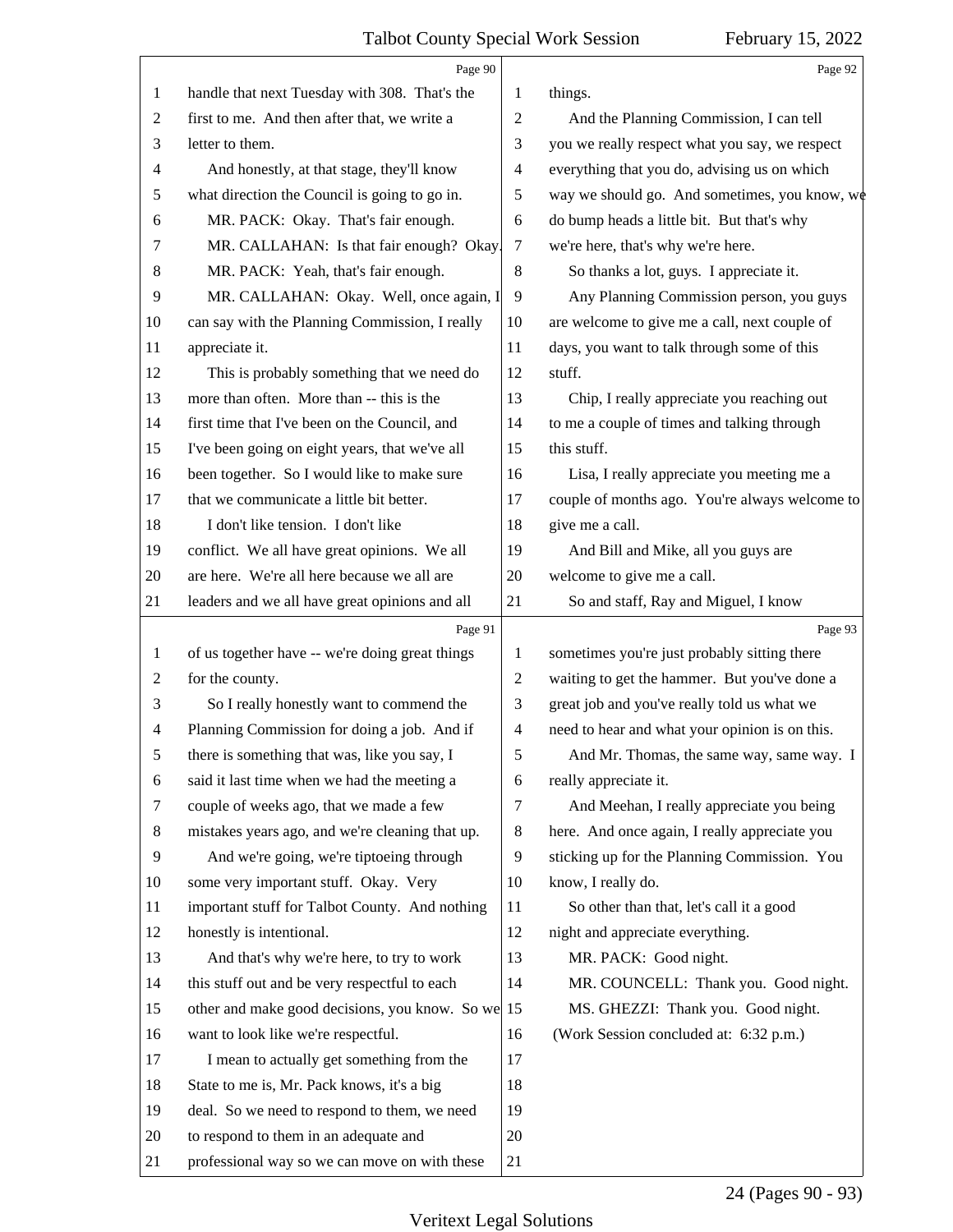<span id="page-24-0"></span>

| Page 94                                                                                             |  |
|-----------------------------------------------------------------------------------------------------|--|
| $\mathbf{1}$<br>STATE OF MARYLAND                                                                   |  |
| $\overline{2}$<br>I, Diane Houlihan, a Notary Public in and                                         |  |
| for the State of Maryland, County of Baltimore City,                                                |  |
| 3 do hereby certify that the within named, Talbot                                                   |  |
| County Council Audio, personally appeared before me                                                 |  |
| 4 at the time and place herein set according to law,                                                |  |
| was interrogated by counsel.<br>5                                                                   |  |
| I further certify that the examination was                                                          |  |
| 6 recorded stenographically by me and then transcribed                                              |  |
| from my stenographic notes to the within printed                                                    |  |
| 7 matter by means of computer-assisted transcription                                                |  |
| in a true and accurate manner.                                                                      |  |
| 8                                                                                                   |  |
| I further certify that the stipulations                                                             |  |
| 9 contained herein were entered into by counsel in my                                               |  |
| presence.                                                                                           |  |
| 10                                                                                                  |  |
| I further certify that I am not of counsel<br>11 to any of the parties, not an employee of counsel, |  |
| nor related to any of the parties, nor in any way                                                   |  |
| 12 interested in the outcome of this action.                                                        |  |
| AS WITNESS my hand Notorial Seal this 21st<br>13                                                    |  |
| day of February, 2000 in Wahan                                                                      |  |
| 14                                                                                                  |  |
| aubiha<br>15                                                                                        |  |
| 16                                                                                                  |  |
| Diane Houlihan<br>17<br>Notary Public                                                               |  |
| 18                                                                                                  |  |
| 19                                                                                                  |  |
| 20 My commission expires September 16, 2025                                                         |  |
| $21\,$                                                                                              |  |
|                                                                                                     |  |
|                                                                                                     |  |
|                                                                                                     |  |
|                                                                                                     |  |
|                                                                                                     |  |
|                                                                                                     |  |
|                                                                                                     |  |
|                                                                                                     |  |
|                                                                                                     |  |
|                                                                                                     |  |
|                                                                                                     |  |
|                                                                                                     |  |
|                                                                                                     |  |
|                                                                                                     |  |
|                                                                                                     |  |
|                                                                                                     |  |
|                                                                                                     |  |
|                                                                                                     |  |
|                                                                                                     |  |
|                                                                                                     |  |
|                                                                                                     |  |
|                                                                                                     |  |
|                                                                                                     |  |
|                                                                                                     |  |
|                                                                                                     |  |
|                                                                                                     |  |
|                                                                                                     |  |
|                                                                                                     |  |
|                                                                                                     |  |
|                                                                                                     |  |
|                                                                                                     |  |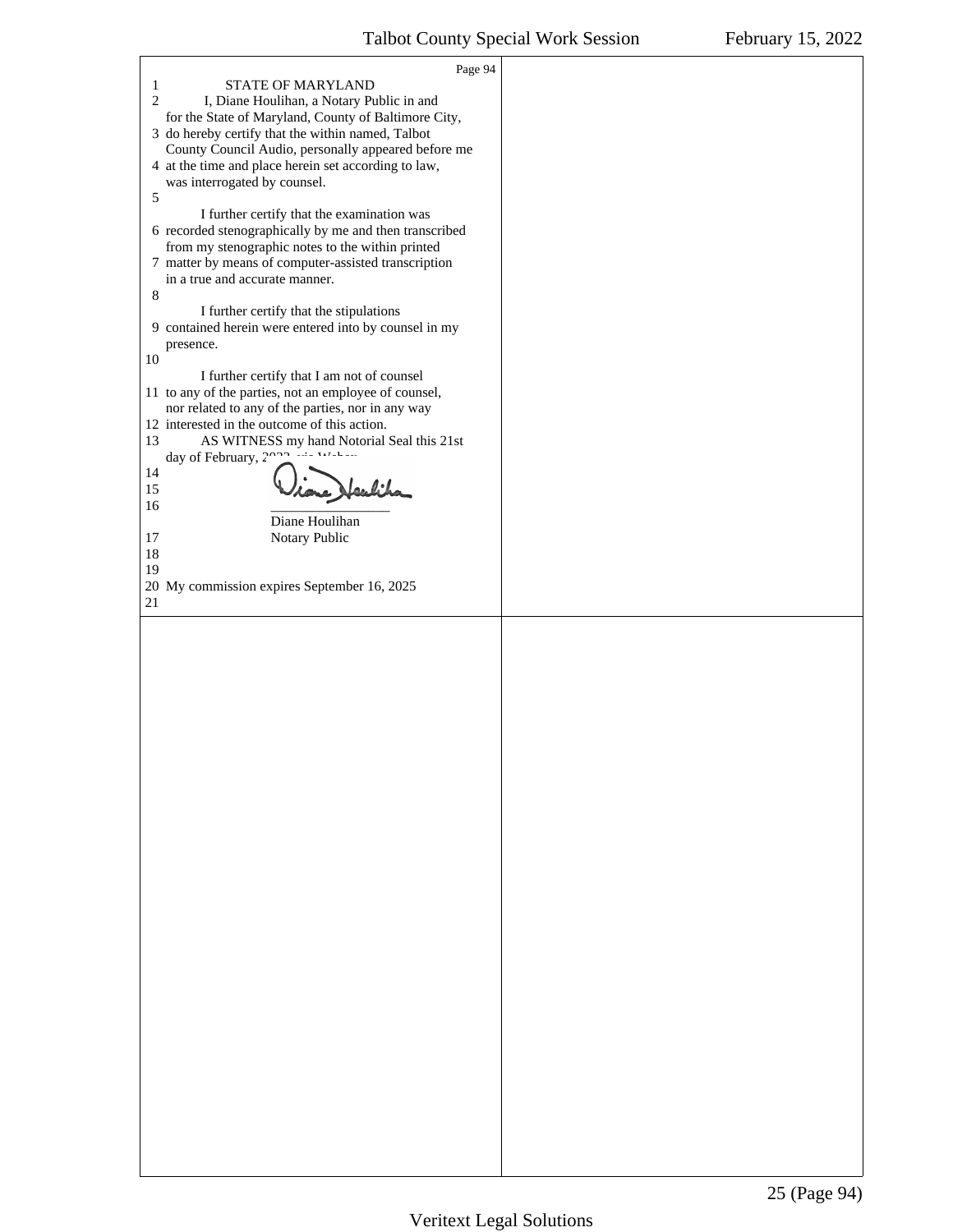# $[1 - answer]$

February 15, 2022

Page  $1\,$ 

| <b>30th</b> 12:7<br><b>agree</b> 7:9 28:12<br>acres 23:16,18<br>$\mathbf{1}$<br>31:6 60:2 61:5<br>313 3:18 5:21 9:17<br>act $65:268:14$<br>1 $21:5,5$<br>9:20 14:19 18:20<br>69:21 70:3 72:11<br>68:12 74:1,4<br>$1/25$ 18:19<br>83:19<br>46:5 48:7 49:11<br>72:13 79:17<br><b>100</b><br>17:5,1263:7<br>67:9 69:15 71:10<br>acted $33:7$<br>agreement 11:5<br>120 9:9 10:12<br>12:6,21 14:3 43:3<br>71:13,15,17 72:1<br><b>action</b> 8:1 29:1<br>1362 94:15<br>74:8,20 75:13,17<br>30:8,12 31:3,5,6,7<br><b>ahead</b> 11:20 12:1<br>15 1:7 13:13 14:3<br>76:4 77:11 79:4<br>31:9 34:20 50:7<br>12:1 19:12 23:8<br>19:5,6 22:16<br>27:21 31:21 42:13<br>79:13 80:8,12,17<br>64:16,18,19 89:13<br>48:20<br>82:16,17 83:14,15<br>94:12<br>42:16 61:14,14<br>16 94:20<br>84:17<br>actions 9:4 41:11<br>73:17,17,19,19<br>17 86:19<br>367 77:11<br>acts 70:16,18<br>82:3 89:1<br>18 82:2<br>38 52:16<br><b>actual</b> 3:20 20:16<br>allocated 40:5<br>1st 12:7<br>allow 35:19 49:5<br>3rd $3:12,16$<br>88:4<br>$\overline{2}$<br>add 78:16,16<br>69:18,19 79:8<br>$\overline{\mathbf{4}}$<br>$200 \quad 63:7$<br>additional 80:9<br>allowed 41:3<br>4 $5:8$<br>2019 40:3<br>address $34:12$<br>allowing $47:3$<br>5<br>2020 5:8 8:18 30:1<br>alternatives 67:18<br>35:10 41:20 64:1<br>32:11,16 40:14<br>50 47:20<br>79:6 89:2<br><b>amend</b> 5:21 48:7<br>45:18 49:1<br>500 47:20<br>addressed 25:15<br>72:16 82:17<br>2021 5:12 8:3 12:7<br>5:00<br>1:7<br>34:4 56:15<br>amended $7:11,11$<br>2022 1:7 94:13<br>addressing 41:12<br>10:15 49:11 64:11<br>6<br>2025 94:20<br>56:16,17 89:4<br>75:5 83:14,18<br>62 23:20<br>21st 94:13<br>adequate 91:20<br>amending $72:21$<br>6:32 93:16<br>22 23:20<br>administration<br>84:20<br>7<br>23 23:20<br>3:14<br>amendment 12:4<br>71.3 23:16<br>25th 18:20<br>18:13 37:5 40:7<br>administratively<br><b>7th</b> 25:3<br>281 3:17 5:7,19,21<br>46:16 47:3 48:3,4<br>7:4<br>7:12 8:5,7,17 9:5<br>$\boldsymbol{9}$<br>adopted 39:5<br>58:18 60:8 69:15<br>10:10,14 11:4<br>adopting 7:12<br>71:10,14,17 72:1<br>$9.2 \quad 23:18$<br>12:8 28:7 29:3,9<br>50:3<br>72:4 73:2 74:8,12<br><b>9.6.</b> 19:13<br>29:11 37:7 39:18<br><b>advice</b> 43:2,5 51:6<br>74:20 75:3,10,11<br>a<br>39:19 40:2 41:3<br>70:4<br>75:13 79:3,13,16<br>ability 47:12 51:2<br>44:16 46:3 56:5<br>advising 92:4<br>80:11 82:14,14,20<br>able $43:4$<br>57:16 60:6,7 67:5<br>advisory 71:12<br>83:3,4,8,16,18<br>absolutely 19:11<br>67:6,15,20 76:2<br>afternoon 15:13<br>84:6,8,17 85:1<br>19:12<br>77:11 89:7<br>amendments<br>52:6<br>$accepted \quad 57:15$<br>28th 38:9<br>59:21 60:2<br>agencies 66:19<br>accurate 94:7<br>$\mathbf{3}$<br>ammonium 27:6<br>agency $65:3,21$<br>achieve 78:21<br>agenda $45:15$<br>amount 46:9<br>308 3:18 5:18 9:12<br>$\begin{array}{cc}\n \text{acreage} & 21:9,12\n \end{array}$<br>ago 2:7 11:2 30:1<br>51:21<br>59:19,20 60:8<br>23:19<br>34:8 48:20 81:10<br>andy 59:11<br>67:6 69:15 71:19<br>acreages 23:21<br>88:12 91:7,8<br>76:2 90:1<br>24:2<br>92:17<br>33:6 36:11,18,20 |  |                          |
|--------------------------------------------------------------------------------------------------------------------------------------------------------------------------------------------------------------------------------------------------------------------------------------------------------------------------------------------------------------------------------------------------------------------------------------------------------------------------------------------------------------------------------------------------------------------------------------------------------------------------------------------------------------------------------------------------------------------------------------------------------------------------------------------------------------------------------------------------------------------------------------------------------------------------------------------------------------------------------------------------------------------------------------------------------------------------------------------------------------------------------------------------------------------------------------------------------------------------------------------------------------------------------------------------------------------------------------------------------------------------------------------------------------------------------------------------------------------------------------------------------------------------------------------------------------------------------------------------------------------------------------------------------------------------------------------------------------------------------------------------------------------------------------------------------------------------------------------------------------------------------------------------------------------------------------------------------------------------------------------------------------------------------------------------------------------------------------------------------------------------------------------------------------------------------------------------------------------------------------------------------------------------------------------------------------------------------------------------------------------------------------------------------------------------------------------------------------------------------------------------------------------------------------------------------------------------------------------------------------------------------------------------------------------------------------------------------------------------------------------------------------------------------------------------------------------------------------------------------------------------------------------------------------------------------------------------------------------------------------------------------------------------------------------------|--|--------------------------|
|                                                                                                                                                                                                                                                                                                                                                                                                                                                                                                                                                                                                                                                                                                                                                                                                                                                                                                                                                                                                                                                                                                                                                                                                                                                                                                                                                                                                                                                                                                                                                                                                                                                                                                                                                                                                                                                                                                                                                                                                                                                                                                                                                                                                                                                                                                                                                                                                                                                                                                                                                                                                                                                                                                                                                                                                                                                                                                                                                                                                                                                  |  |                          |
|                                                                                                                                                                                                                                                                                                                                                                                                                                                                                                                                                                                                                                                                                                                                                                                                                                                                                                                                                                                                                                                                                                                                                                                                                                                                                                                                                                                                                                                                                                                                                                                                                                                                                                                                                                                                                                                                                                                                                                                                                                                                                                                                                                                                                                                                                                                                                                                                                                                                                                                                                                                                                                                                                                                                                                                                                                                                                                                                                                                                                                                  |  |                          |
|                                                                                                                                                                                                                                                                                                                                                                                                                                                                                                                                                                                                                                                                                                                                                                                                                                                                                                                                                                                                                                                                                                                                                                                                                                                                                                                                                                                                                                                                                                                                                                                                                                                                                                                                                                                                                                                                                                                                                                                                                                                                                                                                                                                                                                                                                                                                                                                                                                                                                                                                                                                                                                                                                                                                                                                                                                                                                                                                                                                                                                                  |  |                          |
|                                                                                                                                                                                                                                                                                                                                                                                                                                                                                                                                                                                                                                                                                                                                                                                                                                                                                                                                                                                                                                                                                                                                                                                                                                                                                                                                                                                                                                                                                                                                                                                                                                                                                                                                                                                                                                                                                                                                                                                                                                                                                                                                                                                                                                                                                                                                                                                                                                                                                                                                                                                                                                                                                                                                                                                                                                                                                                                                                                                                                                                  |  |                          |
|                                                                                                                                                                                                                                                                                                                                                                                                                                                                                                                                                                                                                                                                                                                                                                                                                                                                                                                                                                                                                                                                                                                                                                                                                                                                                                                                                                                                                                                                                                                                                                                                                                                                                                                                                                                                                                                                                                                                                                                                                                                                                                                                                                                                                                                                                                                                                                                                                                                                                                                                                                                                                                                                                                                                                                                                                                                                                                                                                                                                                                                  |  |                          |
|                                                                                                                                                                                                                                                                                                                                                                                                                                                                                                                                                                                                                                                                                                                                                                                                                                                                                                                                                                                                                                                                                                                                                                                                                                                                                                                                                                                                                                                                                                                                                                                                                                                                                                                                                                                                                                                                                                                                                                                                                                                                                                                                                                                                                                                                                                                                                                                                                                                                                                                                                                                                                                                                                                                                                                                                                                                                                                                                                                                                                                                  |  |                          |
|                                                                                                                                                                                                                                                                                                                                                                                                                                                                                                                                                                                                                                                                                                                                                                                                                                                                                                                                                                                                                                                                                                                                                                                                                                                                                                                                                                                                                                                                                                                                                                                                                                                                                                                                                                                                                                                                                                                                                                                                                                                                                                                                                                                                                                                                                                                                                                                                                                                                                                                                                                                                                                                                                                                                                                                                                                                                                                                                                                                                                                                  |  |                          |
|                                                                                                                                                                                                                                                                                                                                                                                                                                                                                                                                                                                                                                                                                                                                                                                                                                                                                                                                                                                                                                                                                                                                                                                                                                                                                                                                                                                                                                                                                                                                                                                                                                                                                                                                                                                                                                                                                                                                                                                                                                                                                                                                                                                                                                                                                                                                                                                                                                                                                                                                                                                                                                                                                                                                                                                                                                                                                                                                                                                                                                                  |  |                          |
|                                                                                                                                                                                                                                                                                                                                                                                                                                                                                                                                                                                                                                                                                                                                                                                                                                                                                                                                                                                                                                                                                                                                                                                                                                                                                                                                                                                                                                                                                                                                                                                                                                                                                                                                                                                                                                                                                                                                                                                                                                                                                                                                                                                                                                                                                                                                                                                                                                                                                                                                                                                                                                                                                                                                                                                                                                                                                                                                                                                                                                                  |  |                          |
|                                                                                                                                                                                                                                                                                                                                                                                                                                                                                                                                                                                                                                                                                                                                                                                                                                                                                                                                                                                                                                                                                                                                                                                                                                                                                                                                                                                                                                                                                                                                                                                                                                                                                                                                                                                                                                                                                                                                                                                                                                                                                                                                                                                                                                                                                                                                                                                                                                                                                                                                                                                                                                                                                                                                                                                                                                                                                                                                                                                                                                                  |  |                          |
|                                                                                                                                                                                                                                                                                                                                                                                                                                                                                                                                                                                                                                                                                                                                                                                                                                                                                                                                                                                                                                                                                                                                                                                                                                                                                                                                                                                                                                                                                                                                                                                                                                                                                                                                                                                                                                                                                                                                                                                                                                                                                                                                                                                                                                                                                                                                                                                                                                                                                                                                                                                                                                                                                                                                                                                                                                                                                                                                                                                                                                                  |  |                          |
|                                                                                                                                                                                                                                                                                                                                                                                                                                                                                                                                                                                                                                                                                                                                                                                                                                                                                                                                                                                                                                                                                                                                                                                                                                                                                                                                                                                                                                                                                                                                                                                                                                                                                                                                                                                                                                                                                                                                                                                                                                                                                                                                                                                                                                                                                                                                                                                                                                                                                                                                                                                                                                                                                                                                                                                                                                                                                                                                                                                                                                                  |  |                          |
|                                                                                                                                                                                                                                                                                                                                                                                                                                                                                                                                                                                                                                                                                                                                                                                                                                                                                                                                                                                                                                                                                                                                                                                                                                                                                                                                                                                                                                                                                                                                                                                                                                                                                                                                                                                                                                                                                                                                                                                                                                                                                                                                                                                                                                                                                                                                                                                                                                                                                                                                                                                                                                                                                                                                                                                                                                                                                                                                                                                                                                                  |  |                          |
|                                                                                                                                                                                                                                                                                                                                                                                                                                                                                                                                                                                                                                                                                                                                                                                                                                                                                                                                                                                                                                                                                                                                                                                                                                                                                                                                                                                                                                                                                                                                                                                                                                                                                                                                                                                                                                                                                                                                                                                                                                                                                                                                                                                                                                                                                                                                                                                                                                                                                                                                                                                                                                                                                                                                                                                                                                                                                                                                                                                                                                                  |  |                          |
|                                                                                                                                                                                                                                                                                                                                                                                                                                                                                                                                                                                                                                                                                                                                                                                                                                                                                                                                                                                                                                                                                                                                                                                                                                                                                                                                                                                                                                                                                                                                                                                                                                                                                                                                                                                                                                                                                                                                                                                                                                                                                                                                                                                                                                                                                                                                                                                                                                                                                                                                                                                                                                                                                                                                                                                                                                                                                                                                                                                                                                                  |  |                          |
|                                                                                                                                                                                                                                                                                                                                                                                                                                                                                                                                                                                                                                                                                                                                                                                                                                                                                                                                                                                                                                                                                                                                                                                                                                                                                                                                                                                                                                                                                                                                                                                                                                                                                                                                                                                                                                                                                                                                                                                                                                                                                                                                                                                                                                                                                                                                                                                                                                                                                                                                                                                                                                                                                                                                                                                                                                                                                                                                                                                                                                                  |  |                          |
|                                                                                                                                                                                                                                                                                                                                                                                                                                                                                                                                                                                                                                                                                                                                                                                                                                                                                                                                                                                                                                                                                                                                                                                                                                                                                                                                                                                                                                                                                                                                                                                                                                                                                                                                                                                                                                                                                                                                                                                                                                                                                                                                                                                                                                                                                                                                                                                                                                                                                                                                                                                                                                                                                                                                                                                                                                                                                                                                                                                                                                                  |  |                          |
|                                                                                                                                                                                                                                                                                                                                                                                                                                                                                                                                                                                                                                                                                                                                                                                                                                                                                                                                                                                                                                                                                                                                                                                                                                                                                                                                                                                                                                                                                                                                                                                                                                                                                                                                                                                                                                                                                                                                                                                                                                                                                                                                                                                                                                                                                                                                                                                                                                                                                                                                                                                                                                                                                                                                                                                                                                                                                                                                                                                                                                                  |  |                          |
|                                                                                                                                                                                                                                                                                                                                                                                                                                                                                                                                                                                                                                                                                                                                                                                                                                                                                                                                                                                                                                                                                                                                                                                                                                                                                                                                                                                                                                                                                                                                                                                                                                                                                                                                                                                                                                                                                                                                                                                                                                                                                                                                                                                                                                                                                                                                                                                                                                                                                                                                                                                                                                                                                                                                                                                                                                                                                                                                                                                                                                                  |  |                          |
|                                                                                                                                                                                                                                                                                                                                                                                                                                                                                                                                                                                                                                                                                                                                                                                                                                                                                                                                                                                                                                                                                                                                                                                                                                                                                                                                                                                                                                                                                                                                                                                                                                                                                                                                                                                                                                                                                                                                                                                                                                                                                                                                                                                                                                                                                                                                                                                                                                                                                                                                                                                                                                                                                                                                                                                                                                                                                                                                                                                                                                                  |  |                          |
|                                                                                                                                                                                                                                                                                                                                                                                                                                                                                                                                                                                                                                                                                                                                                                                                                                                                                                                                                                                                                                                                                                                                                                                                                                                                                                                                                                                                                                                                                                                                                                                                                                                                                                                                                                                                                                                                                                                                                                                                                                                                                                                                                                                                                                                                                                                                                                                                                                                                                                                                                                                                                                                                                                                                                                                                                                                                                                                                                                                                                                                  |  |                          |
|                                                                                                                                                                                                                                                                                                                                                                                                                                                                                                                                                                                                                                                                                                                                                                                                                                                                                                                                                                                                                                                                                                                                                                                                                                                                                                                                                                                                                                                                                                                                                                                                                                                                                                                                                                                                                                                                                                                                                                                                                                                                                                                                                                                                                                                                                                                                                                                                                                                                                                                                                                                                                                                                                                                                                                                                                                                                                                                                                                                                                                                  |  |                          |
|                                                                                                                                                                                                                                                                                                                                                                                                                                                                                                                                                                                                                                                                                                                                                                                                                                                                                                                                                                                                                                                                                                                                                                                                                                                                                                                                                                                                                                                                                                                                                                                                                                                                                                                                                                                                                                                                                                                                                                                                                                                                                                                                                                                                                                                                                                                                                                                                                                                                                                                                                                                                                                                                                                                                                                                                                                                                                                                                                                                                                                                  |  |                          |
|                                                                                                                                                                                                                                                                                                                                                                                                                                                                                                                                                                                                                                                                                                                                                                                                                                                                                                                                                                                                                                                                                                                                                                                                                                                                                                                                                                                                                                                                                                                                                                                                                                                                                                                                                                                                                                                                                                                                                                                                                                                                                                                                                                                                                                                                                                                                                                                                                                                                                                                                                                                                                                                                                                                                                                                                                                                                                                                                                                                                                                                  |  |                          |
|                                                                                                                                                                                                                                                                                                                                                                                                                                                                                                                                                                                                                                                                                                                                                                                                                                                                                                                                                                                                                                                                                                                                                                                                                                                                                                                                                                                                                                                                                                                                                                                                                                                                                                                                                                                                                                                                                                                                                                                                                                                                                                                                                                                                                                                                                                                                                                                                                                                                                                                                                                                                                                                                                                                                                                                                                                                                                                                                                                                                                                                  |  |                          |
|                                                                                                                                                                                                                                                                                                                                                                                                                                                                                                                                                                                                                                                                                                                                                                                                                                                                                                                                                                                                                                                                                                                                                                                                                                                                                                                                                                                                                                                                                                                                                                                                                                                                                                                                                                                                                                                                                                                                                                                                                                                                                                                                                                                                                                                                                                                                                                                                                                                                                                                                                                                                                                                                                                                                                                                                                                                                                                                                                                                                                                                  |  |                          |
|                                                                                                                                                                                                                                                                                                                                                                                                                                                                                                                                                                                                                                                                                                                                                                                                                                                                                                                                                                                                                                                                                                                                                                                                                                                                                                                                                                                                                                                                                                                                                                                                                                                                                                                                                                                                                                                                                                                                                                                                                                                                                                                                                                                                                                                                                                                                                                                                                                                                                                                                                                                                                                                                                                                                                                                                                                                                                                                                                                                                                                                  |  |                          |
|                                                                                                                                                                                                                                                                                                                                                                                                                                                                                                                                                                                                                                                                                                                                                                                                                                                                                                                                                                                                                                                                                                                                                                                                                                                                                                                                                                                                                                                                                                                                                                                                                                                                                                                                                                                                                                                                                                                                                                                                                                                                                                                                                                                                                                                                                                                                                                                                                                                                                                                                                                                                                                                                                                                                                                                                                                                                                                                                                                                                                                                  |  |                          |
|                                                                                                                                                                                                                                                                                                                                                                                                                                                                                                                                                                                                                                                                                                                                                                                                                                                                                                                                                                                                                                                                                                                                                                                                                                                                                                                                                                                                                                                                                                                                                                                                                                                                                                                                                                                                                                                                                                                                                                                                                                                                                                                                                                                                                                                                                                                                                                                                                                                                                                                                                                                                                                                                                                                                                                                                                                                                                                                                                                                                                                                  |  |                          |
|                                                                                                                                                                                                                                                                                                                                                                                                                                                                                                                                                                                                                                                                                                                                                                                                                                                                                                                                                                                                                                                                                                                                                                                                                                                                                                                                                                                                                                                                                                                                                                                                                                                                                                                                                                                                                                                                                                                                                                                                                                                                                                                                                                                                                                                                                                                                                                                                                                                                                                                                                                                                                                                                                                                                                                                                                                                                                                                                                                                                                                                  |  |                          |
|                                                                                                                                                                                                                                                                                                                                                                                                                                                                                                                                                                                                                                                                                                                                                                                                                                                                                                                                                                                                                                                                                                                                                                                                                                                                                                                                                                                                                                                                                                                                                                                                                                                                                                                                                                                                                                                                                                                                                                                                                                                                                                                                                                                                                                                                                                                                                                                                                                                                                                                                                                                                                                                                                                                                                                                                                                                                                                                                                                                                                                                  |  |                          |
|                                                                                                                                                                                                                                                                                                                                                                                                                                                                                                                                                                                                                                                                                                                                                                                                                                                                                                                                                                                                                                                                                                                                                                                                                                                                                                                                                                                                                                                                                                                                                                                                                                                                                                                                                                                                                                                                                                                                                                                                                                                                                                                                                                                                                                                                                                                                                                                                                                                                                                                                                                                                                                                                                                                                                                                                                                                                                                                                                                                                                                                  |  |                          |
|                                                                                                                                                                                                                                                                                                                                                                                                                                                                                                                                                                                                                                                                                                                                                                                                                                                                                                                                                                                                                                                                                                                                                                                                                                                                                                                                                                                                                                                                                                                                                                                                                                                                                                                                                                                                                                                                                                                                                                                                                                                                                                                                                                                                                                                                                                                                                                                                                                                                                                                                                                                                                                                                                                                                                                                                                                                                                                                                                                                                                                                  |  |                          |
|                                                                                                                                                                                                                                                                                                                                                                                                                                                                                                                                                                                                                                                                                                                                                                                                                                                                                                                                                                                                                                                                                                                                                                                                                                                                                                                                                                                                                                                                                                                                                                                                                                                                                                                                                                                                                                                                                                                                                                                                                                                                                                                                                                                                                                                                                                                                                                                                                                                                                                                                                                                                                                                                                                                                                                                                                                                                                                                                                                                                                                                  |  |                          |
|                                                                                                                                                                                                                                                                                                                                                                                                                                                                                                                                                                                                                                                                                                                                                                                                                                                                                                                                                                                                                                                                                                                                                                                                                                                                                                                                                                                                                                                                                                                                                                                                                                                                                                                                                                                                                                                                                                                                                                                                                                                                                                                                                                                                                                                                                                                                                                                                                                                                                                                                                                                                                                                                                                                                                                                                                                                                                                                                                                                                                                                  |  |                          |
|                                                                                                                                                                                                                                                                                                                                                                                                                                                                                                                                                                                                                                                                                                                                                                                                                                                                                                                                                                                                                                                                                                                                                                                                                                                                                                                                                                                                                                                                                                                                                                                                                                                                                                                                                                                                                                                                                                                                                                                                                                                                                                                                                                                                                                                                                                                                                                                                                                                                                                                                                                                                                                                                                                                                                                                                                                                                                                                                                                                                                                                  |  |                          |
|                                                                                                                                                                                                                                                                                                                                                                                                                                                                                                                                                                                                                                                                                                                                                                                                                                                                                                                                                                                                                                                                                                                                                                                                                                                                                                                                                                                                                                                                                                                                                                                                                                                                                                                                                                                                                                                                                                                                                                                                                                                                                                                                                                                                                                                                                                                                                                                                                                                                                                                                                                                                                                                                                                                                                                                                                                                                                                                                                                                                                                                  |  |                          |
|                                                                                                                                                                                                                                                                                                                                                                                                                                                                                                                                                                                                                                                                                                                                                                                                                                                                                                                                                                                                                                                                                                                                                                                                                                                                                                                                                                                                                                                                                                                                                                                                                                                                                                                                                                                                                                                                                                                                                                                                                                                                                                                                                                                                                                                                                                                                                                                                                                                                                                                                                                                                                                                                                                                                                                                                                                                                                                                                                                                                                                                  |  |                          |
|                                                                                                                                                                                                                                                                                                                                                                                                                                                                                                                                                                                                                                                                                                                                                                                                                                                                                                                                                                                                                                                                                                                                                                                                                                                                                                                                                                                                                                                                                                                                                                                                                                                                                                                                                                                                                                                                                                                                                                                                                                                                                                                                                                                                                                                                                                                                                                                                                                                                                                                                                                                                                                                                                                                                                                                                                                                                                                                                                                                                                                                  |  |                          |
|                                                                                                                                                                                                                                                                                                                                                                                                                                                                                                                                                                                                                                                                                                                                                                                                                                                                                                                                                                                                                                                                                                                                                                                                                                                                                                                                                                                                                                                                                                                                                                                                                                                                                                                                                                                                                                                                                                                                                                                                                                                                                                                                                                                                                                                                                                                                                                                                                                                                                                                                                                                                                                                                                                                                                                                                                                                                                                                                                                                                                                                  |  |                          |
|                                                                                                                                                                                                                                                                                                                                                                                                                                                                                                                                                                                                                                                                                                                                                                                                                                                                                                                                                                                                                                                                                                                                                                                                                                                                                                                                                                                                                                                                                                                                                                                                                                                                                                                                                                                                                                                                                                                                                                                                                                                                                                                                                                                                                                                                                                                                                                                                                                                                                                                                                                                                                                                                                                                                                                                                                                                                                                                                                                                                                                                  |  |                          |
|                                                                                                                                                                                                                                                                                                                                                                                                                                                                                                                                                                                                                                                                                                                                                                                                                                                                                                                                                                                                                                                                                                                                                                                                                                                                                                                                                                                                                                                                                                                                                                                                                                                                                                                                                                                                                                                                                                                                                                                                                                                                                                                                                                                                                                                                                                                                                                                                                                                                                                                                                                                                                                                                                                                                                                                                                                                                                                                                                                                                                                                  |  |                          |
|                                                                                                                                                                                                                                                                                                                                                                                                                                                                                                                                                                                                                                                                                                                                                                                                                                                                                                                                                                                                                                                                                                                                                                                                                                                                                                                                                                                                                                                                                                                                                                                                                                                                                                                                                                                                                                                                                                                                                                                                                                                                                                                                                                                                                                                                                                                                                                                                                                                                                                                                                                                                                                                                                                                                                                                                                                                                                                                                                                                                                                                  |  | <b>answer</b> 12:11 23:9 |
|                                                                                                                                                                                                                                                                                                                                                                                                                                                                                                                                                                                                                                                                                                                                                                                                                                                                                                                                                                                                                                                                                                                                                                                                                                                                                                                                                                                                                                                                                                                                                                                                                                                                                                                                                                                                                                                                                                                                                                                                                                                                                                                                                                                                                                                                                                                                                                                                                                                                                                                                                                                                                                                                                                                                                                                                                                                                                                                                                                                                                                                  |  |                          |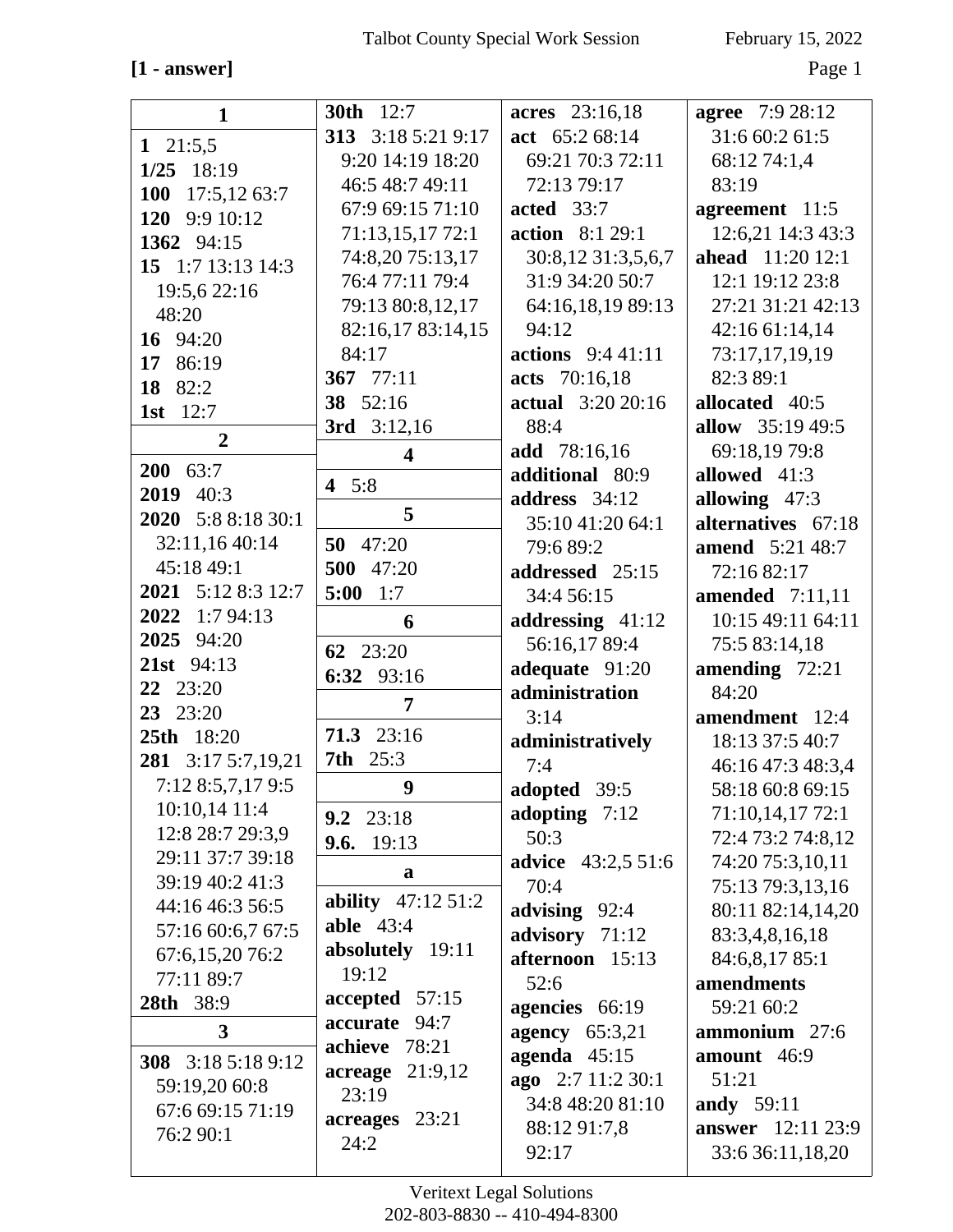### **[answered - callahan]** Page 2

| answered 37:20          | approves $37:9,10$      | awaiting $70:17$            | binding $31:6,7$          |
|-------------------------|-------------------------|-----------------------------|---------------------------|
| <b>answers</b> 37:17,18 | approving $37:11$       | aware 5:5,17                | biolac $47:8$             |
| anticipate 12:16        | april $26:16$           | 27:10                       | <b>bit</b> $19:21\,45:8$  |
| anybody 52:19           | area 12:10,14           | $\mathbf b$                 | 88:18 90:17 92:6          |
| 55:2 56:8 69:7          | 13:16 16:13,14,15       | <b>back</b> 5:8 7:1 14:19   | $bnr 47:8$                |
| anymore 18:4            | 16:17,21 17:1,14        | 15:13 20:6 26:10            | <b>board</b> $71:12$      |
| 78:6                    | $17:15$ 18:2,3          | 30:1 34:10,10,16            | boards $66:18$            |
| anytime 17:4            | 19:19,20 20:17          | 38:8 39:18 40:2             | <b>boat</b> 31:17 54:10   |
| 52:12                   | 21:5                    | 40:14 50:10,18              | 54:11,12 65:9             |
| anyway $50:18$          | argue $11:8$            | 64:16 72:19,20              | <b>body</b> 33:19,19,20   |
| apologize 4:18          | arguing $23:548:1$      | 77:16 79:11 84:18           | 48:10 51:16,17            |
| 66:21 75:18 87:1        | 48:13 86:11             | 89:4,12                     | <b>boicourt</b> 50:8,9,14 |
| apparent 55:6           | aside $22:11$           | backtown 20:11              | 50:18 56:7                |
| apparently 39:9         | <b>asked</b> 22:20 29:6 | 20:12                       | boicourt's 54:15          |
| 40:10                   | 36:5 77:16              | <b>baffled</b> 56:20        | bothers 46:18             |
| appeared 26:12          | asking 15:8 38:21       | bailiwick 51:5              | <b>bound</b> 70:5,5       |
| 26:16 94:3              | 39:1,2 41:20 42:4       | <b>baltimore</b> 94:2       | box $10:19$               |
| appease $57:20$         | 77:13 80:14             | bar $84:5$                  | <b>boxes</b> $54:277:19$  |
| 58:1                    | assisted 94:7           | <b>based</b> 4:5 10:10      | briefly $61:16$           |
| applaud $65:11$         | associated 23:20        |                             | <b>bring</b> $10:435:9$   |
| application 13:15       | assuming $20:10$        | 11:3,5 23:13                | 42:8 47:6                 |
| 16:21 17:14 19:19       | 21:15,17                | 46:14 53:7 64:17            | bringing $15:19$          |
| 54:1,3                  | assumptions 63:2        | 70:3 80:1                   | 63:15                     |
| applications 62:16      | attachments 13:19       | basically 6:19<br>7:12      | broad $51:21$             |
| appreciate 2:18         | 15:3 18:21              |                             | broader 39:15             |
| 8:12,13 18:17           | attend 87:8             | bearing $8:411:1$           | 53:5                      |
| 24:19 32:16 45:4        | attention $39:12,14$    | beginning $16:12$<br>32:12  | brought 48:19             |
| 53:12,13 59:1,5         | 40:10 63:15             |                             | 50:20 58:11 81:3          |
| 63:15 68:19 90:11       | attorney 25:18          | <b>believe</b> $6:68:1,3$   | <b>buffer</b> 20:8,13,14  |
| 92:8,13,16 93:6,7       | 26:4 28:17 29:10        | 8:17 9:14 17:10             | 20:16                     |
| 93:8,12                 | 31:5 34:21 35:10        | 18:12 37:1 38:9             | builder 17:7              |
| approach $62:9$         | 41:15 62:20 75:2        | 48:18,19 61:2               | <b>built</b> 39:9         |
| appropriate 29:4        | 75:3 82:12,13           | 63:7 74:1 83:6              | bump $92:6$               |
| 31:3,5 38:4 79:17       | 89:16                   | <b>best</b> 22:21 32:20     | bunch $42:8$              |
| appropriately           | attorneys 43:13         | 47:9 48:15 56:2             | business 33:13            |
| 64:10,11 84:8           | 43:14 84:4              | 56:13 86:3                  | $\mathbf c$               |
| appropriateness         | audio 94:3              | <b>better</b> 47:18 50:15   |                           |
| 79:12                   | authority 28:17         | 50:16 57:7 59:1             | call 92:10,18,20          |
| approve 37:9,14         | 30:11 33:7 37:12        | 72:17,18 90:17              | 93:11                     |
| 56:3                    | 44:19 70:3              | beyond 75:7                 | callahan $1:142:3$        |
| approved $5:7,7$        | available $47:10,17$    | <b>bid</b> 88:1             | 4:8,13,178:12             |
| 9:19 28:8 31:9          | 49:1                    | big $21:1091:18$            | 10:1 11:19 13:12          |
| 34:8 56:4 77:7          | avenue $29:16$          | <b>bill</b> $50:11,1253:12$ | 14:10,15 15:7,19          |
|                         |                         | 83:5,792:19                 | 16:4,18 18:5,6,10         |
|                         |                         |                             | 18:16 19:2,10,11          |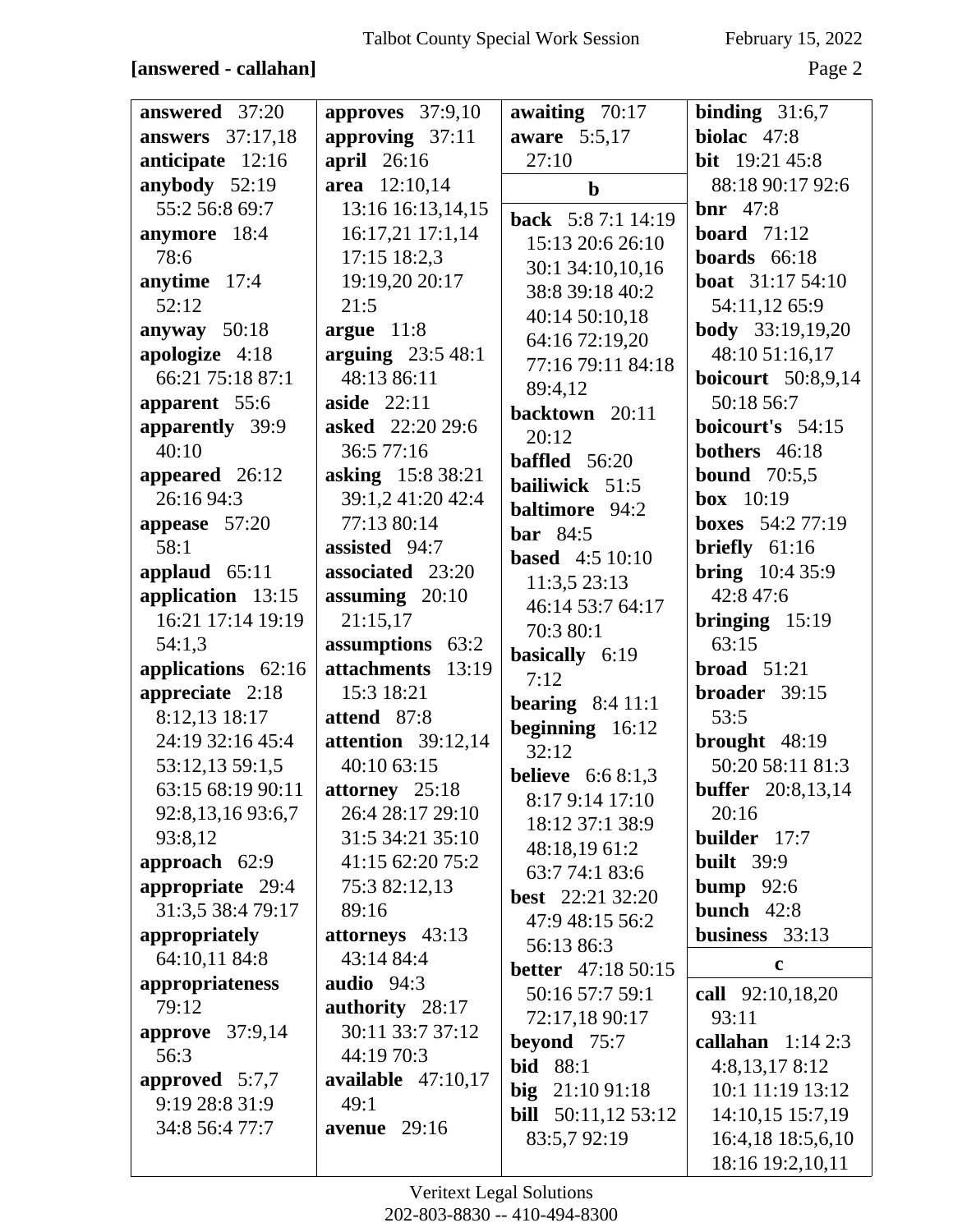#### **[callahan - confusing]** Page 3

| 20:3 22:18 23:7,8         | change $12:8,9$          | collecting $62:10$ | commissions 65:6           |
|---------------------------|--------------------------|--------------------|----------------------------|
| 23:11 24:3,10,13          | 14:5 17:2 26:5,8         | collects 62:18     | 66:14                      |
| 24:17,19 26:20            | 34:17 40:12 41:2         | college 54:21 62:2 | communicate                |
| 27:17,21 31:20            | changed $12:15$          | come 9:17 11:15    | 90:17                      |
| 35:6,13,14,16             | 13:14 24:1 26:3          | 27:8,9 57:11,21    | comp $6:9,137:5$           |
| 36:16,18 37:13,16         | 27:1 39:20               | 69:10              | 8:10 20:6 21:1             |
| 37:20 42:2,5,11           | <b>changes</b> 12:4 28:9 | comes $65:8$       | 22:14 48:8                 |
| 42:16,18 44:21            | 28:14,19 30:2            | comfortable 16:8   | compelling $52:1$          |
| 49:14 50:1,5,8,12         | 41:20                    | 55:20              | completely 55:5            |
| 50:16 53:12 58:4          | chaos $64:7$             | coming 57:9 77:6   | 56:20 76:13                |
| 59:10,15,18 60:1          | charge $52:18$           | commend 52:1       | compliance 4:5             |
| 60:7,18 61:4,13           | check 7:6 24:4           | 68:21 91:3         | comprehensive              |
| 61:15 63:10,18            | 54:10                    | comment 74:7       | 7:10 8:8,20 9:21           |
| 66:2 67:2,14              | checked 54:2             | commentary         | 10:9,16 28:11,15           |
| 68:18 71:5,6,8,20         | 77:18                    | 38:12              | 29:13,15 30:3              |
| 72:7 73:5,9,16,19         | chip $9:2$ 19:9 33:5     | comments 45:1      | 34:3 37:6 40:18            |
| 75:8,15,17 76:9           | 33:13 34:9 50:10         | 61:17 67:5 69:8    | 48:11 49:13 51:18          |
| 76:12 80:18 81:11         | 92:13                    | commercial 77:3    | 53:11 77:15                |
| 81:14 82:4 83:21          | choices 79:8             | commission 1:4     | compromise 46:6            |
| 84:2,21 85:3,8,12         | choptank $62:14$         | $3:11$ 4:2 6:6 8:1 | computer 94:7              |
| 85:15,18 86:7,9           | chuck 1:14 13:8          | 8:17 9:7,10,17,18  | concern $32:12$            |
| 86:13,18 87:6,10          | 18:18 27:20 31:18        | 10:18 14:1,20      | 40:16 60:21                |
| 87:17,20 88:7,20          | 35:21 82:7               | 15:4 22:9,20 28:9  | concerned 20:15            |
| 89:1,21 90:7,9            | citizen 63:6             | 29:2,6,9,18 30:8   | 24:2 33:9 34:11            |
| calls 15:16               | city $94:2$              | 30:10,20 31:8,12   | 44:8 45:13,16              |
| candidly 25:4             | clarification 39:2       | 32:3,19 33:7,11    | 67:19                      |
| capacity 40:4             | 41:1 86:15               | 33:18 38:7 39:4    | concerning $17:9$          |
| care 64:3,4,8 66:3        | clarke 5:4 12:11         | 40:13,17 41:12     | 27:3 39:6,7 43:8           |
| 66:4                      | 13:1 16:2 20:5,20        | 42:7 44:7 45:10    | 45:21                      |
| carried $75:12$           | 21:13 23:7,9,13          | 46:11 47:1 48:2,5  | concerns $33:10$           |
| 82:19 84:17               | 28:3 54:7,9              | 48:10 49:10 55:19  | 45:6 57:1,2,14             |
| carry $75:4$              | class $54:20$            | 57:1,14 58:19      | 58:13                      |
| case 43:12 83:14          | clean 44:13 85:21        | 60:13,14,16 61:1   | concluded 93:16            |
| certain 55:21 70:8        | cleaning $91:8$          | 61:11 64:17 65:1   | conditional 19:16          |
| certainly 31:6            | clear 38:21 40:19        | 66:12,15 67:1,12   | conditions $22:4,5$        |
| 43:8 46:10 47:18          | 45:19 52:7 62:6          | 68:8,14 69:14      | confess $63:19$            |
| 70:2 72:2                 | 71:9,16                  | 70:4 71:4,11 72:9  | confirm $7:3$              |
| <b>certify</b> 77:13 94:3 | clearly $47:853:10$      | 72:10 76:11 77:13  | <b>conflict</b> 89:3,20,21 |
| 94:5,8,10                 | 70:9                     | 79:11 84:10 89:6   | 90:19                      |
| certifying $37:5$         | closing $67:4$           | 89:15 90:10 91:4   | conflicting $89:13$        |
| chair 22:20 32:3          | <b>code</b> 18:9         | 92:2,9 93:9 94:20  | confused 25:17             |
| 32:19 68:20,21            | coin 11:9                | commission's 3:16  | 29:20 41:14                |
| chance 6:18 81:16         | collected $62:12,14$     | 16:11 37:4 80:1    | confusing $26:9$           |
| 81:16                     |                          |                    |                            |
|                           |                          |                    |                            |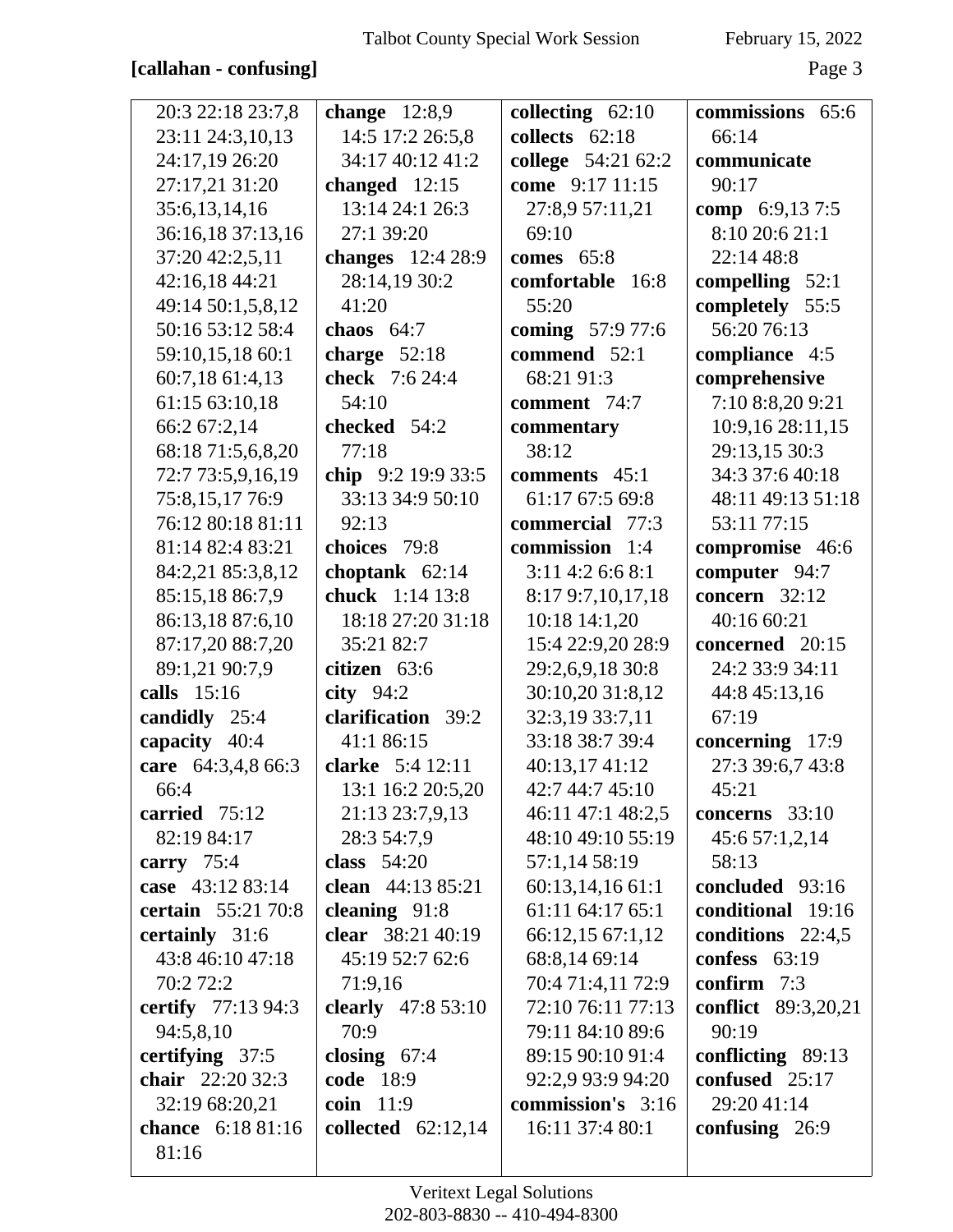### **[confusion - direction]** Page 4

| confusion 29:17           | 86:6,18                    | 54:11 56:14 63:7        | decision 3:16         |
|---------------------------|----------------------------|-------------------------|-----------------------|
| 41:18 65:8 87:2           | correctly $64:10,11$       | 66:1 75:2 89:14         | 10:21 32:14 34:21     |
| <b>connect</b> 46:15      | 74:2 78:2                  | 89:14 91:2,11           | 35:1 51:3,7 53:7      |
| 47:7,13,20 81:2           | councell 10:2,4            | 94:2,3                  | 60:16 61:1 68:10      |
| connected 6:3             | 12:2,19 13:3,7,13          | county's $28:10$        | 79:21 86:17           |
| 46:8                      | 13:21 14:8 15:7            | couple 2:7 10:6         | decisions 3:4         |
| connecting 47:18          | 15:12 16:10,19             | 42:17,20 69:9           | 91:15                 |
| connection 9:8            | 17:13 18:2,14              | 91:7 92:10,14,17        | defend $60:1661:3$    |
| 10:12 11:6 39:7,9         | 19:5 20:15 21:8            | course 9:11 25:2        | defending $61:4$      |
| 47:3 49:12 79:2           | 21:19 24:5,6,8,11          | 39:16 40:15 44:14       | defer 7:21 19:21      |
| connections 58:21         | 24:14 31:18,21             | craft $80:8$            | 21:6                  |
| cons $2:15$               | 32:1 33:6,13               | crafted 79:13           | definitely 58:15      |
| consider $40:12,14$       | 34:14 36:1,12              | crank $50:14$           | 59:1                  |
| 71:18 74:13 75:7          | 67:4, 10, 15 76:6          | create $69:11$          | definitive 4:3        |
| 75:14 84:11               | 93:14                      | creek 32:13 38:14       | degree 62:5           |
| consideration             | council $1:1,3,13$         | 38:19 39:11 44:13       | deleting $24:1$       |
| 44:12                     | $3:11$ 4:1 5:19 7:21       | 47:11 51:13 52:9        | department 48:21      |
| considered 49:10          | 9:13,13 10:5,18            | 53:5 57:6 58:14         | description 26:2      |
| consistency 34:5          | 13:3 14:15 18:19           | 67:19 68:2              | detail $26:3,4$       |
| 43:6,15 44:4              | 19:3 28:7,18 29:6          | crop $11:12$            | determination         |
| consistent 8:19           | 29:8 30:12,19              | cross 4:15 18:1         | 5:11 27:2             |
| 9:9,20 15:2 22:13         | 31:8 34:12,13,19           | 49:20 63:12 72:12       | determinations        |
| 34:2 37:6 44:5            | 35:9 37:8,9,10             | 80:3 81:13              | 5:14                  |
| 46:11 48:11 49:11         | 45:11 46:19 55:11          | current $47:19$         | determine 3:20        |
| 49:13 53:11               | 60:13 64:12 65:4           | 78:16 81:2              | developer 11:4        |
| construction 11:3         | 69:20 70:1,2               | currently 39:5          | 14:2 15:9 70:14       |
| 43:21 70:13 88:2          | 71:15 79:18,20,21          | curry 3:13 89:3         | 79:681:1,7            |
| contained 94:9            | 80:12 82:19 83:2           | custodian 28:20         | developers 81:19      |
| context 45:5              | 83:12 84:9,12              | cut 30:21               | development 6:3       |
| <b>continue</b> 4:4 19:15 | 86:4 89:14 90:5            | d                       | 12:5,20 47:14,15      |
| 22:3 27:18 55:14          | 90:14 94:3                 | <b>d</b> $3:13$         | 49:5 57:9,21          |
| continuing $53:10$        | council's 3:18             | dan 54:4 56:7           | 78:18 79:1 88:16      |
| 57:16                     | 39:5                       | data 62:10,19           | diane $1:21\,94:2,16$ |
| contract 81:19            | counsel $21:6,7$           | <b>dated</b> 3:12 12:21 | differed 25:19        |
| control $21:17$           | 61:2 70:11 94:4,9          | day $94:13$             | different 25:16       |
| conversation 44:6         | 94:10,11                   | days 11:2 92:11         | 60:12 76:16           |
| 63:14                     | <b>county</b> $1:1,1,2:12$ | deal 67:8 91:19         | difficult 26:7        |
| copy 14:11 18:13          | $2:21$ 3:10,21 4:1         | dealing $6:20$          | $\text{dig } 23:2$    |
| corey 1:17 32:1           | 5:69:13,2128:17            | december 9:14           | digest $64:21$        |
| 36:8 80:6,7,18            | 29:10 30:4 31:5            | 12:7,2140:3             | direct 76:21          |
| 81:15 82:3                | 31:16 32:21 33:15          | decide 32:8 34:18       | direction $3:824:7$   |
| <b>correct</b> 9:2 15:11  | 33:19,21 35:9,10           | 54:14 68:15             | 55:12 67:8 69:21      |
| 15:12,21 16:3             | 41:15 43:13 45:11          | decided 29:21           | 86:4 90:5             |
| 32:11 45:18,19            | 48:16 52:21 54:9           | 56:9,18,19              |                       |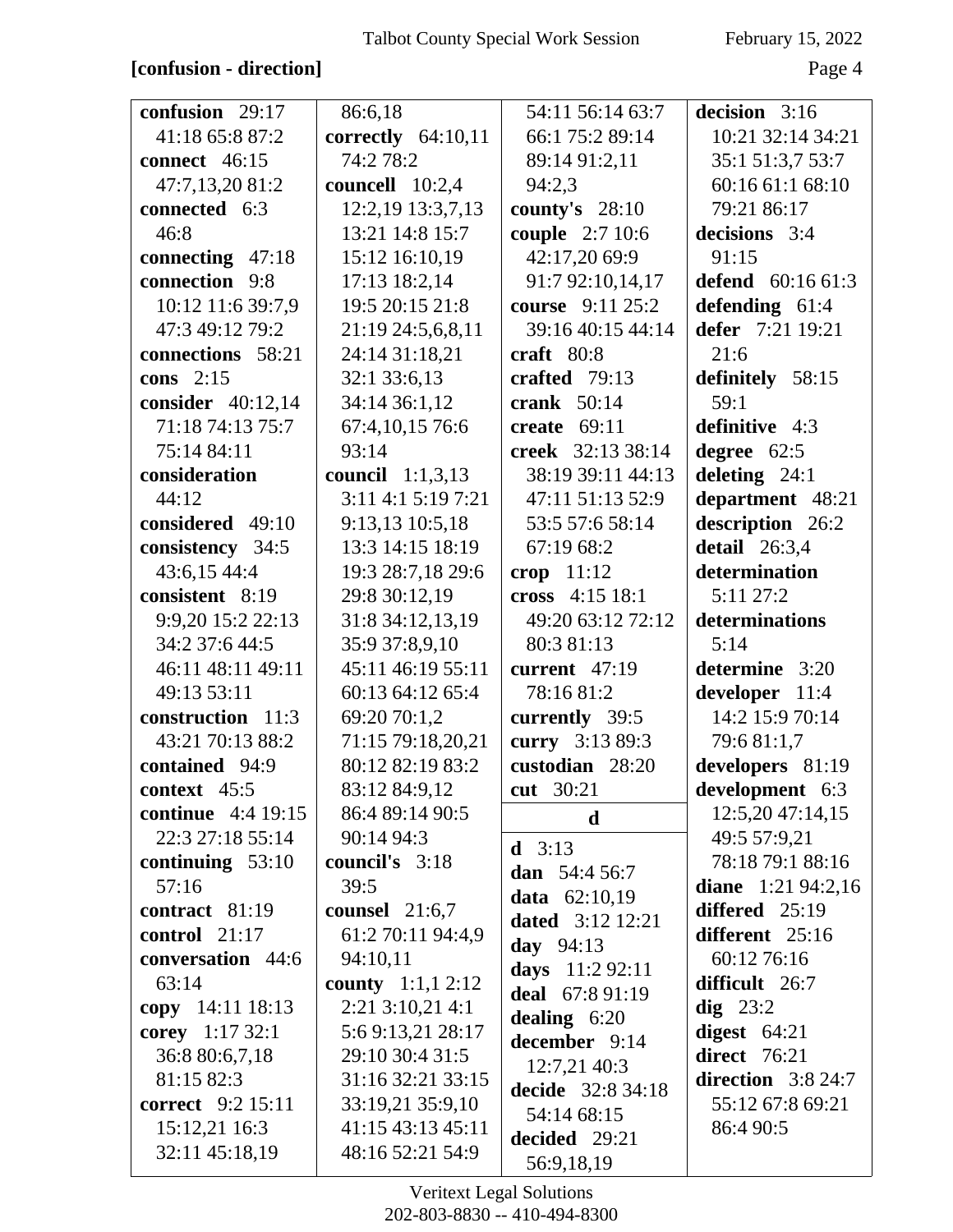# $[{\rm director}\text{-}{\rm first}]$

February 15, 2022

Page 5

| director 3:14       | drill $28:277:1$                  | essentially 81:4          | factual $28:13$            |
|---------------------|-----------------------------------|---------------------------|----------------------------|
| disagree 16:10      | driving 65:9                      | evening 25:8 41:9         | <b>failed</b> 9:5 10:8     |
| 34:15 60:19         | drra 14:11 18:13                  | event 52:13               | 57:5                       |
| disappointed 25:4   | 19:1 21:2,15                      | events 1:10 19:17         | failing $51:11,15$         |
| discharge $5:11,14$ | 23:19                             | 52:11                     | 56:15                      |
| 16:3 19:14,19       | due $22:1825:12$                  | everybody $2:4,17$        | fails $83:14$              |
| 21:18 22:2 23:14    | 31:19 41:5 49:14                  | 2:18 4:19 5:16            | failure 43:9               |
| 38:11,13,17 39:10   | 49:15 74:13                       | 36:3,8 59:7               | fair $27:1481:5$           |
| 41:19 51:14 52:8    |                                   | evidently 18:3            | 90:6,7,8                   |
| 62:15,17 76:21      | e                                 | exactly 37:16             | fairly $25:11$             |
| discouraging        | $e$ 1:18                          | 54:15 85:15 87:21         | familiar 66:8              |
| 38:12               | early $52:12$                     | examination 94:5          | far $23:224:278:3$         |
| discredit 55:5      | easement 13:16                    | exceeding $52:7$          | feasible 78:9              |
| 61:18 63:6          | 16:13,13,15,17,21                 |                           |                            |
|                     | 17:16 18:2,3                      | excess 26:4 27:6          | february $1:73:12$         |
| discuss $4:7$       | 19:14 20:17 22:2                  | excited 2:4               | 6:7 25:3 26:13,15          |
| discussing $87:11$  | east 40:6 70:11                   | exclusively 38:16         | 94:13                      |
| discussion 9:3      | 78:18                             | excuse 18:5               | <b>feedback</b> 58:20      |
| 21:10 36:1,12       | educate 83:2                      | <b>exhibit</b> 39:19,20   | feel 25:12 44:19           |
| 50:4                | effect 53:9                       | 41:2                      | 47:16 60:15 68:6           |
| discussions 23:4    | effective 83:11                   | existing $38:12,15$       | 68:16                      |
| displayed 17:11     | effort $2:19$                     | 39:8 40:4 41:3            | <b>felt</b> 9:8 25:4 32:4  |
| district $40:4,6$   | efforts 8:9 61:19                 | 44:8 67:17 78:17          | 50:19 51:8                 |
| divergence 39:3     | eight $90:15$                     | 83:4                      | field $17:5,1018:8$        |
| divilio $1:1653:16$ | either 12:3 17:18                 | exists 47:7 49:8          | 20:17 23:15,16,17          |
| 62:7 63:13 76:9     | 21:21 81:1                        | 58:10                     | 30:15                      |
| 76:13 80:6,13,16    | <b>elected</b> 46:19 64:4         | expensive 52:18           | fighting $48:14$           |
| 80:19,21 81:6       | employee 94:11                    | expert 52:3 54:16         | <b>figure</b> 17:20 22:12  |
| divilio's 61:17     | engineer 52:18                    | 63:6                      | 49:4 67:5 89:9             |
| dmrs $62:16$        | enr $6:1,47:13$                   | expires 94:20             | <b>figured</b> $57:127:2$  |
| document 52:20      | 46:15 47:4,9 49:7                 | explanation 26:6          | figuring $22:17$           |
| documents 63:1,3    | 49:12 56:12 58:10                 | 45:4                      | <b>final</b> $37:1169:7$   |
| 63:5                |                                   | explicitly 38:10,11       | 73:10,11 79:18             |
| $\log$ 89:10,10     | 58:21 67:16 78:14                 | eye 2:10,10               | find $10:8$ 13:8           |
| doing $2:19$ 18:18  | 81:3 82:2 87:7                    | f                         | 18:21 22:13 44:10          |
| 30:4,5,17 31:16     | 88:4,14                           |                           | 46:11 47:21 48:10          |
| 32:2 57:7 65:7,11   | ensure $4:5$<br>entered 11:4 94:9 | $f$ 1:14 39:19,20<br>41:2 | 49:12 57:9 61:20           |
| 66:1 68:19 71:2     |                                   |                           | finding $8:237:8$          |
| 77:9 86:3 91:1,4    | entire 68:7                       | facilities 56:13          | 43:6 44:4,5,15             |
| double 24:4         | entirety $10:10$                  | 76:17,20                  | 61:21                      |
| dr $63:2064:14$     | environmental 4:6                 | facility $54:17$          | findings $64:1$            |
| drafted $66:11,12$  | epa 51:16                         | fact 16:16 23:21          | <b>fine</b> $46:247:8$     |
| 71:13 80:10 82:16   | equation 55:1                     | 29:10 36:14 39:12         | <b>finish</b> $2:13,16$    |
| drafting $65:18$    | errors $30:14$                    | 59:2 61:21                | <b>first</b> 12:4,21 18:13 |
| 66:19               | especially 20:8                   | facts $25:627:10$         | 51:14 53:19 67:8           |
|                     |                                   | 68:11                     |                            |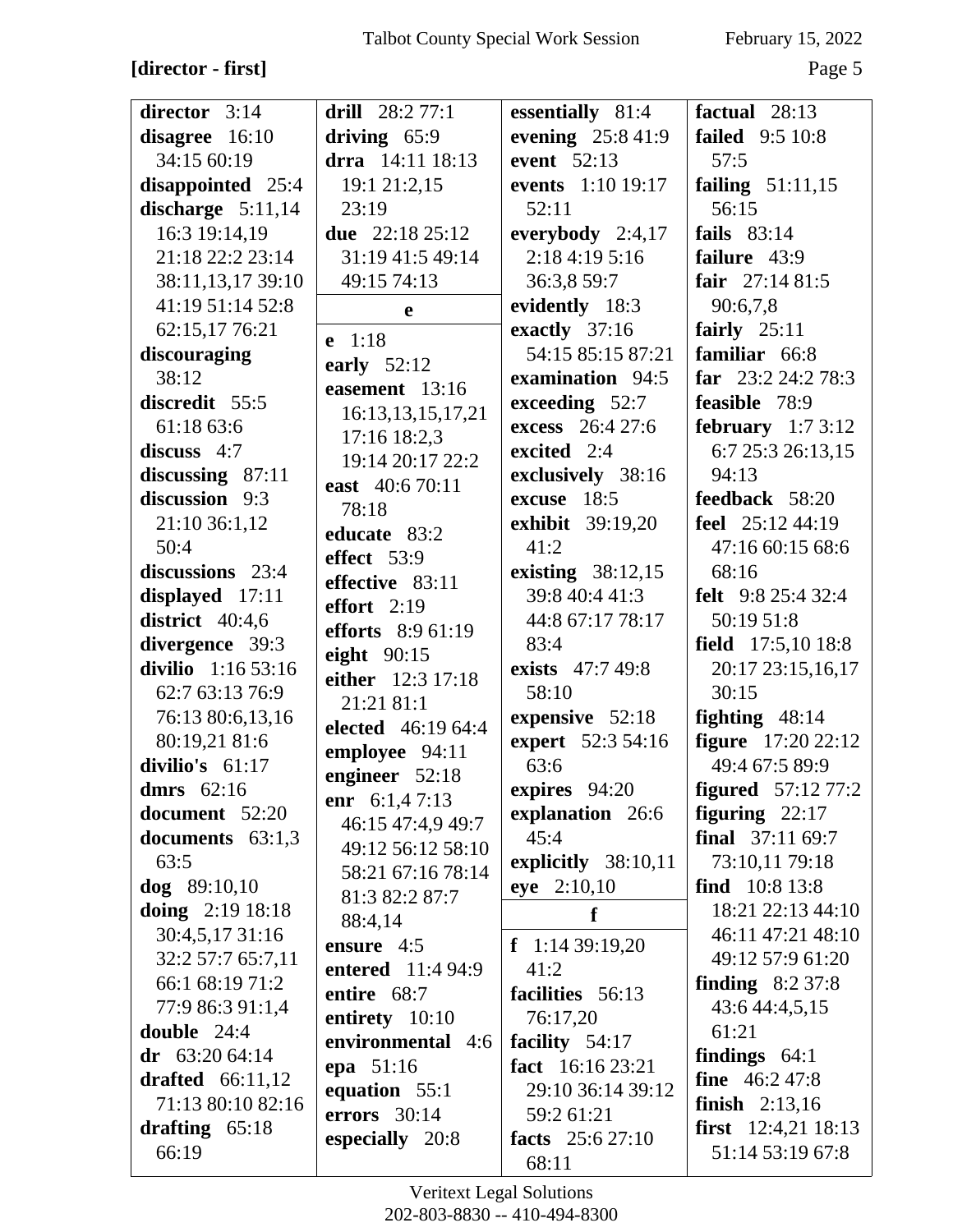### **[first - home]** Page 6

| 78:18 87:4 90:2          | g                          | goes 35:4,5 37:7       | $\mathbf h$                                    |
|--------------------------|----------------------------|------------------------|------------------------------------------------|
| 90:14                    | game 39:21 76:15           | 37:10 39:18 62:9       | hammer 93:2                                    |
| fits $77:14$             | 78:7,13                    | 64:16 82:10            | <b>hand</b> $4:21\,94:13$                      |
| five $45:12\,47:20$      | gathered 5:2               | going 6:17 10:6        | handle 90:1                                    |
| <b>fixed</b> 52:13,14    | generations 33:1           | 13:10 19:8 20:6        | <b>happen</b> $7:38:10$                        |
| floated $82:17$          | getting 45:6 55:9          | 20:12 21:17 22:12      | 46:13                                          |
| <b>focus</b> 39:17,17    | 65:13 71:3 78:5            | 22:13 26:8 28:2        | happened $26:12$                               |
| 40:15 76:1               | 86:4                       | 34:14,16,17 42:11      | 48:20                                          |
| <b>focused</b> 3:5 38:16 | <b>ghezzi</b> $2:624:20$   | 50:13 56:2,3,11        | happening 45:8                                 |
| 63:11                    | 24:21 27:17,18             | 58:1 63:16 64:1        | happens 52:4                                   |
| focusing 76:2            | 31:19 36:6 53:20           | 64:12 67:10 73:13      | 70:10                                          |
| follow 13:19 64:9        | 55:8 61:14,15              | 74:14 75:19 76:5       | happy 57:18 88:10                              |
| 70:6                     | 63:10,11 66:6,16           | 76:8 80:4 82:1,5       | hats $60:12$                                   |
| followed 64:13           | 73:10,11,13,18,20          | 82:11,21 86:10         | head $26:13$                                   |
| 74:2                     | 74:11,13,15,20             | 88:9,15,16,16,18       | headed 24:6                                    |
| following 19:16          | 75:16 86:10,12,14          | 89:19 90:5,15          | <b>heads</b> $27:992:6$                        |
| 21:20 22:4 82:8          |                            | 91:9                   | health $4:6$                                   |
| foot 17:5,12             | 86:19 87:11,19,21<br>93:15 | <b>good</b> $2:214:18$ | <b>hear</b> $4:1322:8$                         |
| <b>force</b> 80:21       | give 10:18 46:12           | 24:15 59:2 76:7        | 23:5 50:11,12                                  |
| formal $74:2$            | 54:5 58:19 59:7            | 84:15 91:15 93:11      | 59:11,17 73:15                                 |
| formalize 64:21          | 67:10 69:13,21             | 93:13,14,15            | 75:19 87:12 93:4                               |
| 65:14                    | 72:10 81:15,16             | gosh 45:12             | <b>heard</b> 75:17 87:20                       |
| forth $16:12\,21:11$     | 92:10,18,20                | gotten $43:13$         | 89:16                                          |
| 34:17                    | given 15:20 55:12          | government 33:20       |                                                |
| <b>forward</b> $5:96:11$ | 68:11 89:18                | 33:21 64:6             | <b>hearing</b> $5:12\,23:4$<br>37:2 38:9 39:15 |
| 34:20 35:3 49:5          | gives $22:5$               | $grandkids$ 32:10      | 53:475:19                                      |
| 55:10 56:5 68:17         | glad $25:7$                | granicus $14:1,12$     | hearings 9:12                                  |
| 68:17 69:5               | glaring 55:4               | 14:17,17 18:19         | 16:11                                          |
| <b>found</b> 6:8 10:20   | go 4:18 7:1 11:8           | great 4:17 18:16       | heart $32:4$                                   |
| 11:1 18:12 70:7          | 11:12,19,21 12:1           | 24:17 65:15 88:19      | heartbeat 23:6                                 |
| <b>four</b> $19:448:9$   | 19:12 23:8 27:21           | 90:19,21 91:1          | <b>heck</b> 66:1                               |
| 88:4,11                  | 29:14,16 30:14,15          | 93:3                   | held $5:12$                                    |
| <b>framed</b> 39:16      | 31:21 34:7,10              | ground $77:1$          | <b>help</b> $2:143:2$                          |
| <b>frank</b> $1:1653:14$ | 42:13,16 50:18             | groups $77:17$         | 11:20 58:1 76:14                               |
| front $9:13\ 17:3$       | 54:12,17 56:2              | guess $4:205:10,17$    | helpful $55:15$                                |
| 43:19 53:3,4 58:9        | 59:15,16 61:14,14          | 5:20 6:1,2,21 7:17     | helping 56:9                                   |
| full $40:11$             | 68:17 72:5,19,20           | 7:21 8:2,3,9 10:1      | hey 33:16 34:7                                 |
| fully $51:4$             | 73:16,17,19,19             | 11:8 20:8,21 21:6      | high $78:13$                                   |
| fundamentally            | 75:20 77:8 82:3            | 50:9 53:16 74:6        | <b>hired</b> 41:16                             |
| 68:6                     | 84:18 88:1 89:1            | guidance 85:13         | history 28:5                                   |
| further $94:5,8,10$      | 90:5 92:5                  | guys 18:10 32:15       | hold 35:16,16,17                               |
| future $32:21$           | goal 55:21 77:5            | 35:2 37:21 56:4        | 58:4 80:5                                      |
|                          | 88:19                      | 65:10,12 68:15         | <b>home</b> 88:12                              |
|                          |                            | 92:8,9,19              |                                                |
|                          |                            |                        |                                                |

Veritext Legal Solutions 202-803-8830 -- 410-494-8300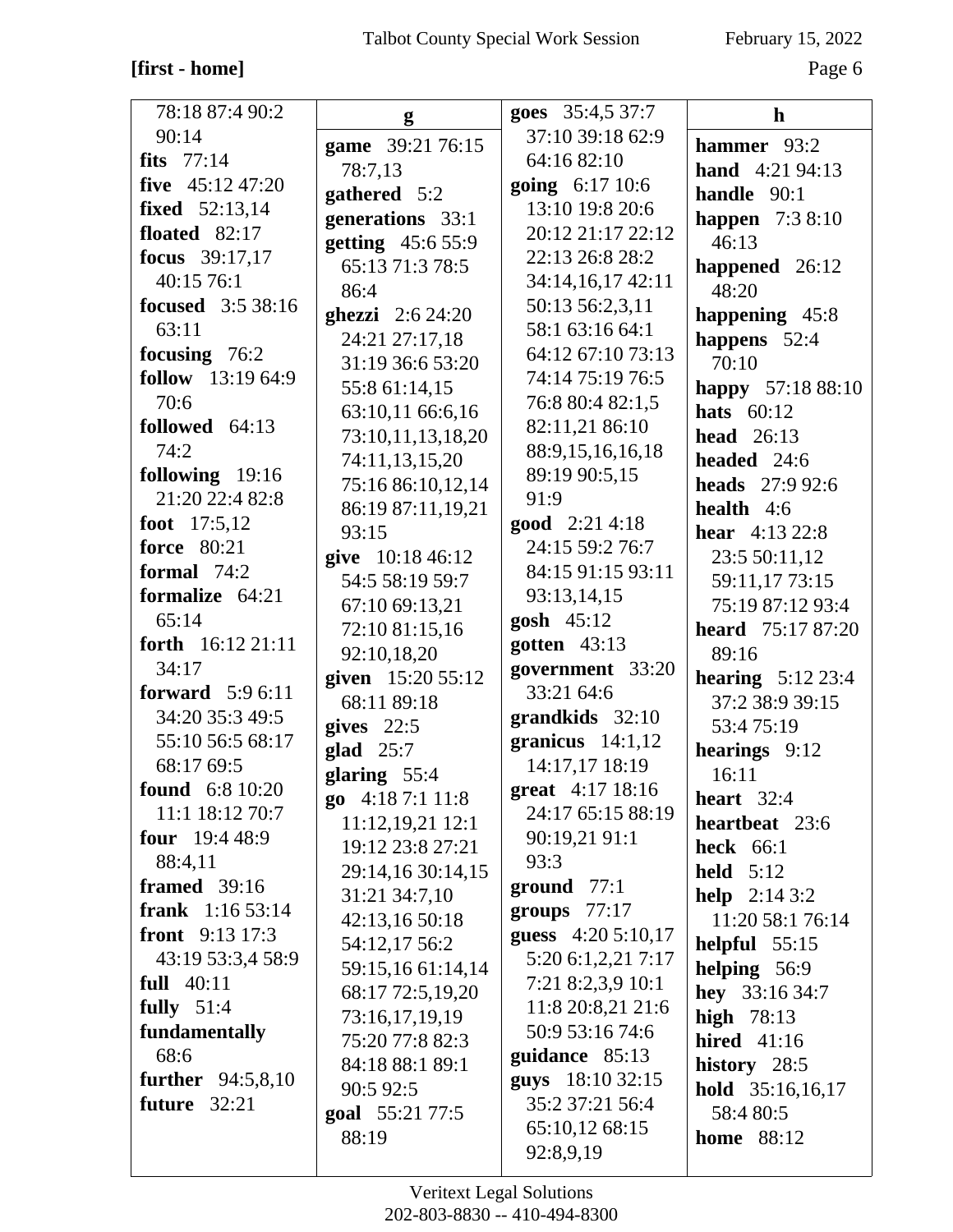| <b>homes</b> 9:9 10:13              | improvements          | instances $62:10,13$                     | <b>issues</b> $42:21\,50:20$ |
|-------------------------------------|-----------------------|------------------------------------------|------------------------------|
| 46:8 47:4,13,20                     | 56:6 57:16            | <b>intend</b> 58:17                      | 51:5,10 61:8                 |
| 47:20,20                            | inappropriate         | intended 86:21                           | <b>items</b> 86:19           |
| honestly 34:19                      | 78:19                 | <b>intent</b> 10:17 12:8                 | j                            |
| 90:4 91:3,12                        | <b>inaudible</b> 4:16 | 26:19                                    | january $6:79:18$            |
| hook 49:7 67:16                     | 8:18 13:18 14:7       | intention 55:11                          | 14:17,18 18:20               |
| 67:17 81:19                         | 15:4 17:4 18:7        | intentional 85:20                        | 26:14 72:3 80:12             |
| <b>hooked</b> 43:21                 | 29:1 35:8 36:3,17     | 91:12                                    | jessica 19:5                 |
| 58:10                               | 42:3 43:17 50:10      | interest 32:20                           | <b>job</b> $91:493:3$        |
| <b>hooking</b> 44:9 46:1            | 58:3,5 69:17 86:7     | 52:17                                    | joint 25:8 87:4              |
| hookup $41:3$                       | 86:8                  | interested 94:12                         | <b>july</b> 8:18 28:9        |
| hope 27:12 44:10                    | included 14:16        | international 52:3                       | jump $54:7$                  |
| hopeful $46:10$                     | 71:15 86:19           | interpreted 51:6                         | jumping 46:19                |
| houlihan 1:21                       | inconsistency 10:9    | interpreting 20:1                        | juncture 38:5                |
| 94:2,16                             | 40:18                 | 20:4                                     | $\bf k$                      |
| hour $22:11$                        | inconsistent 6:8      | interrogated 94:4                        |                              |
| hours $63:4,8$                      | 44:16 71:14           | introduce 83:3,16                        | <b>keep</b> $34:1674:14$     |
| <b>houses</b> 6:2 44:9              | incorporated          | 84:7,16                                  | 76:1 81:11,18                |
| 56:1 77:6                           | 28:10,15,19 29:13     | introduced 5:20                          | keeper $62:15$               |
| <b>huh</b> 85:9                     | 30:2                  | 46:4 48:8 64:9                           | $key$ 20:5                   |
| hundreds 27:5                       | incredibly 52:19      | 69:16 79:4 80:11                         | <b>kids</b> 32:9             |
| 46:8,8 63:4                         | independent           | 83:8,15                                  | <b>kind</b> $3:76:917:8$     |
| i                                   | 33:15,19,20           | introducing 83:10                        | 20:11 46:16                  |
| <b>i.e.</b> 4:4                     | independently         | introduction 5:17                        | <b>know</b> 2:6 3:3 5:1      |
| idea 6:21 75:9                      | 65:2                  | 62:8                                     | 7:20 8:4 9:11 10:5           |
| 82:17,17 84:7,15                    | indication 79:10      | <b>invalid</b> 41:16 89:5                | 10:13 11:7,11,12             |
| identified 21:14                    | individual 55:5       | 89:17                                    | 11:14 14:6,9 18:4            |
| identify 21:5                       | individuals 54:2      | investment 59:4                          | 20:13 21:13 22:15            |
| <b>identifying</b> $7:13$           | <b>infinite</b> 46:9  | invite $54:4$                            | 26:11 32:2,7,10              |
| ignore $32:15$                      | inflow $51:15$        | <b>involved</b> 2:20 16:6                | 32:18 34:16,21               |
|                                     |                       |                                          |                              |
|                                     | information 5:2       | 25:13                                    | 44:1 46:8 48:6,20            |
| 34:20                               | 11:11 25:10,14,17     | irrigation $7:14$                        | 49:9 54:9,21                 |
| ignored $45:12,14$                  | 25:19,21 27:3         | 12:10,14,18 13:14                        | 55:15,17 57:6,7,8            |
| <b>imagine</b> 14:4 24:9            | 29:19 32:5 40:11      | 13:15 15:10 16:15                        | 57:20 61:16 68:20            |
| impact $38:19$                      | 40:13 41:7 43:7       | 17:5,15 18:8                             | 69:2 72:17,17                |
| impaired 47:12                      | 43:16 45:10,11,12     | 19:20 20:7,12,17                         | 73:3,4,8 77:21               |
| 51:12,17 53:9                       | 45:17,21 48:16,21     | 21:11 23:15,16                           | 78:1,4 81:8 84:14            |
| 58:15                               | 49:3 51:21 55:9       | 38:18 53:6 76:18                         | 84:18 85:2 88:20             |
| important 63:1                      | 63:13 64:20 65:10     | 77:1                                     | 90:4 91:15 92:5              |
| 91:10,11                            | 65:14 86:17 87:3      | <b>issue</b> 39:15 40:9                  | 92:21 93:10                  |
| <b>impression</b> 7:19              | ini $26:152:10$       | 40:16 51:19 53:18                        | knowing $14:5$               |
| 8:6 88:3                            | inside $54:17$        | 59:17                                    | knowledge 28:13              |
| impressions 89:18<br>improper 29:19 | instance 27:7         | <b>issued</b> $11:3 16:2$<br>30:16 70:19 | knowledgeable<br>20:1        |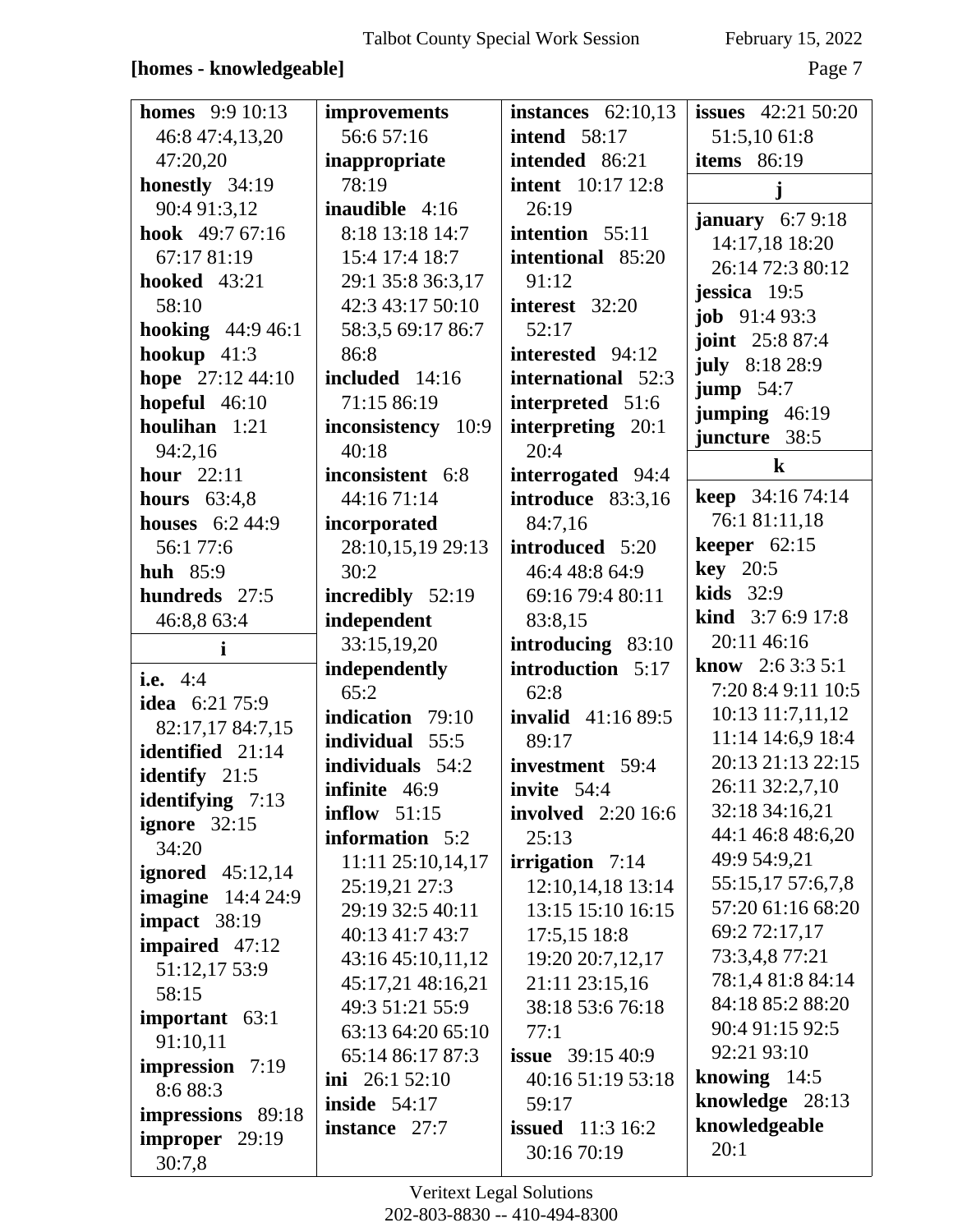#### [knows - monitoring]

February 15, 2022

Page 8

| knows $17:6,7$             | 41:17,21 44:6,15           | loud $16:5$             | <b>means</b> 17:19,21    |
|----------------------------|----------------------------|-------------------------|--------------------------|
| 91:18                      | 51:1 62:19,21              | love 47:2 48:6          | 18:4 94:7                |
| 1                          | 66:8,12,12 89:2            | lower $20:9$            | meehan $43:2$            |
| la $38:1439:11$            | 90:3                       | loyal $60:15$           | 59:14,17,20 60:6         |
| 44:13 52:9 68:1            | <b>letters</b> 65:3,7,7,18 | lynchpin 35:11          | 60:9,20 61:6 82:6        |
| <b>laid</b> 28:4           | 66:9,19                    | $\mathbf{m}$            | 82:12 83:1,19            |
| lakeside $1:54:4$          | <b>level</b> 78:13,14      | majority 61:1           | 84:1,1,3 89:17           |
| 6:3 76:18                  | lifetime $33:17$           | making 46:20            | 93:7                     |
| land 13:9,15 16:21         | light $40:21$              | 85:5,6                  | meet 2:16                |
| 17:14 19:14,18,19          | $limbo$ $6:10$             | man 86:8                | <b>meeting</b> 6:6 18:20 |
| 22:2 33:12                 | line 2:13,16 17:6          | manner 94:7             | 25:3,3,13 26:17          |
| lands $11:7$               | 18:9 43:18 44:1            | map 6:20 20:7           | 27:12,19 41:8            |
| language 13:14             | <b>lisa</b> $2:792:16$     | 23:13                   | 44:14 53:21,21           |
| 22:1,10 40:8               | <b>listed</b> $51:16,17$   | mapped $18:2$           | 58:6 72:3,20 74:2        |
| large $52:11$              | listen $69:6$              | maps 6:14,15,16         | 75:20 77:16 80:12        |
| late 15:17 39:20           | listened 25:2              | $7:1,12,15$ 12:17       | 86:16,1691:6             |
| 40:7,12 41:2               | listening 85:7             | march 26:15 48:9        | 92:16                    |
| 68:10                      | literally 15:17            | maryland $1:184:5$      | meetings 14:18           |
| laura $1:18$               | <b>little</b> 19:21 56:12  | 94:1,2                  | 87:9                     |
| law $4:694:4$              | 88:18 90:17 92:6           | master $28:20$          | <b>member</b> 32:19      |
| lay $79:7$                 | live $52:4$                | <b>matter</b> 7:7 29:9  | 33:12 83:16 84:9         |
| lead $41:17$               | load 78:17                 | 39:3 47:16 94:7         | members 1:13             |
| leaders 90:21              | located 16:14              | <b>matters</b> 69:19,19 | 19:3 46:19               |
| led 41:17                  | location 12:18             | 70:3 71:4               | mentioned 10:8           |
| lee $3:13$                 | long 2:8 12:13             | mde 3:3,12,13,19        | merits $40:12$           |
| left $43:17$               | look 16:7 24:15,18         | $3:20,21$ 4:4 5:13      | <b>met</b> 2:6           |
| legal $21:743:12$          | 27:1 32:5,18 34:1          | 6:19 7:3,6 11:2         | methodology              |
| legally $10:14$            | 34:6 38:8 40:1             | 15:20 16:2 17:6         | 38:19                    |
| legislation 49:18          | 49:2 52:15 53:2            | 21:16 28:18,20          | miguel 8:14 10:7         |
| 50:3 83:7                  | 61:7 62:8 72:19            | 30:16 32:14 33:16       | 19:12 78:4 92:21         |
| legislative 30:12          | 72:20 84:18 91:16          | 37:11,11 38:5,8         | mike 42:12 92:19         |
| legitimate $64:19$         | <b>looked</b> 10:12        | 38:10 39:1,12,14        | <b>miles</b> 38:19       |
| <b>lesher</b> 1:15 4:10    | 22:10                      | 40:9,20 41:6,10         | mind 13:7 61:19          |
| 4:11,1635:14,19            | looking $3:35:20$          | 41:12,20 44:6,10        | 76:1 81:11,18            |
| 36:5 38:1,2 41:6           | 15:13 20:7,21              | 44:15 56:3 62:21        | <b>minute</b> 29:21 58:6 |
| 69:8,9,18 71:10            | 23:11,19 32:16             | 66:10 70:1,16,17        | $minutes$ 11:16          |
| 72:2,8,13 73:3             | 38:10 40:20 44:11          | 70:17,18 89:3,4         | 22:17 76:6               |
| 74:4 76:14 77:4,9          | 51:20 55:17 76:16          | <b>mde's</b> 5:67:18    | $mirror \quad 32:18$     |
| 78:10,12 80:8,11           | 76:17 78:12 88:11          | 38:8                    | mistakes 91:8            |
| 80:14 81:4 82:16           | looks $22:1$               | mean $12:13\,20:7$      | modify 8:9               |
| 84:6 85:2                  | <b>lost</b> $56:376:13$    | 20:21 21:2,4            | modular 47:6             |
| <b>letter</b> $3:12,13,19$ | <b>lot</b> $32:750:16$     | 22:15 32:17 35:1        | <b>moment</b> 42:15      |
| 31:2 33:14,16              | 53:18 57:3 92:8            | 50:20 60:6,9 70:9       | monitoring $62:18$       |
| 34:13 41:7,10,13           |                            | 88:11 91:17             |                          |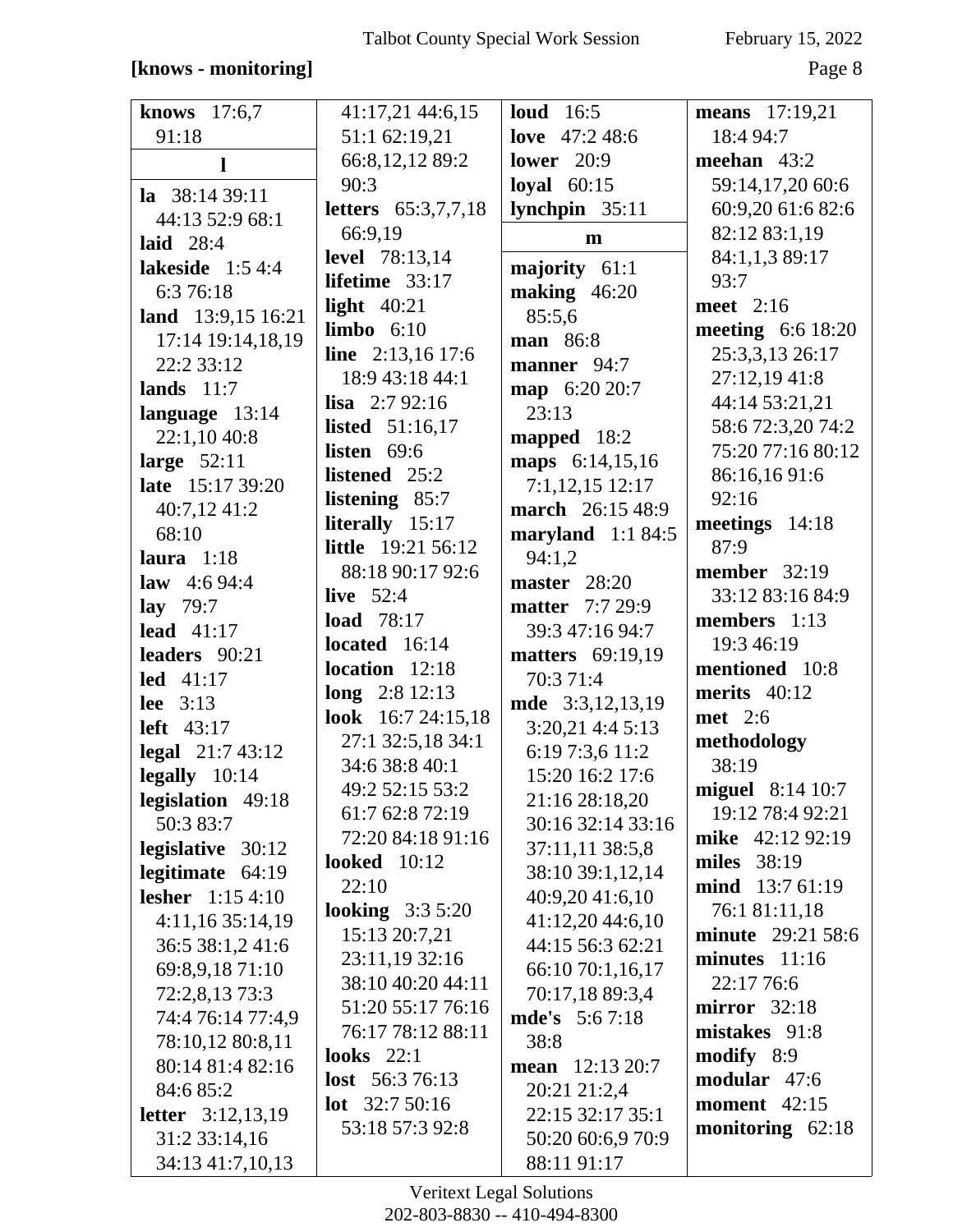#### [month - party]

February 15, 2022

Page 9

| <b>month</b> 58:19       | 59:4                             | 19:2,7 21:19             | outside 65:3,19                          |
|--------------------------|----------------------------------|--------------------------|------------------------------------------|
| months $2:79:3$          | nice 63:14                       | 24:19 28:2,13            | 66:20                                    |
| 10:6 45:13 81:10         | <b>night</b> 93:12,13,14         | 33:3 35:13 36:16         | <b>overall</b> 16:8 28:20                |
| 82:2 88:12 92:17         | 93:15                            | 46:2 53:12 57:6          | overdue 2:8                              |
| morris 4:9,11 18:5       | nitrate 27:6                     | 60:9 61:13 67:2          | <b>owner</b> 33:12,13                    |
| 18:11,12 19:7            | <b>non</b> 44:4                  | 67:10 72:1 73:5,9        | $\mathbf{p}$                             |
| <b>motion</b> 9:7,19,19  | normal $52:13$                   | 73:20 75:15,20           |                                          |
| 75:4,4                   | <b>notary</b> 94:2,17            | 76:3,7 80:13,16          | <b>p.m.</b> $1:793:16$<br>pack 1:17 17:3 |
| motioned 71:15           | <b>note</b> 19:9                 | 80:19 81:6,7,21          | 18:7 21:20 27:20                         |
| motions $46:20$          | notes 59:8 62:11                 | 85:21 86:12,13,14        |                                          |
| mountains 11:11          | 94:6                             | 88:8 90:6,7,9            | 27:21 28:2 33:5,8                        |
| move 16:17 24:14         | noticed 45:7                     | 91:10                    | 35:7,9,15,18,21                          |
| 24:16 34:20 35:2         | notorial 94:13                   | once 28:18 34:9          | 36:10,17 37:18                           |
| 42:2,5,11 49:5           | november 3:16                    | 37:14 43:20 65:16        | 41:5 42:2,3,6                            |
| 55:10 68:16,17           | 5:8,12 8:2,3 9:6                 | 90:9 93:8                | 50:11 63:18,19                           |
| 69:5 73:9 76:4           | 10:11,21 12:7                    | <b>ones</b> 56:14        | 66:2,3,7,11 67:2                         |
| 85:1 91:21               | 27:2 28:8 29:1                   | <b>open</b> 23:3 50:4    | 69:17 71:6,8,9,21                        |
| <b>moved</b> 5:9,10      | 30:1 32:13 34:21                 | opening 28:4             | 72:4,7,14 73:5,6,7                       |
| 30:15 44:15              | 35:1 36:14 41:15                 | operating 31:16          | 74:1,10,12,15,18                         |
| moving 6:11 56:5         | 44:3 46:14 50:19                 | 54:14                    | 74:21 75:9 80:4                          |
| multiple 79:5            | 53:7 68:10 79:12                 | <b>opinion</b> 32:6 35:2 | 80:20 82:4 83:20                         |
| municipality             | 89:5                             | 35:4 45:20 52:20         | 84:3 85:3,19 86:7                        |
| 55:19 56:12              | $nth$ 62:5                       | 54:5 62:8 65:1,15        | 88:20 89:2 90:6,8                        |
| <b>muted</b> 59:13       | number 19:4 56:1                 | 67:11,11,15,20           | 91:18 93:13                              |
| n                        | 56:1                             | 68:13 69:2,3,14          | package 81:1                             |
| named $94:3$             | numbers 54:13                    | 71:3,13 72:8,10          | packet 14:17,18                          |
|                          | numerous $29:2,11$               | 74:3 79:11,15            | 74:16,17 75:6                            |
| necessarily 86:1         | nutrients 52:9                   | 80:15 88:14 93:4         | 84:13,13 86:20                           |
| need 3:5 7:3,4,6         | 0                                | opinions 79:19           | 87:3                                     |
| 22:10,12,15 28:12        |                                  | 80:2 90:19,21            | page 13:13 14:3                          |
| 45:9,21 47:21            | o'clock 13:11                    | opportunity 25:7         | 19:5,6 52:16                             |
| 49:2 55:18,21            | 15:18,18                         | 36:4 67:16,21            | paid 65:13                               |
| 57:11 60:15 61:2         | objective 55:6<br>observer 26:11 | 69:14                    | paperwork 87:18                          |
| 67:6,7,8 68:16           |                                  | opposed $43:14$          | paragraph 31:2                           |
| 71:1,20 76:2,3,6         | obviously 11:1                   | options 10:18 78:8       | 43:18                                    |
| 81:8,20 90:12            | 70:7                             | 79:5                     | paraphrasing                             |
| 91:19,19 93:4            | occasions 29:11                  | order 27:8 71:6,7        | 43:18                                    |
| <b>needed</b> 10:15      | occurred 26:1,18                 | 79:6 80:4 82:5           | <b>part</b> 6:2 8:7 10:14                |
| <b>needs</b> 34:18 36:8  | 52:12                            | original 40:1            | 12:21 21:3,10,13                         |
| <b>never</b> 15:15 57:5  | october $9:1,14$                 | originally 39:21         | 37:15 54:5 83:4                          |
| <b>new</b> $6:1,2$ 15:10 | 10:7 38:9                        | ought 69:13              | particular 34:2                          |
| 25:21 29:14 32:5         | <b>official</b> 46:19 64:4       | outcome 94:12            | 36:2 52:16                               |
| 38:18 43:7,15            | oh 19:2                          | outlined 7:15 37:2       | <b>parties</b> 94:11,11                  |
| 44:9 45:10 48:7          | okay 4:14 11:19                  |                          | <b>party</b> 68:11                       |
| 48:16 58:18,20           | 12:19 14:10 18:10                |                          |                                          |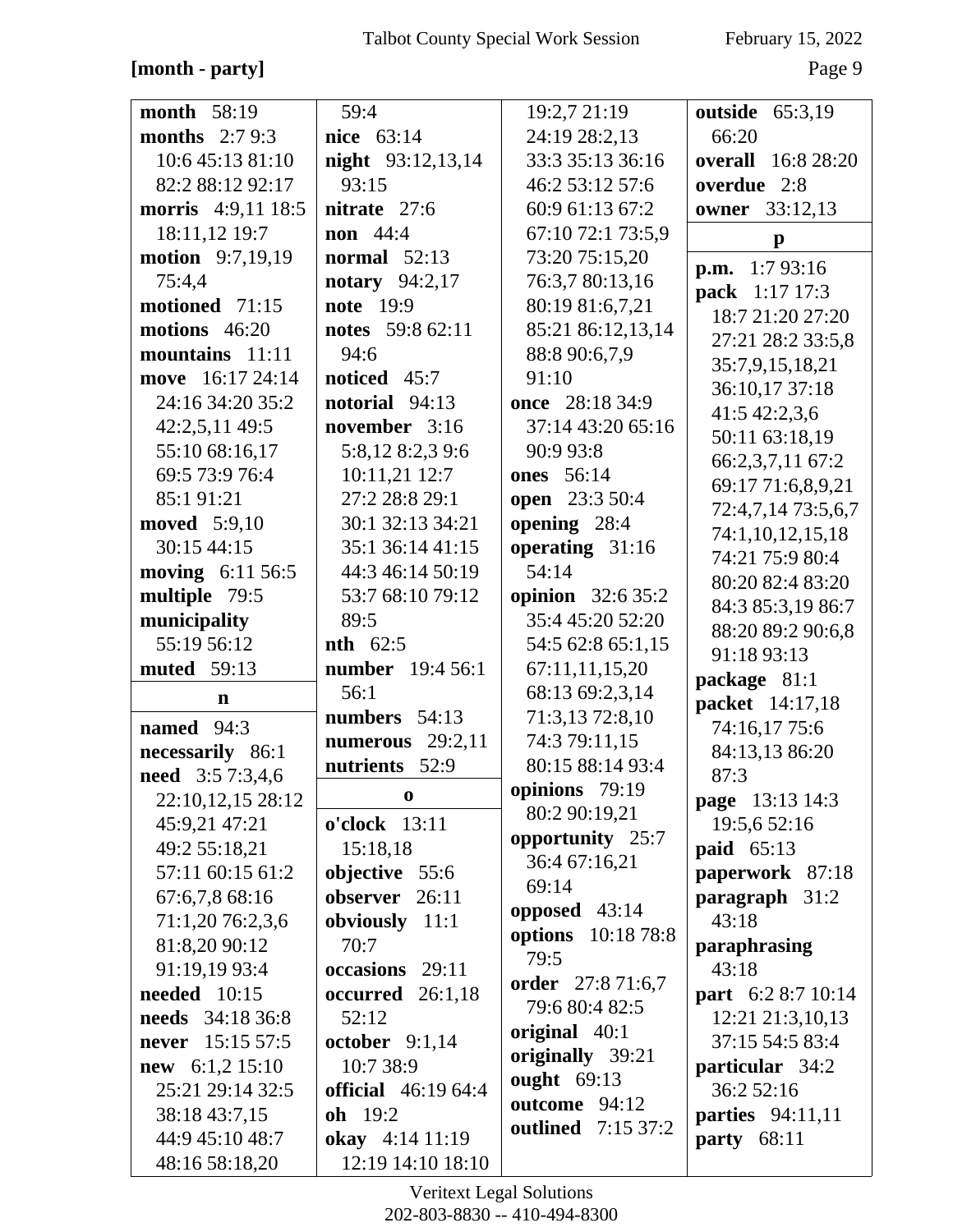#### [pass - proper] Page 10

| pass 48:4 69:20          | placed $12:15$       | <b>plants</b> 55:18 56:12 | 58:5 59:10 64:3           |
|--------------------------|----------------------|---------------------------|---------------------------|
| 76:8                     |                      | 57:8 88:15                | 72:5 73:1 78:20           |
|                          | plan 6:9,14 7:5,11   |                           | 84:21                     |
| passed 28:7 79:20        | 8:8,11,209:21        | <b>please</b> 3:9 28:1    |                           |
| 84:5                     | 10:9,16 20:6 21:1    | 80:7,7 83:1,2             | price's $25:1$            |
| passes 83:13,18          | 22:14 28:11,16,17    | <b>point</b> 5:9,13,15    | primarily 53:8            |
| patient 42:12            | 28:20,21 29:14,15    | 6:10,12 7:8,9 8:6         | primary $23:15,17$        |
| <b>patrick</b> 7:9 11:17 | 30:3 34:3 37:6,15    | 11:17 12:13 38:10         | printed 94:6              |
| 12:3 13:5 17:19          | 40:18 48:8,11        | 39:6 49:4 53:1            | probably $2:94:20$        |
| 24:15 37:19 60:11        | 49:13 51:18 53:11    | 55:3 60:20 70:20          | 12:3 13:10 15:17          |
| 60:19 85:13              | 77:7,14,15 78:16     | 71:6,7 73:7 79:16         | 20:20 61:7,8 81:4         |
| patrick's 60:20          | planning $1:43:11$   | 80:4 82:5 87:5,6          | 86:5 90:12 93:1           |
| <b>paying</b> 39:12,14   | 3:164:26:58:1        | pointed 27:4              | $problem$ 13:12           |
| 40:10                    | 8:16 9:7,10,17       | 78:20                     | 55:4 65:17 86:9,9         |
| <b>pdf</b> 19:6          | 10:17 13:21 15:3     | <b>points</b> 34:4,5      | problematic 65:20         |
| <b>peek</b> 14:21        | 16:11 22:8,20        | 86:14                     | problems 58:14            |
| pending 3:18             | 28:8 29:2,6,8,18     | policy 39:5               | 61:9                      |
| <b>people</b> 11:20 23:3 | 30:8,10,20 31:7      | political 55:6            | procedural 30:13          |
| 43:3 47:14 48:17         | 31:11 32:3,19        | portion 20:9              | 61:8,9 85:10              |
| 57:20                    | 33:7,11,18 37:4      | position $3:214:3$        | procedurally              |
| percents 27:6            | 38:6 39:4 40:13      | 46:6                      | 30:18 32:6 33:2           |
| perfect 57:7             | 40:17 41:12 42:6     | possible 70:10            | 71:17 75:1 77:19          |
| <b>period</b> 30:12      | 44:7 45:10 46:10     | pouring 63:4              | 83:6                      |
| permit $5:11,14$         | 46:21 48:2,5,10      | precedent 43:12           | procedure 38:7            |
| 11:3,3 15:21 16:3        | 49:10 55:19 56:21    | preliminary 79:10         | 45:7,16 46:17,20          |
| 16:3,7 21:14,14          | 57:13 58:19 60:12    | preparing 63:21           | 48:1,13 64:3 71:2         |
| 21:18 23:14,21           | 60:14,16,21 61:11    | presence 51:9             | 72:21 73:3,4              |
| 30:16 38:11,17           | 64:17 65:1 66:15     | 94:9                      | 77:20 78:3 82:14          |
| 52:8 62:16 70:19         | 67:1,11 68:8,14      | $present \quad 26:20$     | 84:20 85:2                |
| <b>permits</b> 78:5      | 69:13 70:4 71:4      | 27:14 40:15               | procedures $64:5,5$       |
| permitted 21:16          | 71:11 72:9,10        | presentation 25:5         | 64:7,9,13 66:3            |
| permitting 87:17         | 76:11 77:12 79:11    | presented $6:5,21$        | 82:8,8                    |
| 87:18                    | 80:1 84:10 89:6      | 25:17,18,20 26:17         | <b>proceed</b> $6:2073:2$ |
| perpetually 19:15        | 89:14 90:10 91:4     | president 4:9             | proceeding 70:13          |
| 22:3                     | 92:2,9 93:9          | 14:15 19:10 35:19         | 70:15,20                  |
| person 92:9              | <b>plant</b> 6:47:14 | 69:8                      | proceedings $2:1$         |
| personal 67:20           | 38:13,15,18 39:8     | presumably 39:10          | process 7:6 21:1          |
| personally 68:3          | 40:5 41:4 43:9       | 70:17                     | 37:3 40:8 43:1            |
| 94:3                     | 44:9 47:19 51:11     | <b>pretty</b> $6:1 58:11$ | 56:21                     |
| <b>pete</b> 1:15 4:14    | 51:12,15 53:9        | previous 31:9             | professional 62:4         |
| <b>phase</b> 78:18       | 54:14 56:10 57:6     | price 1:18 13:18          | 91:21                     |
| picture 26:20            | 67:17 76:19 78:17    | 14:7,11,21 15:5           | project $1:54:4$          |
| <b>piece</b> 87:2        | 81:2,20 82:1 87:7    | 19:4 22:6,18 35:8         | 7:13 34:2 55:10           |
| place 2:21 47:5          | 88:4                 | 36:3 42:13,18,18          | <b>proper</b> 82:13 83:2  |
| 82:15 94:4               |                      | 45:2,3 49:14 58:3         |                           |
|                          |                      |                           |                           |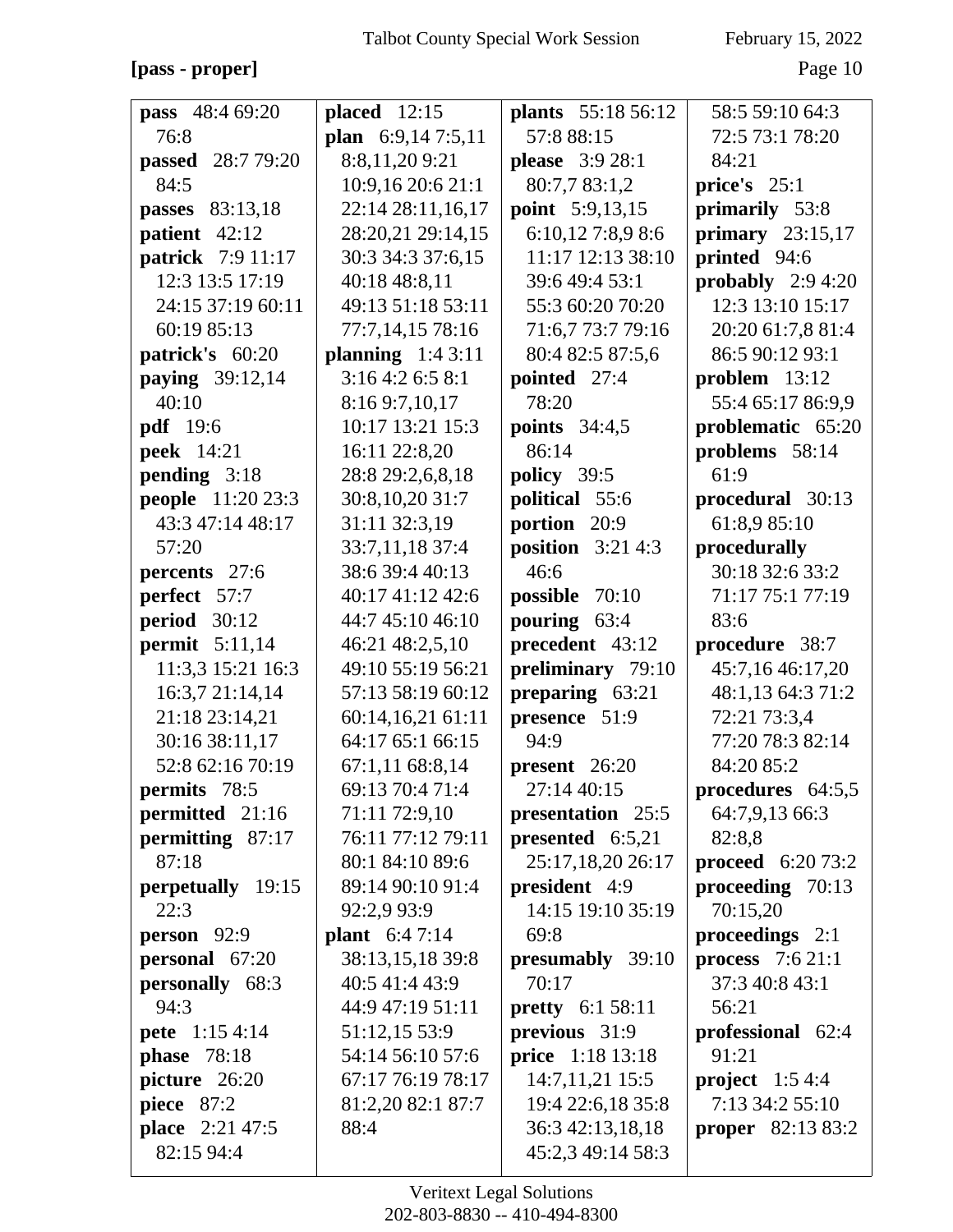### **[properly - responsive]** Page 11

| properly 17:11          | quo 89:7                  | recorded 94:6             | rescinding 8:2           |
|-------------------------|---------------------------|---------------------------|--------------------------|
| property 17:6           | r                         | refer $72:2$              | 46:2 60:4,4              |
| 18:9 43:20 44:2         | <b>rain</b> 52:13         | referred 16:14            | rescission 10:14         |
| 76:18                   | raised $40:17$            | referring $18:14$         | research $2:19$          |
| proposed 4:3 37:5       |                           | 54:16 66:6,9,13           | reserve 16:17            |
| 38:18 59:20             | ray 4:21 8:12             | 66:17,21                  | resident 33:15,17        |
| pros $2:14$             | 11:13,17 12:3             | regard $51:1$             | residential 17:6         |
| protect 48:15           | 15:21 17:18 20:3          | regarding $1:5$           | resolution 3:17          |
| protection 46:7,13      | 20:4 24:15 35:6           | 3:174:337:3               | 5:7,18,18,21,21          |
| provide 4:2 12:17       | 43:4 54:7,8 92:21         | regardless 70:20          | 7:12 8:5,7,17,19         |
| provided 62:17          | reach $6:17$              | reiterate 8:15            | 9:5,12,16,20             |
| <b>public</b> $4:65:12$ | reaching $92:13$          | <b>related</b> 9:4 94:11  | 14:19 18:20 28:7         |
| 25:10,15 27:14          | read 16:20 17:16          | relates $6:138:5$         | 31:9 34:8 38:3           |
| 39:15 53:21 71:11       | 40:3 43:4 62:1,6          | relevant 39:13            | 39:18,19 40:2            |
| 77:18,21 94:2,17        | 63:1,20 64:15,16          | 42:9                      | 46:4 48:7 58:18          |
| <b>publicly</b> 32:2    | reading $15:14$           | <b>relied</b> 62:15,16,19 | 68:2 69:10 74:8          |
| <b>pull</b> 34:10       | 22:1 63:2 74:17           | 62:20                     | 75:5 79:13 82:15         |
| pulled 72:5             | real 12:11 58:6           | rely $62:13$              | 83:5.7                   |
| purpose 38:3,6          | realize $68:10$           | remain $60:15$            | resolutions 3:18         |
| purview $65:4,19$       | <b>really</b> 2:20 20:9   | remarks 28:4              | <b>resolve</b> 71:1 89:3 |
| 66:20                   | 21:2,17 46:18             | remember 16:18            | 89:13,19                 |
|                         | 53:16 61:18 76:10         | <b>remind</b> 9:16 77:18  | resolved 85:17           |
| put 27:8 45:14          | 90:10 91:3 92:3           |                           |                          |
| 46:15 51:14 63:7        | 92:13,16 93:3,6,7         | removed 21:12             | resorting 79:1           |
| 75:6 84:12,13           | 93:8,10                   | 40:8                      | resourceful 55:16        |
| putting 45:4 52:8       | <b>reason</b> $26:235:12$ | render $69:14$            | respect $22:19$          |
| q                       | 43:7 44:19 52:10          | rendered 71:12            | 25:12 33:8 37:7          |
| qualified 84:4          | 64:6 66:5,5               | report 52:16              | 41:5 49:15,16            |
| quality 68:1            | reasons $25:21$           | 61:20,21 62:3,7           | 74:13 92:3,3             |
| question $7:17$         | 26:8 37:2 51:20           | 63:20,21 64:1,14          | respectful 91:14         |
| 11:16,21 12:2           | 52:15                     | 64:18                     | 91:16                    |
| 16:20 17:9,18           | recall $14:13$            | reported 1:20             | respectfully 4:1         |
| 21:20 22:21 25:1        | receive $64:20$           | reports $62:18$           | 16:10 34:14              |
| 29:1 31:4 35:11         | received 3:11             | represent $25:10$         | respond $31:18$          |
| 36:2,11,13,20,21        | 74:15                     | 60:12,21                  | 61:16 91:19,20           |
| 37:18,20 39:1,1         | receiving $41:14$         | represents $60:13$        | responding 70:1          |
| 49:16 85:11             | recognize $51:4$          | requests $3:194:1$        | 89:12                    |
| questionable            | 52:14                     | <b>require</b> 6:1 49:6,7 | response 3:15            |
| 61:10                   | recognizing 51:3          | 49:11 58:9,20             | 38:4                     |
| questions 6:15          | recommendation            | required 74:3             | responsibilities         |
| 11:15                   | 70:6                      | reread $52:6$             | 12:5,20 14:2 15:9        |
| quick 58:7,11           | reconsideration           | <b>rescind</b> 5:18 29:3  | responsibility           |
| quickly 70:10           | 9:4                       | 30:11 31:8 43:6           | 32:4 59:6                |
| quite 21:9 25:14        | <b>record</b> 70:13 72:3  | rescinded 29:12           | responsive 25:1          |
| 26:9 34:19 45:8         | 72:20 74:5                |                           |                          |
|                         |                           |                           |                          |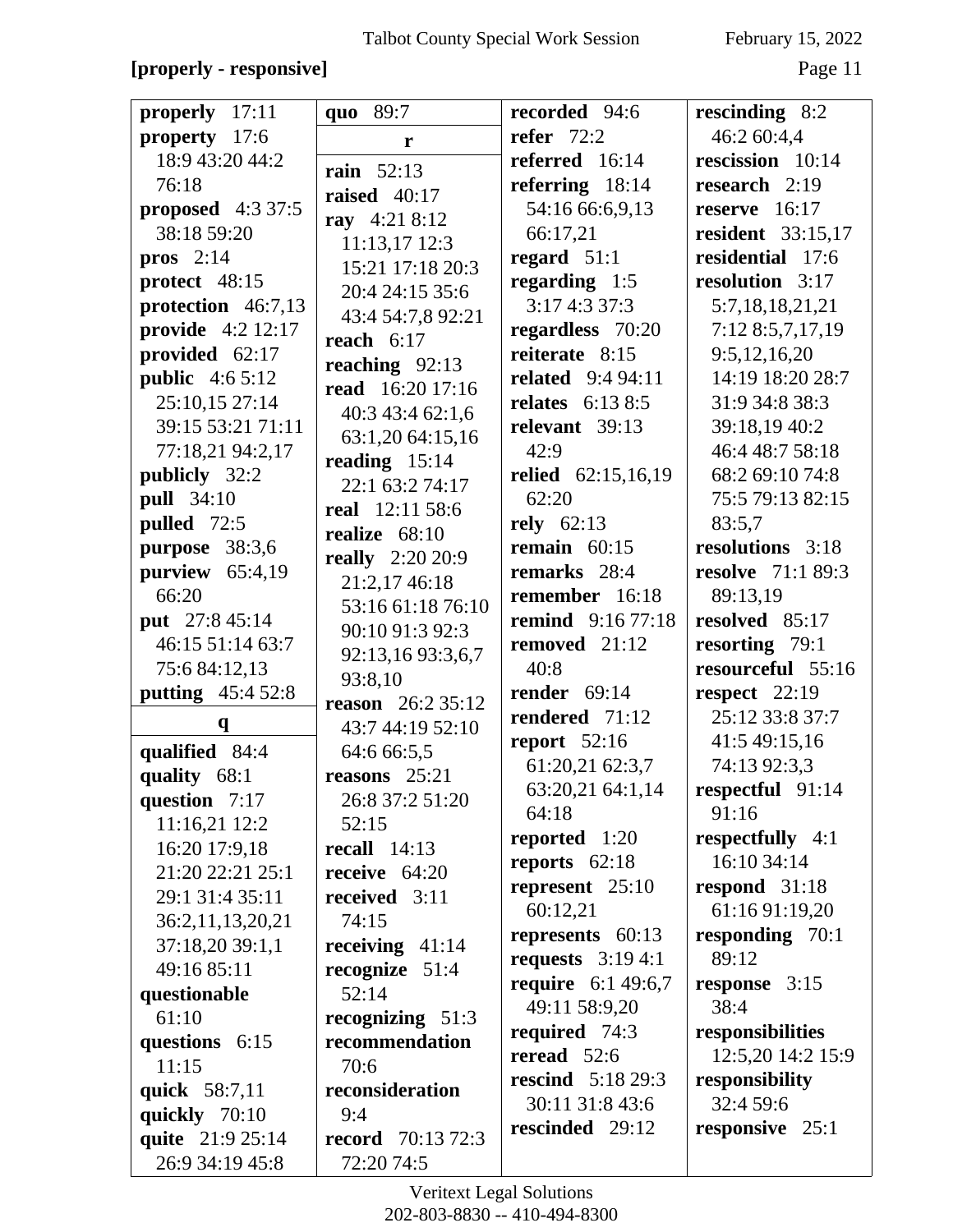**[rest - spray]** Page 12

| <b>rest</b> 38:20 59:8   | sampling $62:12$          | sent 3:15 29:4,19   | $s$ <b>it</b> 26:10  |
|--------------------------|---------------------------|---------------------|----------------------|
| restrictions 70:8        | saw 13:9 15:14,17         | 31:12 66:9          | site 19:14,19 20:9   |
| <b>review</b> 4:5 25:21  | 27:3 45:11                | september $9:1,1$   | 22:2                 |
| revision 29:15           | saying $22:10$            | 94:20               | sites $7:14$         |
| <b>revisit</b> 29:9 34:9 | 39:13 42:1 46:20          | sequence 87:13      | sitting 6:10 57:19   |
| revisited 10:11          | 53:20 66:11 72:14         | serve 27:13 40:6    | 88:8 93:1            |
| revolves 41:2            | 88:8 89:16                | session $1:36:17$   | situation 6:20       |
| right $3:87:1010:1$      | says 16:21 17:14          | 25:8 49:21 50:4     | 10:11 44:8           |
| 15:21 16:18,19           | 19:13 22:2                | 87:4 93:16          | $six$ 45:13          |
| 18:8 22:7 23:2           | scary $57:3$              | set $12:14,14$ 18:9 | smarter 32:8         |
| 24:10,13 28:12           | science $3:144:5$         | 22:11 55:21 69:11   | smullen 52:3         |
| 29:14 30:19 31:20        | 62:2                      | 94:4                | 54:16 56:7           |
| 32:3 34:15 37:21         | scientific $61:21$        | setback $17:5,11$   | smullen's 61:19      |
| 43:5 44:2 45:9           | scientist 54:20           | 17:12               | 63:20 64:14          |
| 46:18 48:12 49:3         | scold 38:6                | seven 34:4,5        | solution 27:9        |
| 49:6 67:1 68:9           | scolding $41:11$          | sewer 6:14 7:5,10   | 57:12 58:9,12,16     |
| 70:2 81:3,8 85:4         | scratch $26:13$           | 7:158:8,1020:6      | 63:9                 |
| 85:18,21 86:6            | screen 18:15              | 21:1 22:14 28:11    | somebody 32:7        |
| 87:21                    | scripture 79:7            | 28:16 29:14,15      | 33:2 59:7 86:2       |
| rights $12:5,20$         | seal 94:13                | 30:3 34:3 40:6      | sorry 5:4 18:10      |
| 14:2 43:20               | second 35:17,17           | 48:8                | 19:9 32:15 50:1      |
| risk 70:15,21            | 72:5 75:12 80:6           | share 18:14 27:13   | 54:4 59:5 60:7       |
| river 54:18 55:2         | 80:12 82:18 84:8          | shift 16:17 40:20   | 61:18 66:16 76:9     |
| 62:14                    | 84:16 87:6 88:1           | shifting $17:10$    | 78:4 80:7            |
| <b>rivers</b> 54:13 56:8 | secondly $64:14$          | ship 58:2 68:4,4    | sort 44:17 60:11     |
| 57:5                     | secretary $14:13$         | shore 56:8 57:5     | 67:7                 |
| <b>road</b> 20:11,12     | section 20:2              | short 27:19         | sources 65:11        |
| 52:4                     | see 2:10,104:14           | shortened 53:2      | speak 35:20 36:6     |
| <b>role</b> 37:4         | 4:17 6:19 16:5            | showalter 70:12     | 36:7 42:15 68:7      |
| root $40:9$              | 20:14 24:3 45:17          | shown $43:11$       | 69:18,19             |
| <b>route</b> 79:9        | 50:14 53:14 55:8          | shut $23:6$         | specific $25:14$     |
| <b>rules</b> 72:21 84:20 | 60:20 61:13 77:21         | side 10:3 27:11,13  | 40:16 51:10 52:15    |
| run 88:12                | <b>seek</b> 38:3          | 27:15               | specifically 26:1    |
| running $82:187:8$       | seeking $41:1$            | sidebar $85:16$     | 39:19                |
| ryan $62:2087:12$        | seen 12:19 13:4,5         | sided $25:5,14$     | speed $10:5$         |
| S                        | 14:14 15:15 47:2          | 26:20 53:20         | spent 10:6 22:16     |
| $s$ 21:5                 | 52:2                      | sides 11:8 48:18    | 63:4,20              |
| sailed 58:2 68:4,5       | send $46:21,48:4$         | signature $94:15$   | spot $64:15$         |
| salinas 8:15 14:15       | 65:2 66:19 68:15          | signed $12:6$       | spray $7:14$ 12:9,14 |
| 15:1,6 19:3,6,8,13       | 78:10                     | significant 27:5    | $12:17$ $13:14,15$   |
| sample 55:2              | <b>sending</b> $30:944:6$ | simple 58:8 81:9    | 15:10 16:15 17:4     |
| samples $54:12,18$       | 65:7,19 77:12             | simply $79:7$       | 17:10,15 18:8        |
| 54:18 62:14              | sense $51:13$             | sir $61:467:14,14$  | 19:20 20:7,11,17     |
|                          |                           | 68:18,1871:8        | 21:10 23:14,15,17    |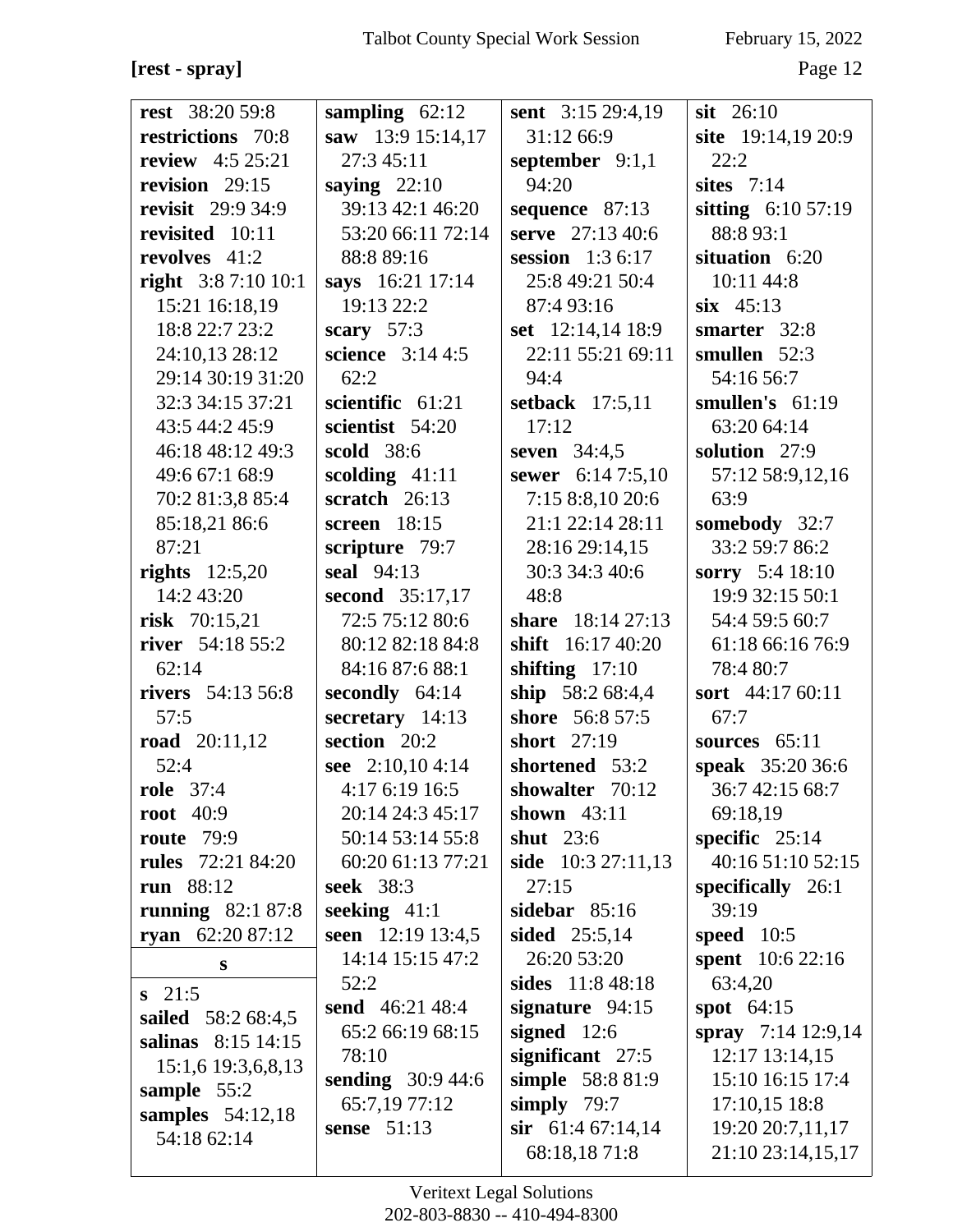### **[spray - think]** Page 13

| 30:14 38:18 53:6        | stop $47:13,15$     | 74:18,21 79:6,9     | termination 19:16        |
|-------------------------|---------------------|---------------------|--------------------------|
| 76:18,21                | 57:10               | 82:15 87:15 88:2    | 22:4                     |
| staff $74:19,2175:6$    | story $25:16$       | 88:4,18             | terms 24:21 50:21        |
| 84:13 85:20 86:2        | straight $87:17,18$ | taken 13:16 17:17   | 51:670:9                 |
| 86:3,21 92:21           | 87:19               | 20:19 41:11,15      | testimony 52:2           |
| stage 15:20 16:4        | strannahan $42:14$  | 48:3 55:13 64:17    | 53:3,4                   |
| 90:4                    | 42:17,20 45:3       | takes 88:8,10       | text $7:2,13$            |
| stamp 18:18 85:5        | strong 51:8 75:18   | talbot 1:1 2:11,21  | thank 15:5 27:17         |
| 85:6,7,10,13,16         | struggling $17:8$   | 9:21 30:4 31:15     | 37:21,21 38:2            |
| stance $63:17$          | stuck 45:7 46:16    | 32:21 48:15 66:1    | 42:14 44:21 45:3         |
| stand $5:125:2$         | studied $62:1$      | 89:13,14 91:11      | 59:6,10,16,16            |
| 32:13 33:1 44:17        | stuff $31:142:9$    | 94:3                | 61:15 63:10 66:2         |
| 63:16 68:9 74:5         | 57:3 91:10,11,14    | talk $4:157:818:1$  | 67:2 71:5 72:7           |
| standard 81:3           | 92:12,15            | 49:20 50:19 63:12   | 73:21 76:7 82:4          |
| standards 82:2          | subject 19:15 22:3  | 72:12 75:1,2 80:3   | 83:21 84:3 85:3          |
| standing 84:9           | subjects $2:11$     | 81:13,16,17 87:12   | 93:14,15                 |
| standpoint 5:5,6        | submit $16:7$       | 92:11               | thankful $57:18$         |
| stands 67:20 68:9       | submittal 40:1      | talked 11:13 16:12  | <b>thanks</b> 37:19 59:8 |
| 83:15                   | submitted 41:7      | 51:10 60:3 67:12    | 92:8                     |
| start 3:1 65:6,18       | subsequent 9:12     | 88:13               | thing $30:632:11$        |
| 65:21                   | substantial 14:4    | talking $2:8$ 11:10 | 45:9 48:12 49:3          |
| <b>started</b> 2:3 10:3 | 17:1 24:9           | 20:16 22:7,16       | 53:2 55:3 80:9           |
| 36:11 44:5              | substantive 12:9    | 47:11 49:18 50:2    | 81:12                    |
| starting $71:2$         | succinctly 28:6     | 92:14               | things $2:105:9$         |
| starts $14:3$           | summary<br>62:8     | talks $62:9$        | 6:16 10:20 11:12         |
| state 29:5,20,21        | 81:5                | tape 84:19          | 45:17 53:19 64:9         |
| 30:9 31:12,15           | summer 40:14        | tasked 34:1         | 64:10 67:3 68:20         |
| 32:14 33:14 65:3        | support 68:3        | technical 45:17     | 69:5 74:7 89:6           |
| 65:21 66:19 91:18       | sure 4:19 8:15      | technological       | 91:1 92:1                |
| 94:1,2                  | 10:4,4 14:8 15:6,8  | 78:14               | think $2:12,205:4$       |
| stated 3:13 9:8,19      | 17:7 32:1 42:16     | technologically     | 5:6,16,19 6:7,10         |
| 38:16                   | 49:15,16,17 50:5    | 78:21               | 6:12,13,14,177:8         |
| statement 70:12         | 63:20 64:13 70:10   | technology 47:7,9   | 7:18 10:17 12:6          |
| statements 39:3         | 77:17,20 85:21      | 47:17 48:12 49:7    | 12:13 14:16 20:5         |
| states $3:15,20$        | 90:16               | 56:2 58:10 67:16    | 20:10 24:21 26:19        |
| status 89:6             | surely $85:16$      | tell $20:1031:8$    | 27:8 28:11 29:17         |
| steered 3:8             | system 15:10 26:5   | 32:15 33:2 92:2     | 30:6 32:1 33:6           |
| stenographic 94:6       | 81:1                | telling $35:160:18$ | 34:15 37:4 38:2          |
| stenographically        | t                   | temporary 47:6      | 46:1 49:2 51:4           |
| 94:6                    | tail 89:9,10        | ten 11:2 62:10,13   | 54:8 55:1 61:7           |
| steps $55:13$           | take 11:14 14:21    | tenor $74:6$        | 67:6,6 69:9,13           |
| sticking 93:9           | 21:8 24:18 44:11    | tension 90:18       | 71:1 73:10 74:8          |
| stipulations 94:8       | 47:1 53:18 54:12    | tentative 5:10      | 78:12 79:16 85:10        |
|                         | 54:18 55:2 73:1     |                     | 85:14 86:21 88:7         |
|                         |                     |                     |                          |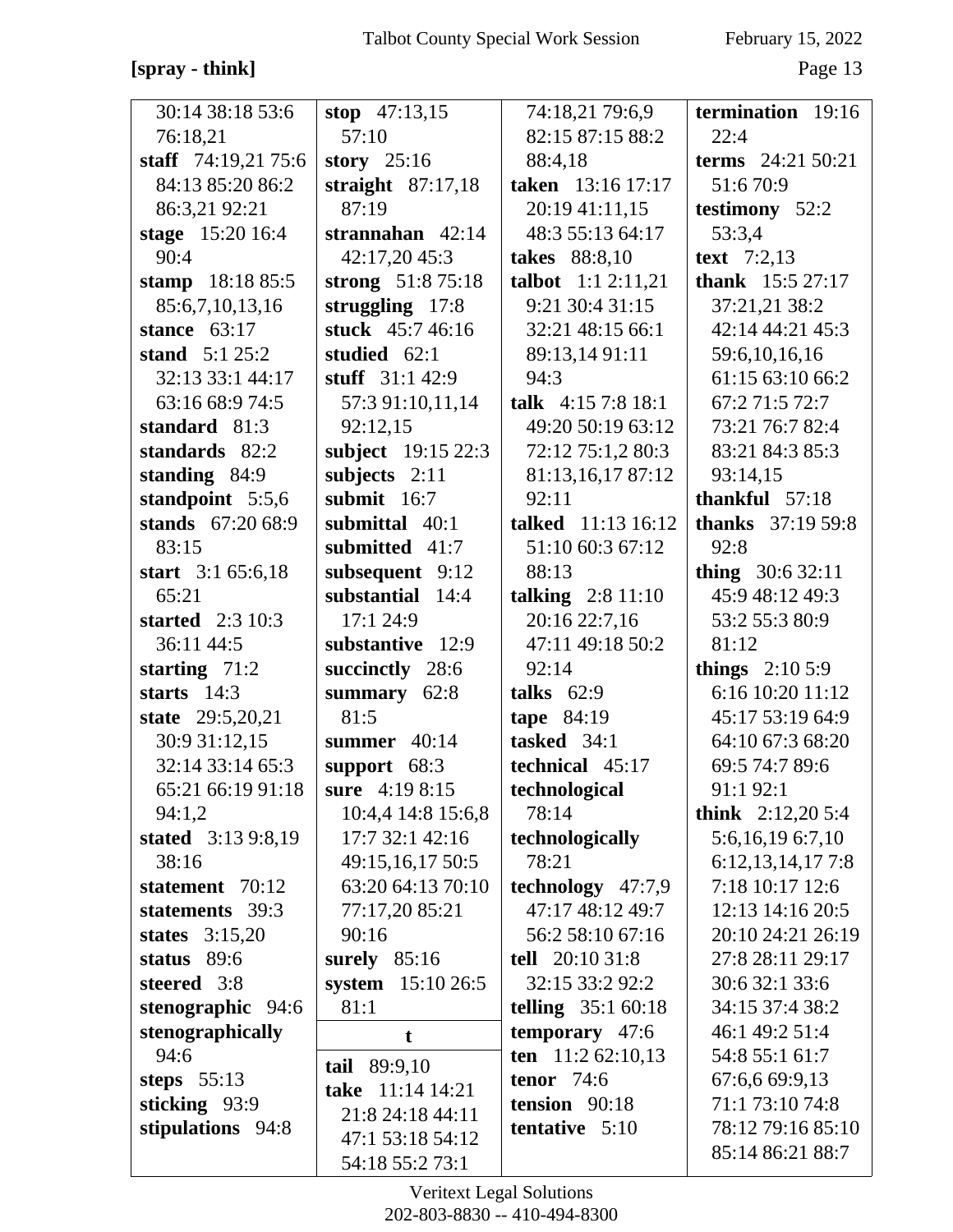# **[think - wastewater]** Page 14

| 88:19 89:8               | top 59:11                  | 88:10,14                   | violations 26:1        |
|--------------------------|----------------------------|----------------------------|------------------------|
| thinking $11:21$         | totally 87:14 88:5         | type $46:547:4$            | 27:5 43:10             |
| 16:5,9 24:7              | tough 2:11 68:20           | types $76:20$              | <b>voice</b> 33:10     |
| <b>thomas</b> $3:2,7,10$ | town 7:15 11:5             | $\mathbf{u}$               | volunteers 65:12       |
| 7:9 13:2,6 24:18         | 25:18 56:17 62:20          | ultimate 78:13             | vote 8:16 10:7,8       |
| 28:3 36:18,20            | 81:19 88:15                | 79:21                      | 29:3,19 30:7           |
| 37:1,1443:2              | transcribed 94:6           | ultimately 5:19            | 36:14,15 41:14,16      |
| 49:17,21 50:2,7          | transcript $2:1$           | 6:8,9 79:3                 | 43:9,10,14 44:3        |
| 76:8 82:6,11,21          | transcription 94:7         | <b>unable</b> $3:20$       | 44:15 46:21 47:1       |
| 83:693:5                 | <b>trappe</b> $7:16\,11:5$ | understand 2:14            | 48:3 50:21 51:9        |
| thought 21:9 32:9        | 25:18 32:13 38:14          | 3:3 15:8 17:13,19          | 66:13 72:6,16          |
| 32:20 51:1               | 39:8,11 40:4,6             | 20:18 22:19 26:7           | 73:2 83:13 85:1        |
| thoughtful $61:21$       | 41:4 44:9,13               | 30:18 31:1 47:5            | 87:1 89:5,5,17,17      |
| thoughts 59:18           | 51:13 52:5,7,9             | 69:4 81:20                 | voted 32:16 44:18      |
| 60:3,5                   | 53:5,8 55:20 56:6          | understanding              | 83:9,17                |
| three 9:5 13:11          | 57:5,6 59:2 62:17          | 87:15                      | votes $65:3$           |
| 15:18,18 28:9            | 62:18 67:19 68:1           | understands                | W                      |
| 31:2 36:5 55:20          | 70:11 76:19 77:6           | 70:14                      | $\mathbf{w}$ 1:17 21:5 |
| 76:20 78:8               | 78:15,18 87:7,8,9          | undertake 29:7             | wagging $89:9,10$      |
| ticked 62:4              | trappe's $38:14$           | undo 29:12                 | 89:10                  |
| tied $62:4$              | 81:2                       | upgrade $56:9,19$          | wait 11:16 29:21       |
| time $2:198:6$           | treatment 39:8             | upgraded 76:19             | 80:6,7,7               |
| 30:17 31:21 38:17        | 40:5 47:19 51:12           | 88:5,9                     | waiting 80:20 89:8     |
| 44:20 46:9 56:6          | 53:8 55:18 56:13           | <b>usage</b> 38:14         | 93:2                   |
| 56:17 57:2 63:21         | 76:17 77:14 78:14          | use 39:10 54:13            | walked $54:1$          |
| 73:7 78:5 88:18          | 78:14                      | 64:21 81:1                 | want 2:4,17 6:19       |
| 90:14 91:6 94:4          | tried 15:15 16:16          | usually $21:4$             | 8:14,21 10:2           |
| times 29:2 36:5          | 26:10 46:15                |                            | 11:14,15 14:8          |
| 48:9 76:10 92:14         | true $48:1794:7$           | V                          | 15:7 23:2,3,4,5        |
| timing $87:12$           | try $2:1067:5$             | valid 36:15 61:10          | 34:9 49:15,16          |
| tiptoeing 91:9           | 91:13                      | validity 50:21             | 50:5,9,18 53:18        |
| <b>tired</b> 75:18       | trying $2:13,14,15$        | valuable 52:20             | 57:21 58:8 67:4        |
| today 9:15 29:18         | 13:8 17:20 21:4            | value $69:2$               | 70:9 71:9 77:11        |
| 30:749:1                 | 22:21 25:9 36:6,6          | variables 55:1             | 77:11 78:10 80:16      |
| told $25:15\,28:16$      | 36:10 47:13,15             | vehicle 29:16              | 85:9,18 86:1 91:3      |
| 29:10 41:16 93:3         | 48:15 57:19,20             | verify $78:11$             | 91:16 92:11            |
| <b>tone</b> 86:1         | 59:2 74:6                  | version 53:2               | wanted 4:19 19:9       |
| tonight $2:12\,38:3$     | tuesday 90:1               | <b>vested</b> $43:20,44:2$ | 19:13 24:11 32:10      |
| 42:10 48:6 51:11         | turn $36:955:3$            | <b>vice</b> $4:935:19$     | 51:8 73:12,20          |
| 69:4 71:21 74:16         | twice $46:1$               | 69:8                       | wanting $46:15$        |
| 74:17                    | two 9:5 11:2 28:9          | viewed $10:13$             | wants 32:14 34:19      |
| tonight's $27:12$        | 30:1 34:8 56:11            | violation $26:3,12$        | waste 77:8 78:15       |
| 86:16                    | 72:15 76:16 78:8           | 26:14,15,18                | wastewater 39:8        |
|                          | 82:2 86:14 88:2            |                            | 40:3,5 47:19           |
|                          |                            |                            |                        |